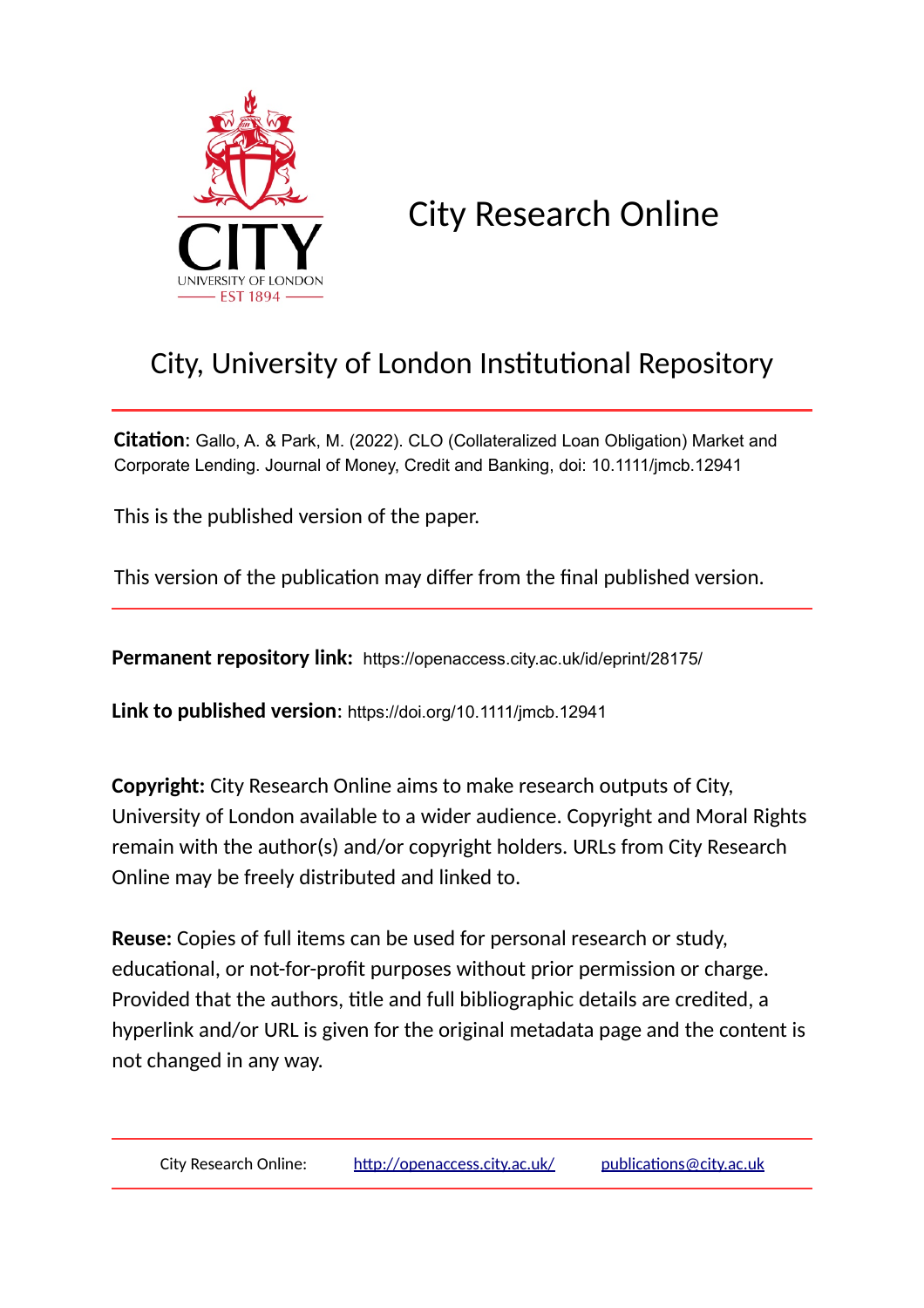ANGELA [GAL](https://orcid.org/0000-0002-4313-9091)LO **MIN PARK**<sup>D</sup>

## CLO (Collateralized Loan Obligation) Market and Corporate Lending

We investigate whether access to the collateralized loan obligation (CLO) market as collateral managers or underwriters affects lenders' ability to overcome an idiosyncratic adverse shock in the corporate lending market. In a triple difference-in-differences setting, we find that lenders decrease their origination of loans following a negative shock; however, those with CLO access become more likely to arrange deals with securitizable facilities (Term B). Moreover, they choose to arrange deals with smaller size on-balance-sheet lending (Term A). The results suggest that securitization is actively used by lenders to switch to off-balance-sheet lending and to reduce the risk retained on the balance sheet.

*JEL* codes: G21, G23, G24 Keywords: structured finance, collateralized loan obligations (CLOs), syndicated loans

Securitization of loans through collateralized loan obligation (CLO) structures is a key source of funding for the corporate lending market. In contrast to other securitization markets, the CLO market has now fully

We thank the editor Bob DeYoung and one anonymous referee for comments and suggestions. We are also grateful to Max Bruche, Bonnie Buchanan (discussant), Barbara Casu, Giacinta Cestone, Sergey Chernenko, Andrew Ellul, Daniel Ferreira, Vasso Ioannidou, David Marques-Ibanez (discussant), Giacomo Nocera (discussant), Tommaso Oliviero, Alberto Pozzolo, Francesc Rodriguez-Tous, Anthony Saunders (discussant), Grzegorz Trojanowski (discussant), and David Yermack. The paper also benefitted from the helpful comments received from the participants of the Exeter Business School Research Days 2016, International Risk Management Conference 2017, 1st Workshop on Banking and Entrepreneurial Finance at Universidad Pablo de Olavide, 2nd Conference on Contemporary Issues in Banking, FMA European Conference 2018, EFMA Conference 2018, Manchester Annual Corporate Finance Conference 2018, and 27th Finance Forum, Madrid. All errors remain our own. Declarations of interest: none.

Angela Gallo *is a Senior Lecturer (Associate Professor) in Finance, Bayes Business School, United Kingdom, London, 106 Bunhill Row, United Kingdom EC1Y 8TZ* (*E-mail*: angela.gallo.1@city.ac.uk). Min Park *is a Lecturer (Assistant Professor) in Finance, University of Bristol, BS8 1PQ, Bristol, 15-19 Tyndalls Park Road, United Kingdom* (*E-mail*: min.park@bristol.ac.uk).

Received July 20, 2020; and accepted in revised form March 15, 2022.

*Journal of Money, Credit and Banking,* Vol. 0, No. 0 (April 2022) © 2022 The Authors. *Journal of Money, Credit and Banking* published by Wiley Periodicals LLC on behalf of Ohio State University.

This is an open access article under the terms of the [Creative Commons Attribution](http://creativecommons.org/licenses/by/4.0/) License, which permits use, distribution and reproduction in any medium, provided the original work is properly cited.

Check for updates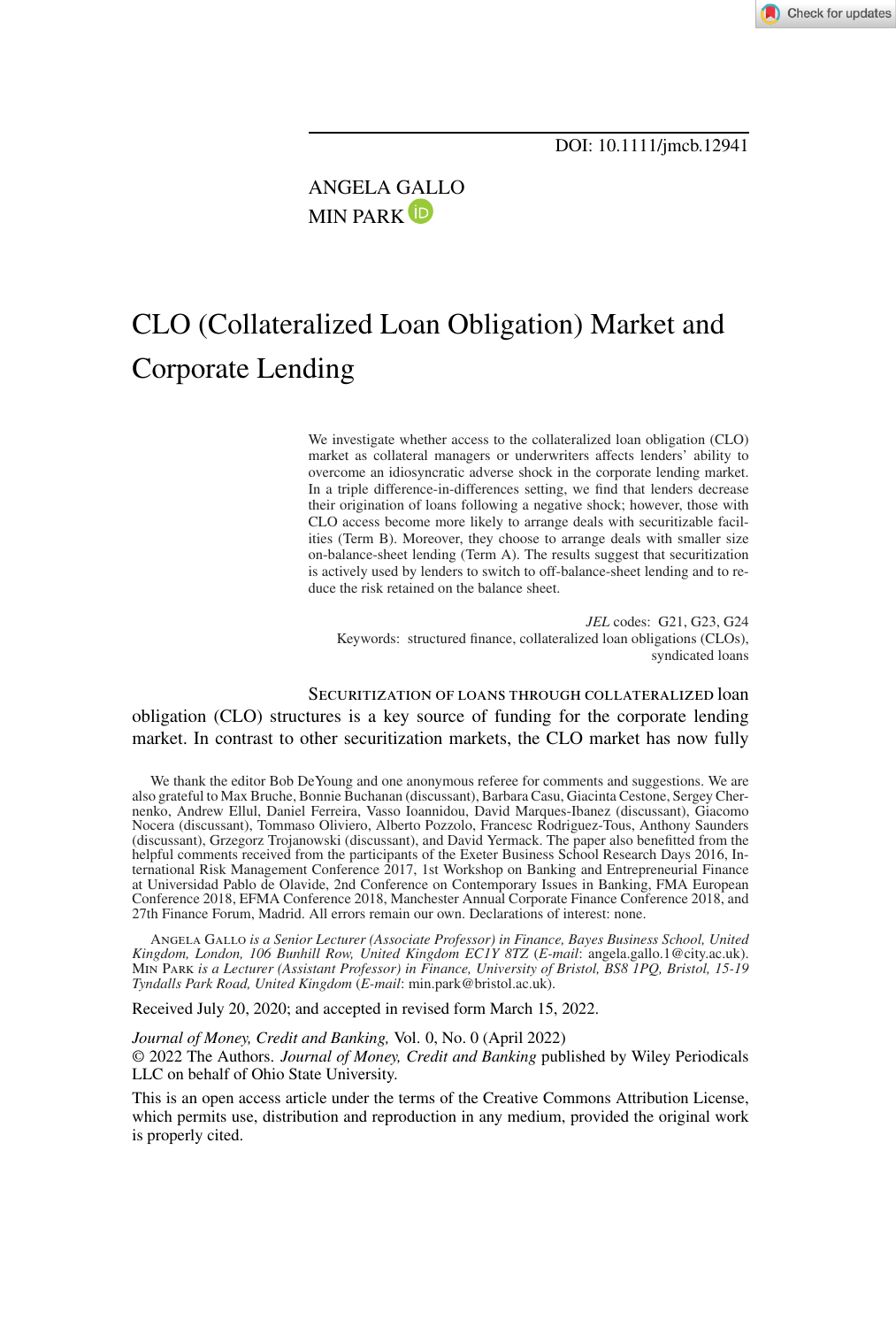recovered from the shock of the 2008 financial crisis, reaching its highest level since its peak at \$256 billion in September 2008, becoming the dominant institutional investor of syndicated loans. In 2018, CLO security issuance in the United States amounted to \$125 billion, with the total size of the CLO market estimated at \$600 billion.<sup>1</sup> The well-established role of CLOs in the credit market is also confirmed by the recent pandemic. After an initial sell-off in March 2020, the CLO market is recovering, supported by an even stronger demand for AAA-rated securities. Despite this widespread use of CLOs and concerns about financial stability, many aspects of this market have received little attention so far.<sup>2</sup>

Similar to other securitizations, CLOs help banks securitize loans—typically, large corporate loans—off their balance sheets into a special-purpose vehicle (SPV). Despite the traditional view that banks retain the majority of the loans they originate, the adoption of the originate-to-distribute model is widespread, as an increasingly larger share is originated to be sold or transferred to off-balance-sheet entities (see Bord and Santos 2012, Buchak et al. 2018, Blickle et al. 2020, Irani et al. 2020). Recently, the CLO market has become a preferred venue for distributing corporate loans that are originated by banks, which suggests that access to this market may be valuable when banks experience an adverse idiosyncratic shock. The literature on securitization has generally demonstrated the positive effect of securitization on banks' ability to lend by offloading risk from banks' balance sheet and relaxing capital constraints.

However, there is still a lack of understanding of whether and how banks' response to an adverse idiosyncratic shock interacts with their ability to access the securitization market. Financial intermediaries adjust their lending activity in response to shocks depending on key attributes of banks' balance sheet characteristics, such as equity (loss-absorbing capacity), leverage (acting as a constraint imposed by creditors), and their funding sources (Shin 2009). Moreover, banks have lending capacity constraints imposed by regulatory capital requirements, which limit the amount of risk they can take on their balance sheets. Therefore, a shock to the equity represents a challenge for banks that must remain compliant with minimum capital requirements and/or should remain capitalized in line with their peers to avoid the related costs of increased solvency risk (i.e., higher cost of financing, more supervision, etc.). Extensive literature has provided support for banks' reduced lending as a deleveraging response to a negative exogenous shock on their capital (e.g., Bernanke and Lown 1991, Peek and Rosengren 1995). Similarly, more recent literature has shown the impact of the Great Financial Crisis and of more stringent capital requirements on

<sup>1.</sup> Many of the most dramatic losses announced by large financial intermediaries during 2007 and 2008 were linked to collateralized debt obligation (CDO); meanwhile, CLO-structured loans showed lower loss rates and more stable ratings than comparable securitized products and corporate bonds. AAA- and AA-rated CLO tranches have never experienced a default or loss of principal, not even during the financial crisis.

<sup>2.</sup> The contributions of most recent research have been focused on the internal dynamics of the CLO structure, such as their trading, the use of financial covenants, the effect of portfolio constraints, and performance manipulation (Bozanic, Loumioti, and Vasvari 2018, Loumioti and Vasvari 2019, Peristiani and Santos 2019).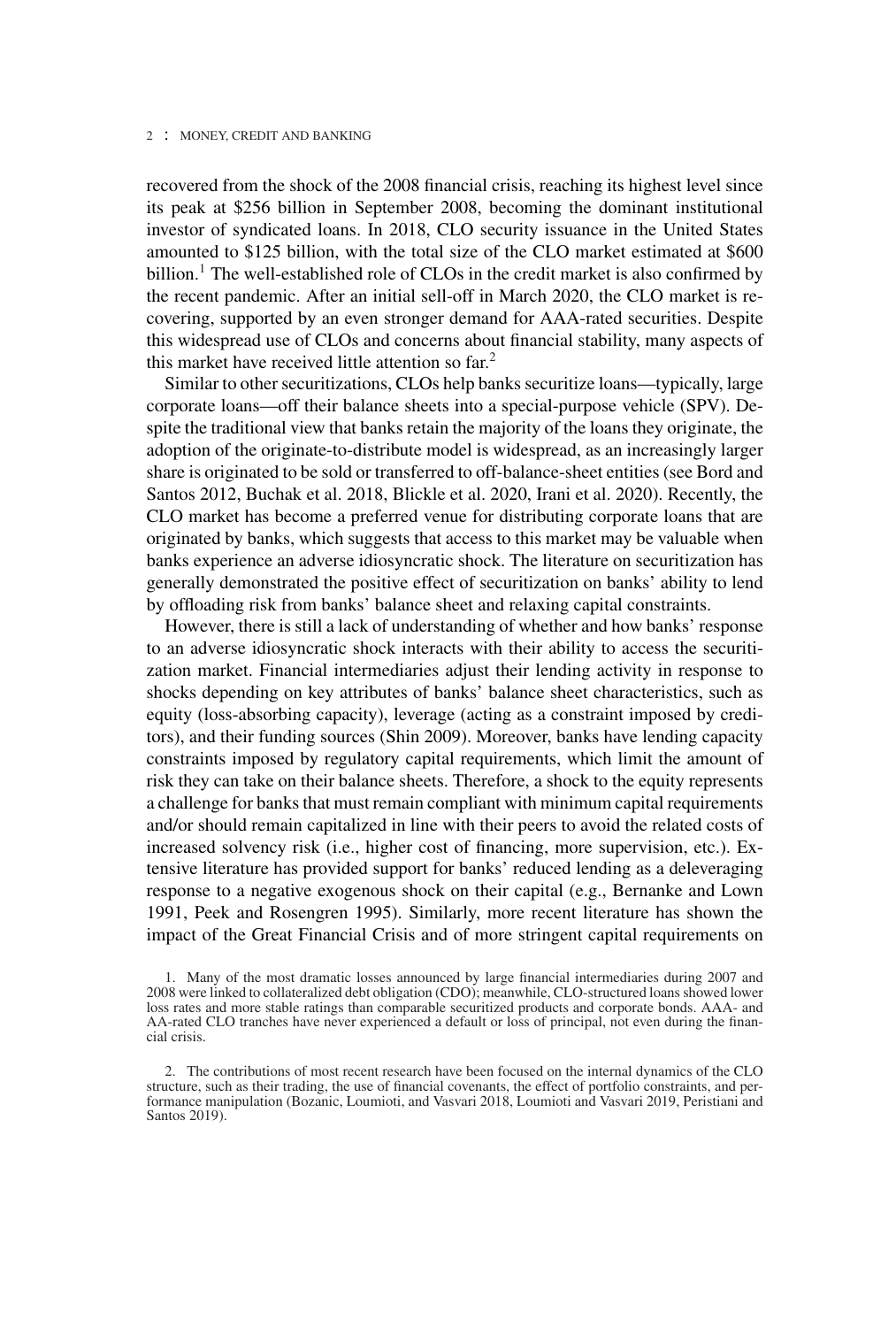lending (e.g., Gambacorta and Marques-Ibanez 2011, Chu, Zhang, and Zhao 2019, for the implications in the syndicated loan market).

In this paper, we explore how banks' access to the securitization market helps them to manage their capital requirements under a negative shock, focusing on the demise of WorldCom in 2002—one of the largest bankruptcies in U.S. history—following Lin and Paravisini (2012). We use WorldCom's failure as an adverse shock to the equity capital of WorldCom's lenders that makes the capital constraints more binding than before and thus reduces the amount of risk that can be taken unless accompanied by an increase in equity capital. At the same time, we predict that, among the shocked WorldCom lenders, those acting as underwriters or collateral managers of CLOs will have direct access to securitization. This CLO access should allow them to deleverage and relax the more binding capital constraints caused by the shock, leading them to arrange deals with a more limited impact on their capital requirements, that is, deals that contain securitizable facilities. Syndicated corporate deals typically contain one or all of the following types of facilities with different features: revolving, Term A and Term B. Revolving facilities are credit lines, meaning that a certain amount of liquidity must be made available to corporate borrowers upon request. In contrast, Term A and Term B facilities are standard long-term loans of fixed amount and set schedule. The key difference is that Term B are facilities structured specifically for and sold to—institutional investors, such as CLO and structured finance vehicles, whereas Term A is typically retained on the balance sheet.<sup>3</sup> Our main hypothesis is that lenders with direct access to the CLO market will be more likely to arrange deals that contain facilities that can be easily securitized (i.e., Term B) and also choose to originate relatively smaller amortizing loan facilities (Term A) that will typically be retained by the lender.

An alternative response would be to raise additional funds on the market via new equity issuance instead of depending on the deleveraging strategy via securitization. However, Lin and Paravisini (2012) showed that the market reactions to WorldCom's failure were severe, constituting a drop of approximately 10% in market-adjusted returns relative to nonexposed banks. The magnitude of the market reaction is only partial evidence of lenders' direct exposure to the shock because it is influenced by many other factors that are not mutually exclusive, including reputational costs and adjustments in monitoring technology (Lin and Paravisini 2012). Although various tests are provided in the paper to assess the influence of lenders' exposure to the WorldCom shock on their ability to lend, the stock reaction suggests that the market conditions were not favorable for equity issuance by affected banks. Furthermore, equity issuance also carries dilution issues (see Goetz, Laeven, and Levine 2021).

Another alternative to deleveraging via securitization on the lending side may be loan sales, that is, selling existing and performing loans to third-party investors. However, loan sales to a third party are accompanied by several disadvantages relative to

<sup>3.</sup> If a deal contains only first long-term facility, it is simply called a "Term Loan," instead of "Term A."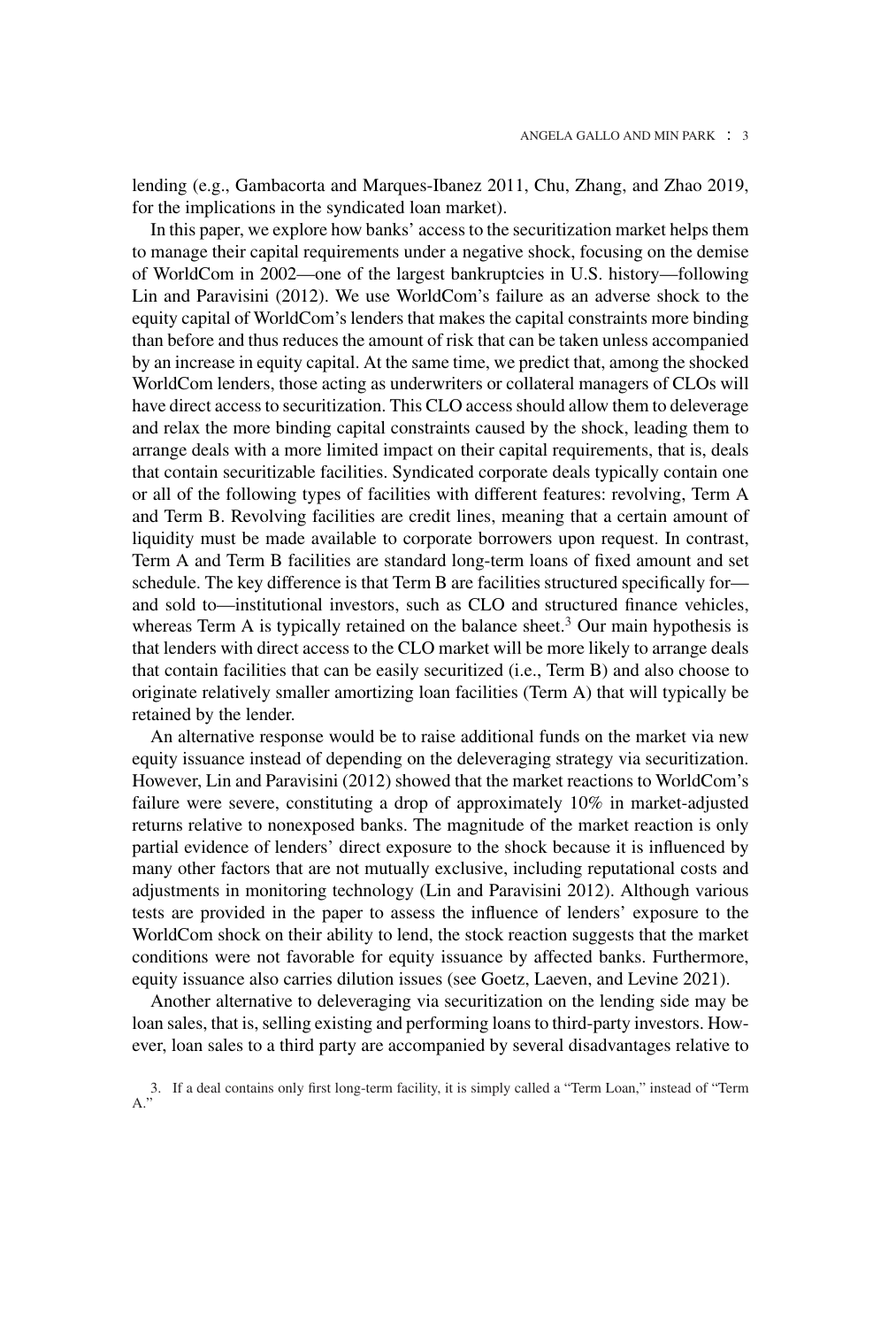securitization. First of all, lenders with direct access to the CLO markets as underwriters or collateral managers can execute loan transactions in a more timely manner by placing their loans in CLO vehicles without depending on third-party demands for their loans. Even if the secondary market for Term B facilities is relatively active, the seller still depends on other institutions' loan demand and timing of transactions if they do not have direct access to  $CLO<sup>4</sup>$ .

In our empirical analysis, we first run a preliminary analysis to provide evidence that the WorldCom bankruptcy was a significant negative shock to the balance sheets of the lenders of WorldCom's syndicated loans, to which banks responded by reducing lending. We find a 37.9% decrease in the number of deals arranged by all shocked banks compared to non-WorldCom lenders. This is in line with Lin and Paravisini (2012) that the bankruptcy of WorldCom had a sizable negative impact on the banks that were lending to it and eventually led them to reduce lending to other corporate borrowers up to 2 years after the event. In addition, using the sample of all securitizing lenders, we find that, compared to WorldCom-unaffected lenders with equal access to the CLO market, WorldCom-affected lenders increased their issuance of CLO securities after the shock. Whereas the first test confirms that affected lenders responded to the shock by decreasing lending, the second test confirms that shocked lenders increased their off-balance-sheet activities via the CLO market.

In the main analysis, we explore whether WorldCom lenders with access to the CLO market increased their loan origination of deals that contain securitizable facilities as a response to the negative shock. We adopt a triple difference-in-differences (triple DID) setup, which allows us to compare WorldCom-affected lenders with CLO market access to similarly shocked lenders without access to the CLO market, as well as to the lenders who were not shocked but had access to the CLO market. This is to control for the potential effect that may arise due to being a securitizing bank. Lending behavior is observed in terms of the probability of arranging deals as lead arrangers. We use Standard & Poor's (S&P) Capital IQ and DealScan as sources of data.

Consistent with our hypothesis, we find that securitizing lenders became more active than nonsecuritizing banks in arranging syndicated loan deals that contain securitizable facilities, namely, Term B. However, in other types of deals that contain only those facilities that would be retained on balance sheets, such as long-term amortizing facilities (Term A), we do not find significant differences. These results are confirmed even after controlling for global demand for CLO securities, using a different proxy for securitization (the dollar amount of CLO bonds issued instead of a binary indicator), and controlling for lenders' preshock characteristics. Furthermore, we find that

<sup>4.</sup> For other types of loans unrelated to securitization activity, the disadvantages are even harsher in that the seller is likely to bear large initial losses, and the transaction may take longer to complete due to the illiquid nature of loans to be traded. Although active trading seen in the Term B transactions reduces the informational gap between the seller and the buyer and makes the price discovery easier, resulting in improved liquidity, for other types of loan sales where active trading is absent, the informational gap is high and the buyer requests a higher discount on the loans, thus inducing a larger loss for the selling bank. Given that such informational gaps—and thus, the discounts on loans—are likely to be larger after revelation on the lender's inability to monitor one of its borrowers (i.e., WorldCom), selling other types of loans to a third party may not be a viable route to take.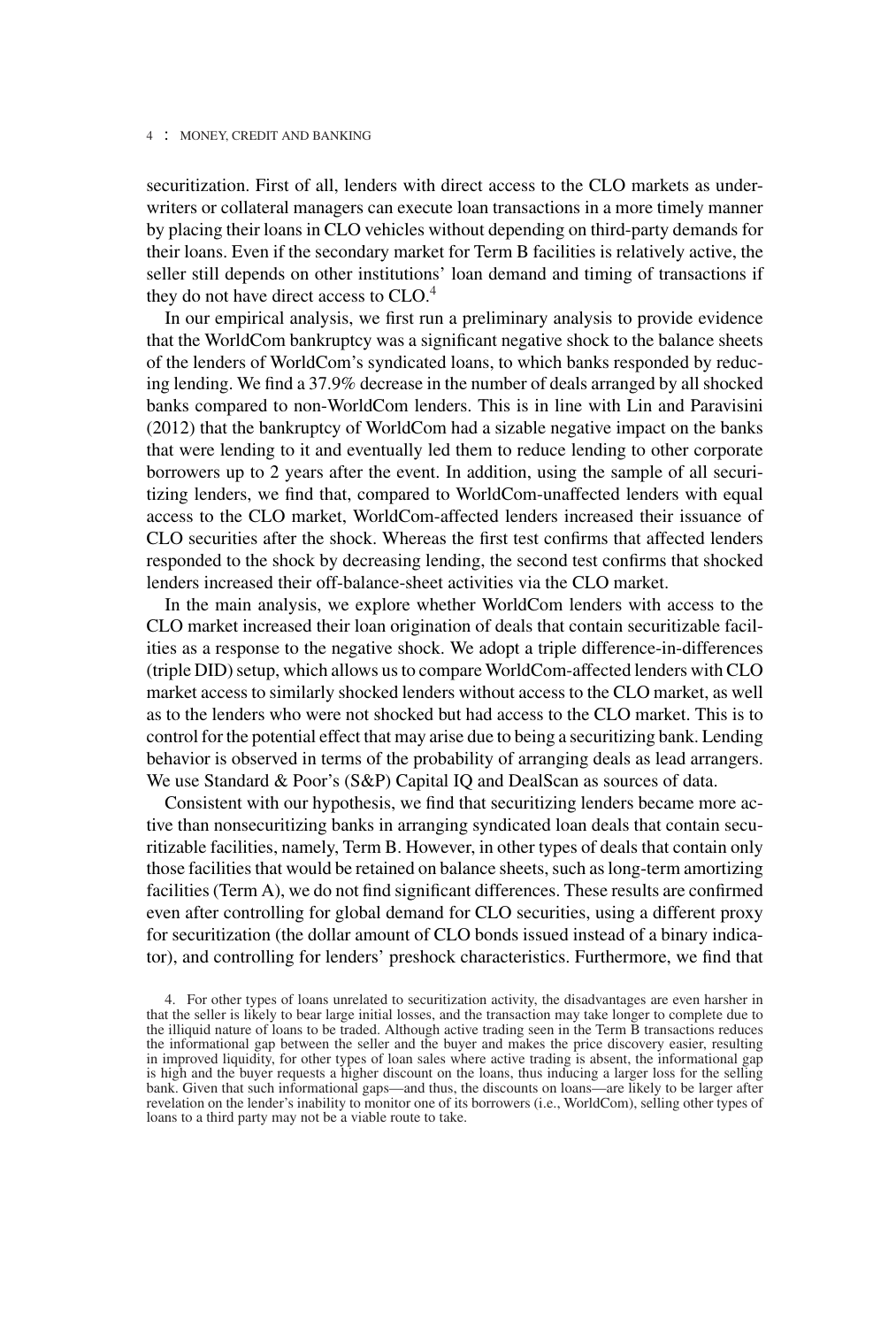securitizing lenders switch not only the type of deals to arrange, but also the structure of deals, such that they choose the deals with smaller-size on-balance-sheet lending facilities (Term A) and larger-size off-balance-sheet lending (Term B). This result supports the deleveraging mechanism among shocked securitizing banks.

Moreover, we find that securitizing lenders' increased interest in securitizable facilities was not necessarily accompanied by changes in certain characteristics of these deals, such as covenants, maturity, or spread. This allows us to rule out the possibility that securitizing lenders can simply take advantage of the profitability of originating deals with securitizable facilities that provide higher fees or spread by expanding their borrower pools. In all analyses, we include lender, time, and borrower's industry-fixed effects. In more stringent specifications, we use lender and borrower industry-fixed as well as time-fixed effects to further account for borrowers' credit demand factors.

In a set of robustness checks that follows, we provide counterevidence to various alternative hypotheses. First, we restrict the analyses to a subsample that includes only those securitizing lenders that are underwriters but not collateral managers of the CLO deals. This test is motivated by the concern that our results may be strongly driven by cases in which the securitizing lender assumes both roles; therefore, the CLO managers' decisions are significantly influenced by the underwriters over CLO portfolio construction. Our results remain robust after eliminating such cases, confirming that CLO underwriters also retain the ability to adjust their lending response by using their access to the CLO market, in line with Chernenko (2017). Second, we also address the concern that the change in lending behavior we observe among securitizing banks is the result of reputational damage. We recognize that reputational issues may affect different types of banks differently. Because securitizing lenders are larger and typically well-established banks, they may be more concerned about their reputation and their capitalization against peers, and thus more prone to deleveraging when shocked. Securitizing lenders typically adopt more market-based funding models and may be more affected by changes in the perceived risk profile of the bank after the shock (higher funding costs) and may, for this reason, decide to deleverage further via the CLO market. To ensure that our results remain valid when taking into account reputational issues, we exclude WorldCom's lead arrangers from the analysis because we expect that they suffered most of the reputation damage caused by WorldCom's demise and find that our results hold.

In the next robustness tests, we exclude the possibility of confounding effects potentially created by two concurrent events: Enron's collapse and the terror attacks of September 11, 2001 (hereinafter "9/11"). We run a test by including the Enron shock in our analysis and another test by excluding the 9/11-affected period from the sample and exclude the possibility of confounding effects. Finally, we verify the generalizability of our findings by testing such lenders' use of the CLO market under a negative shock based on a more recent corporate failure, that of Carillion in the United Kingdom in 2018. Despite a long time lag between the WorldCom and Carillion events, as well as the evolution of banking and the CLO market during that time, we find consistent results showing that Carillion-affected securitizing banks increased their engagement in deals with Term B soon after Carillion's bankruptcy.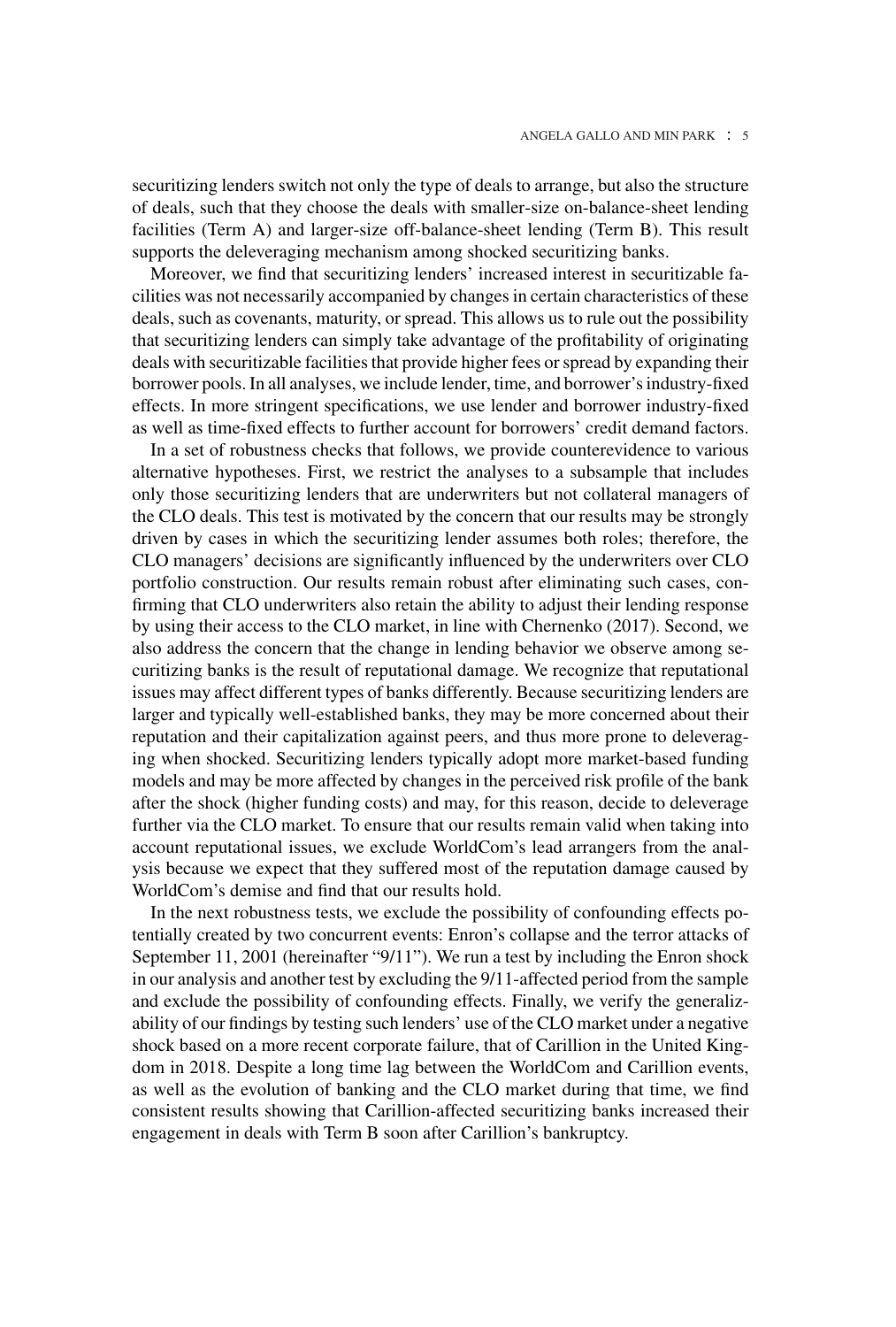Our study makes several contributions to the current literature. First, we enrich the literature on securitization by focusing on the corporate lending market and the role that off-balance-sheet activities can play in times of bank distress. Recent literature focuses on the freeze of the asset-backed security (ABS) market during the crisis and highlights the systemic risks and costs associated with securitization (Carbo-Valverde, Degryse, and Rodriguez-Fernandez 2015, Bonaccorsi di Patti and Sette 2016). Our analysis makes a complementary contribution to this literature in that we focus on an idiosyncratic shock rather than a systemic shock, and we identify a causal relationship between an idiosyncratic shock to lenders' equity and securitizing banks' lending responses for corporate borrowers. Second, we also contribute to the literature on banks' use of off-balance-sheet vehicles (Watson and Carter 2006, Fabozzi, Davis, and Choudhry 2007, Marques-Ibanez and Scheicher 2009, Buchak et al. 2020). Our results confirm that securitization is an integral part of banks' strategy to adapt loan origination in response to shock. Our evidence is also in line with (Buchak et al. 2020), documenting the shift from on-balance-sheet to off-balance-sheet lending for mortgage origination. Third, we contribute to the emerging literature on the CLO market. Whereas recent studies focus on CLOs as stand-alone entities (Benmelech, Dlugosz, and Ivashina 2012, Loumioti and Vasvari 2019, Peristiani and Santos 2019), we focus on the dynamics between the role played by banks in the CLO market and its implications for corporate borrowers. The understanding of these dynamics is important also for further studies on the transmission of shocks from the corporate sector to the CLO market (increasing defaults on leveraged loans) and to the traditional banking sector. To the best of our knowledge, our paper is the first to analyze how shocks to banks affect the financing of corporate activities via the CLO market.

In terms of policy implications, our study speaks to the regulators' initiative aiming to revitalize the securitization market, with an emphasis on simple structure securitization. We base our analysis on the years before 2004, thus focusing on the use of a relatively simple type of securitization—that is, the type that was used before the introduction of the complex structures associated with the build-up of risks in the run-up to the financial crisis.<sup>5</sup> Policymakers clearly distinguish between high-quality securitization that is simple, transparent, and comparable  $(TC)^6$  versus more complex and synthetic securitization. The underlying assumption is that, when the securitization is a complex structure, it can be a source of risk, as seen during the crisis (BIS and

5. In Figures 1 and 2, which illustrate the time trend of the securitization structures, we observe that the complex form of structured financing spiked in volume from the mid-2000s to the time of the financial crisis. During this period, securities began to be backed by fewer, but larger and more heterogeneous assets, including high-yield bonds, leveraged loans, and tranches of other securitization deals, thus becoming a source of risk that triggered the crisis.

6. The Basel Committee on Banking Supervision (Basel III Document, Revisions to the Securitization Framework, July 2016) defines high-quality securitization as STC, where "simplicity" refers to the homogeneity of underlying assets with simple characteristics and transaction structure; "transparent" refers to providing investors with sufficient information on the underlying assets and on the structure of the trans-action; and "comparable" refers to the criteria of promoting comparability—that is, the comparison across securitization products within an asset class.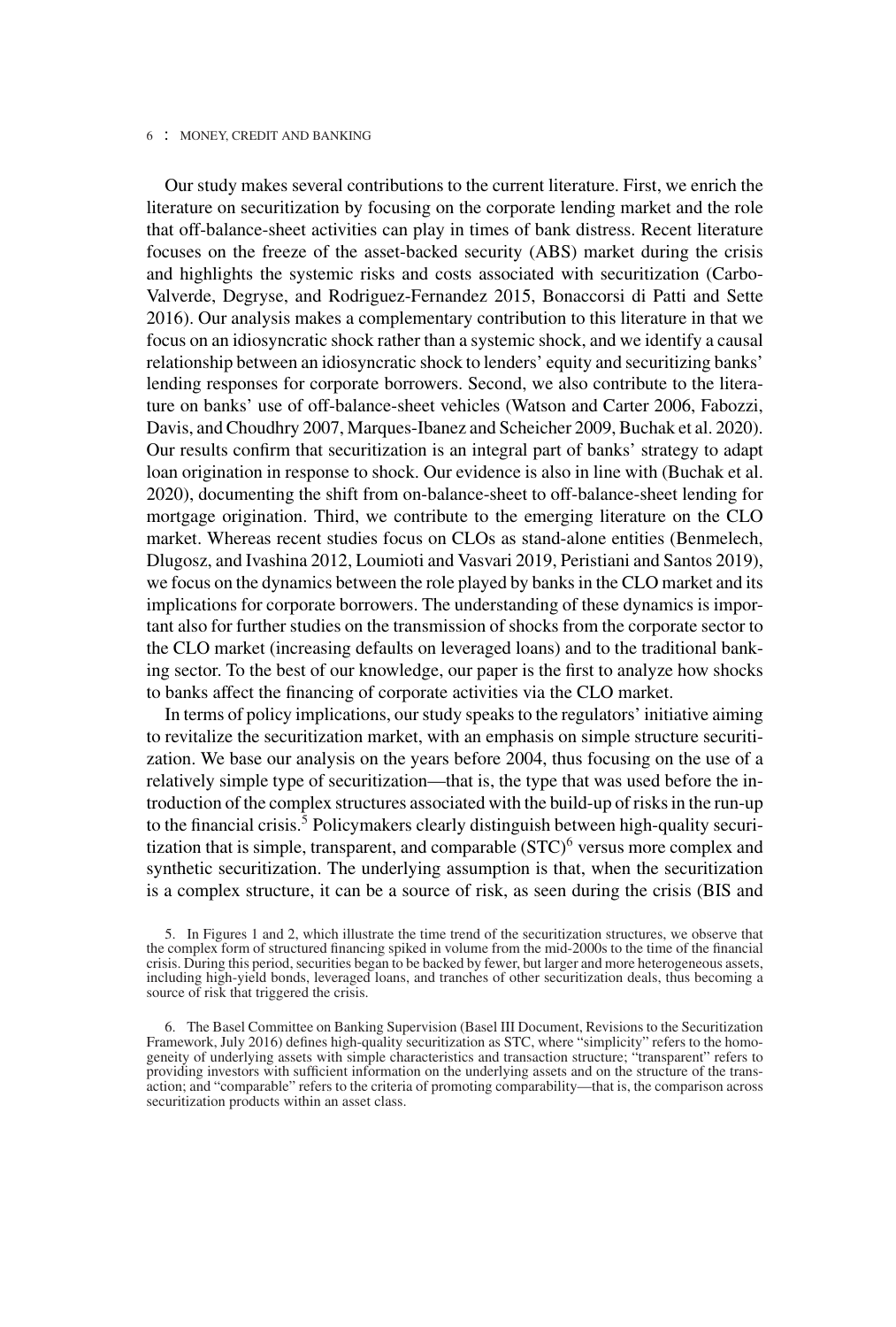IOSCO 2015), but it becomes a useful tool when it meets certain criteria. Although the more recent literature has focused on securitization during the crisis period, our results are based on lenders' access to a simple type of securitization and corroborate early literature on securitization (Goderis et al. 2007, Duffie 2008, Altunbas, Gambacorta, and Marques-Ibanez 2009, Loutskina 2011, Gorton and Metrick 2013), indicating a beneficial effect of securitization, in line with policymakers' expectations.

The remainder of this paper is organized as follows: Section 1 briefly reviews the structure of CLOs as well as the literature on securitization and corporate borrowers, and our predictions are discussed in Section 2; Section 3 describes our identification strategy and data; Section 4 presents our preliminary tests and parallel trend analysis; Section 5 reports and discusses our main results; Section 6 provides our robustness test results; and Section 7 presents our conclusions.

## 1. INSTITUTIONAL BACKGROUND FOR THE CLO MARKET

CLOs are SPVs established to hold and manage pools of syndicated corporate loans. Syndicated loans are typically large in dollar amount, serving the financing needs of large corporations, as the syndication process allows multiple banks to jointly provide a significantly larger loan. The syndicated loans are first structured, arranged, and underwritten by one or several banks acting as arrangers before being syndicated to other banks or institutional investors.<sup>7</sup> In a typical syndication, a loan deal is composed of several pieces known as "facilities." As liquidity providers, banks fund the revolving credit facilities (or "revolvers") almost exclusively, and they usually retain only a portion of Term A. The other Term Loans, such as B, C, or D, are distributed among other banks and nonbank institutional investors, including CLOs. Thus, CLOs typically hold fractions of Term B facilities (Benmelech, Dlugosz, and Ivashina 2012) but sell them soon after origination (Blickle et al. 2020).

Structuring a CLO deal requires the involvement of various agents. CLO vehicles are typically established by an investment management company or a bank that acts as a collateral manager, whose role is to construct the CLO loan portfolio by purchasing tranches of syndicated loans. The underwriter and the CLO collateral manager deal with the rating agency to structure, rate, and price the deal until an agreement is reached on terms and allocations. The typical life cycle of a CLO structure features the following phases $8$ :

- Warehousing (3–6 months): The CLO manager purchases the initial loans before the closing date. The closing date is the day the CLO comes into legal existence and interest on the notes starts to accrue. The purchase is typically funded with
- 7. See Bruche et al., (2019) for an overview of the syndication process.
- 8. More details available in FSB (2019).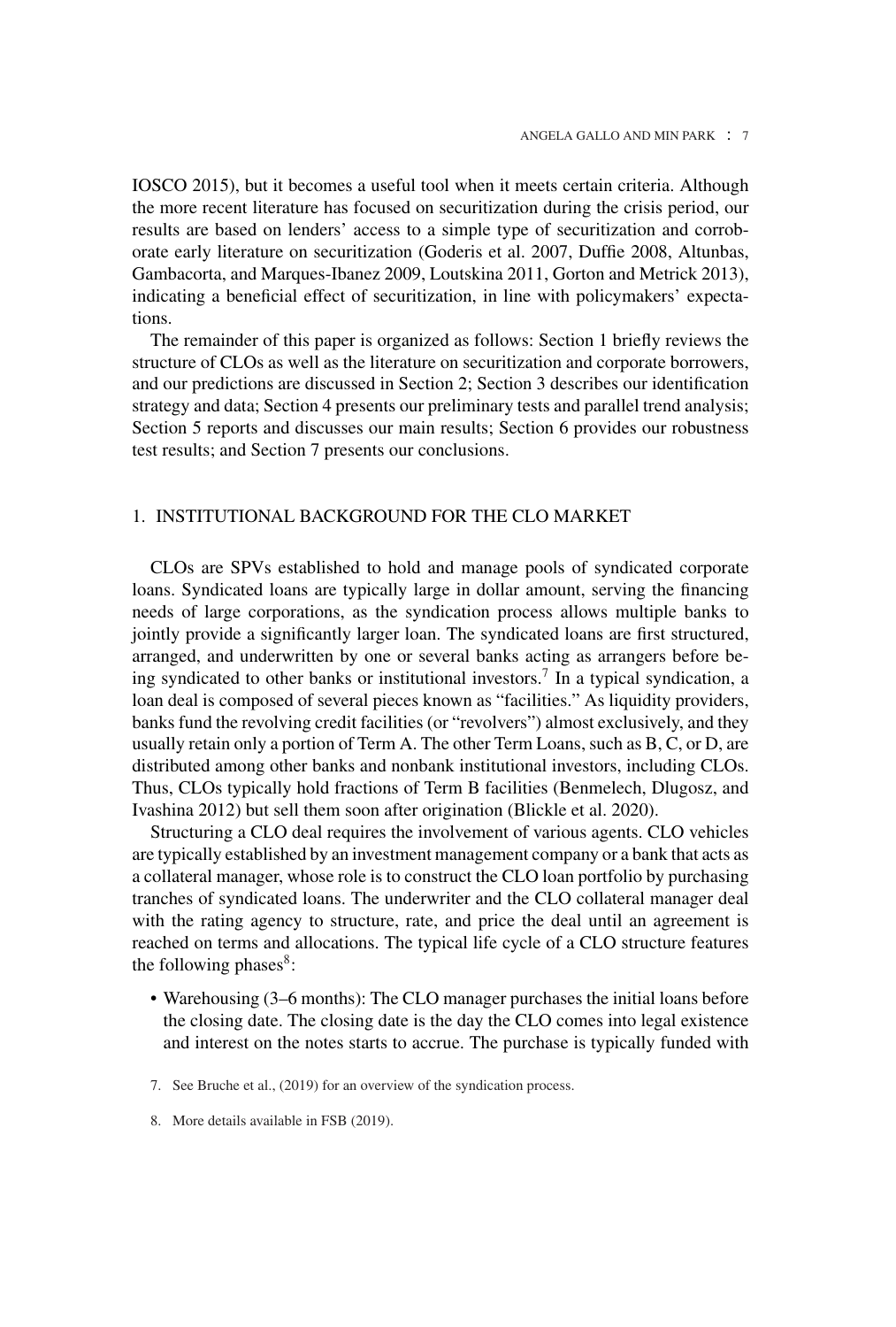interim financing (warehouse financing), usually from a bank, and often in the form of a line of credit (revolving) to the CLO manager. This loan is repaid with the proceeds from the sale of the CLO notes into the capital markets at the closing date.

- Ramp-up (2–4 months): After the closing date, the CLO manager purchases the remaining collateral to complete the original portfolio. The effective date starts when the CLO is fully ramped up.
- Reinvestment (2–5 years): Following the ramp-up period, the manager can reinvest all loan proceeds, such as principal repayments or the proceeds gained from selling loans. The main scope of purchasing and selling loans is to improve the portfolio's asset quality.
- Noncall (first 2 years of reinvestment): To protect investors, the CLO manager is restricted from redeeming or refinancing the issued liabilities during this period. Subsequently, the equity-tranche holders can request that the CLO manager redeem the liabilities by liquidating the portfolio or refinance some or all of the liabilities.
- Repayment and deleveraging (1–4 years): As underlying loans are paid off, the CLO manager pays down the investors in order of seniority and distributes the remaining proceeds to the equity-tranche holders. The manager also performs monthly tests to ensure the portfolio's ability to cover its interest and principal payments.

Unlike other types of securitization, a CLO portfolio is actively managed (Peristiani and Santos 2019). The collateral manager of a CLO buys and sells individual bank loans (up to 20–25% per year) to reconstruct the underlying collateral pool in order to create trading gains and minimize losses from deteriorating credit.<sup>9</sup> This unique feature of the CLO market gives banks greater flexibility in deciding which type of loans to originate—those that they retain on-balance-sheet or transfer off-balancesheet. This flexibility is derived from the ability to sell securitizable corporate loans (Term B) to existing CLO deals without the need to arrange a new CLO deal, and thus without a need to provide warehouse financing to purchase the initial collateral.

## 2. RELATED LITERATURE

Based on evidence from the 2008 financial crisis, most recent studies emphasize that securitization provides benefits to banks, but these are associated with a cost for the economy in the form of financial instability (Loutskina and Strahan 2009, Mian and Sufi 2009, Demyanyk and Van Hemert 2011, Financial Crisis Inquiry Commission 2011, Rajan, Seru, and Vig 2015). This is because securitization is

<sup>9.</sup> S&P Global Market Intelligence (2016) showed that manager trades during the 2008–09 credit crisis reduced potential losses by 10% on average (S&P CLO Spotlight: How Do CLO Managers Perform in Times of Stress?, September 6).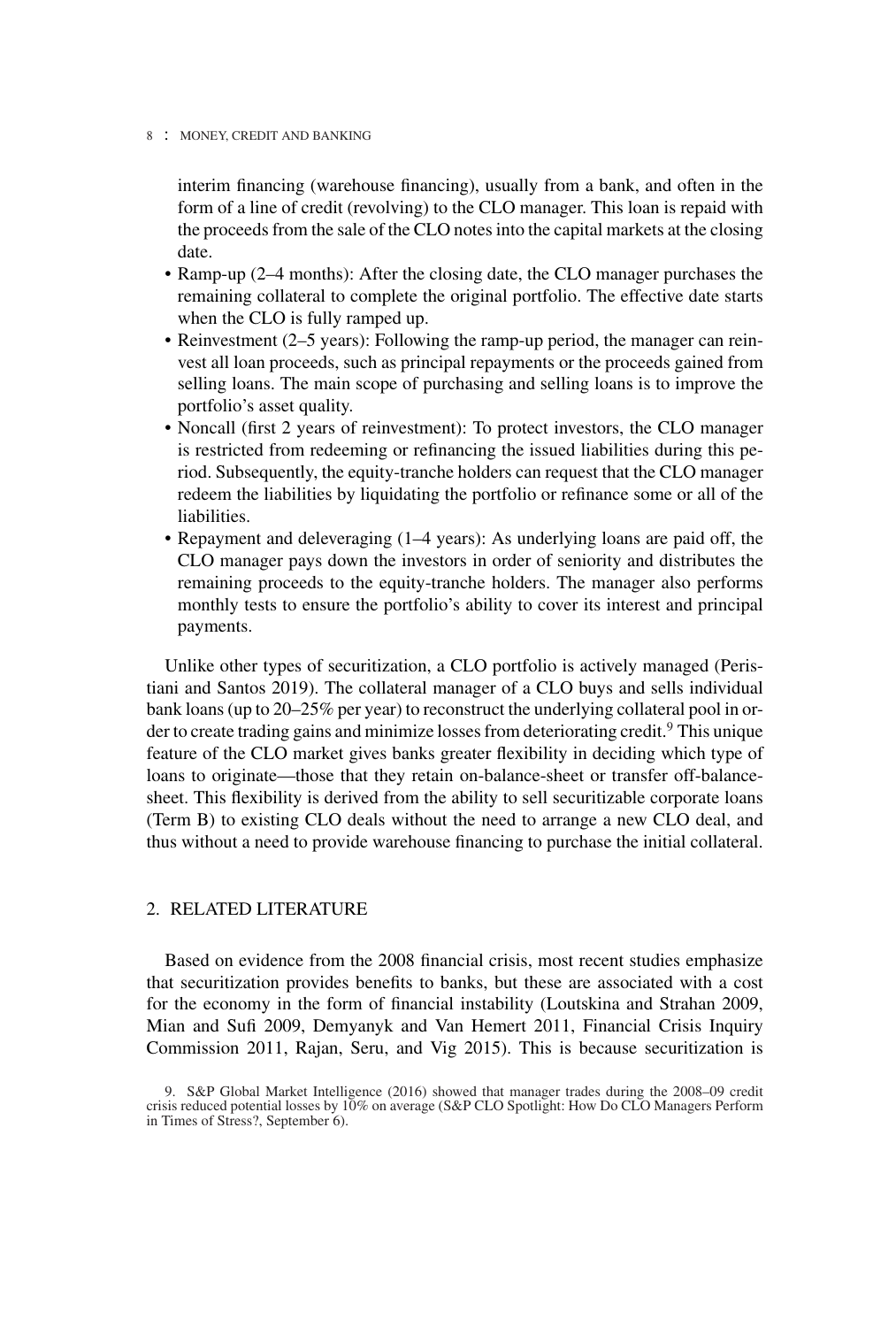associated with an overextension of banks' balance sheets, which leads them to undertake a lower level of borrower screening and monitoring, thus creating more credit risk (Acharya et al. 2013, Sarkisyan and Casu 2013). Importantly, it is often pointed out that securitization may harm financial stability by increasing the potential for contagion among financial institutions (Allen and Carletti 2006, Efing 2015).

However, academics and policymakers also recognize the benefits of securitization and, thus, its important role in the economy. Liquidity (the ability to raise funding or capital through the market or to reduce financing costs) and regulatory capital arbitrage (capital relief) are the two most important rationales for banks' asset securitization (see Watson and Carter 2006, Fabozzi, Davis, and Choudhry 2007, Buchak et al. 2020, among others). Securitization enables banks to obtain new liquidity from the market through the transfer of credit risk to SPVs, which in turn reduces the need for regulatory capital. This also facilitates risk management in bank balance sheets by modifying the risk profile through the shift from on-balance-sheet to off-balancesheet lending (Marques-Ibanez and Scheicher 2009, Buchak et al. 2020).

In this regard, securitization allows banks to diversify credit risks among many investors across the financial system and make efficient use of bank capital. Securitization reduces the cost of capital for loan intermediation, thereby reducing the cost of credit (Duffie 2008). As a result, borrowers can anticipate benefits in the forms of increased credit supply, reduced borrowing costs, and credit on more favorable terms (Goderis et al. 2007, Altunbas, Gambacorta, and Marques-Ibanez 2009, Loutskina 2011). To the extent that these benefits are passed on to borrowers in terms of more favorable lending conditions and improved credit availability, the economic benefits of securitization can be transferred to the real economy. These benefits of securitization are also clearly recognized by current policymakers—whose initiatives encouraged the restarting of the securitization market after the dramatic postcrisis decrease—in light of the fact that its revival was considered vital to providing the financial system with liquidity that would eventually boost the economy.

However, due to complexities of identification, it is difficult to empirically assess whether securitization can be beneficial or detrimental to credit availability. It is challenging to disentangle banks' decisions to securitize from other concurrent drivers of banks' lending behavior, especially in the periods of excessive risk-taking leading up to the financial crisis. In this paper, we focus on the precrisis period, when securitization structures were simpler and there were fewer incentives for regulatory arbitrage alongside excessive risk-taking. WorldCom's collapse provides a relatively clean and natural experiment to identify causality in banks' use of the CLO market during a negative shock and its resulting impact on the corporate lending market.

Unlike in previous studies on securitization of corporate loans, which focus on securitizable facilities (Term B) alone, we analyze banks' loan origination at the deal level to show lenders' response to an equity shock. We assume that banks' access to the CLO market encourages them to shift to originating deals with limited impact on their capital, that is, to increase the origination of deals containing facilities that are easier to securitize (Term B) while reducing the amount of loan share to be retained on balance sheet (Term A). Like previous studies in the literature, this study assumes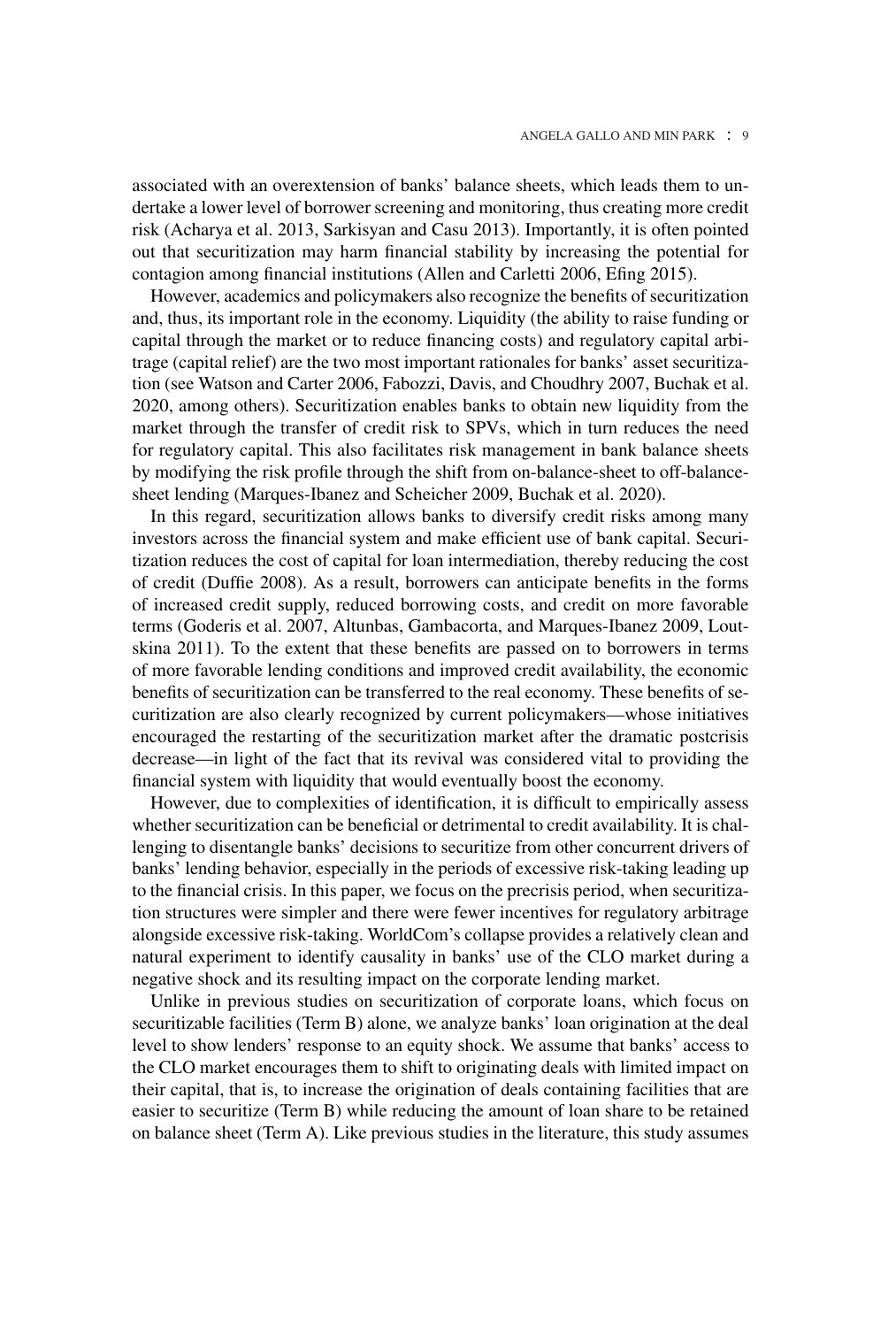that securitizing banks are those that are collateral managers or underwriters, as in the studies conducted by Nadauld and Weisbach (2012), Bord and Santos (2015), and Wang and Xia (2014).

Similar to our study are those by Carbo-Valverde, Degryse, and Rodriguez-Fernandez (2015), Bonaccorsi di Patti and Sette (2016), and Buchak et al. (2020). Carbo-Valverde, Degryse, and Rodriguez-Fernandez (2015) analyze the impact of securitization on credit rationing in Spain, comparing normal and crisis periods for two forms of securitization, namely, ABS and covered bonds. The researchers find that banks that are actively involved in securitization (i.e., ABS issuance and covered bonds) impose less stringent credit constraints on their borrowers in normal times; however, during crisis periods, they observe credit rationing to increase proportionally to the amount of ABS issued by banks. In Bonaccorsi di Patti and Sette (2016), the authors analyze the effect of ABS market freeze on the credit supply in Italy and find that banks that were more involved in securitization before the crisis engaged in more credit rationing, imposed higher interest rates, and exhibited a lower probability of accepting loan applications as well as a higher probability of terminating relationships after the crisis. These studies observe crisis periods that coincided with a systemic shock (i.e., the ABS market's collapse after the failure of Lehman Brothers) that revealed the complex interconnections among securitization, regulatory arbitrage, and the shadow banking system (i.e., through asset-backed commercial papers and the repo market; see Gorton and Metrick (2012b) and Covitz, Liang, and Suarez (2013)). Our paper is differentiated in that we observe the effect of securitization on corporate lending in the context of an unexpected, bank-specific idiosyncratic shock. One study that is also closely linked to ours outside a crisis period is Buchak et al. (2020): using mortgage market data in recent years, the authors show that banks use an adaptable business strategy in which they turn from balance sheet lending to mortgage lending when they experience a decline in balance sheet capacity following a negative shock precisely because mortgage loans are easier to sell for securitization and can be taken off-balance sheet. In our paper, we show that a similar strategy is used by banks via their CLO securitization activity.

## 3. IDENTIFICATION AND DATA

## *3.1 The Shock*

We regard the 2002 demise of WorldCom as an idiosyncratic shock to the equity of its lenders, who responded by reducing lending. The same shock is used in Lin and Paravisini (2012), who present extensive evidence that WorldCom's bankruptcy affected the supply of credit to firms that were borrowing from WorldCom as well. The authors show that, relative to comparable firms that were unrelated to WorldCom lenders, firms that borrowed from WorldCom's lenders experienced a sharp decline in the new syndicated credit amount during the years after the WorldCom bankruptcy and an increase in the cost of borrowing that persisted for more two years.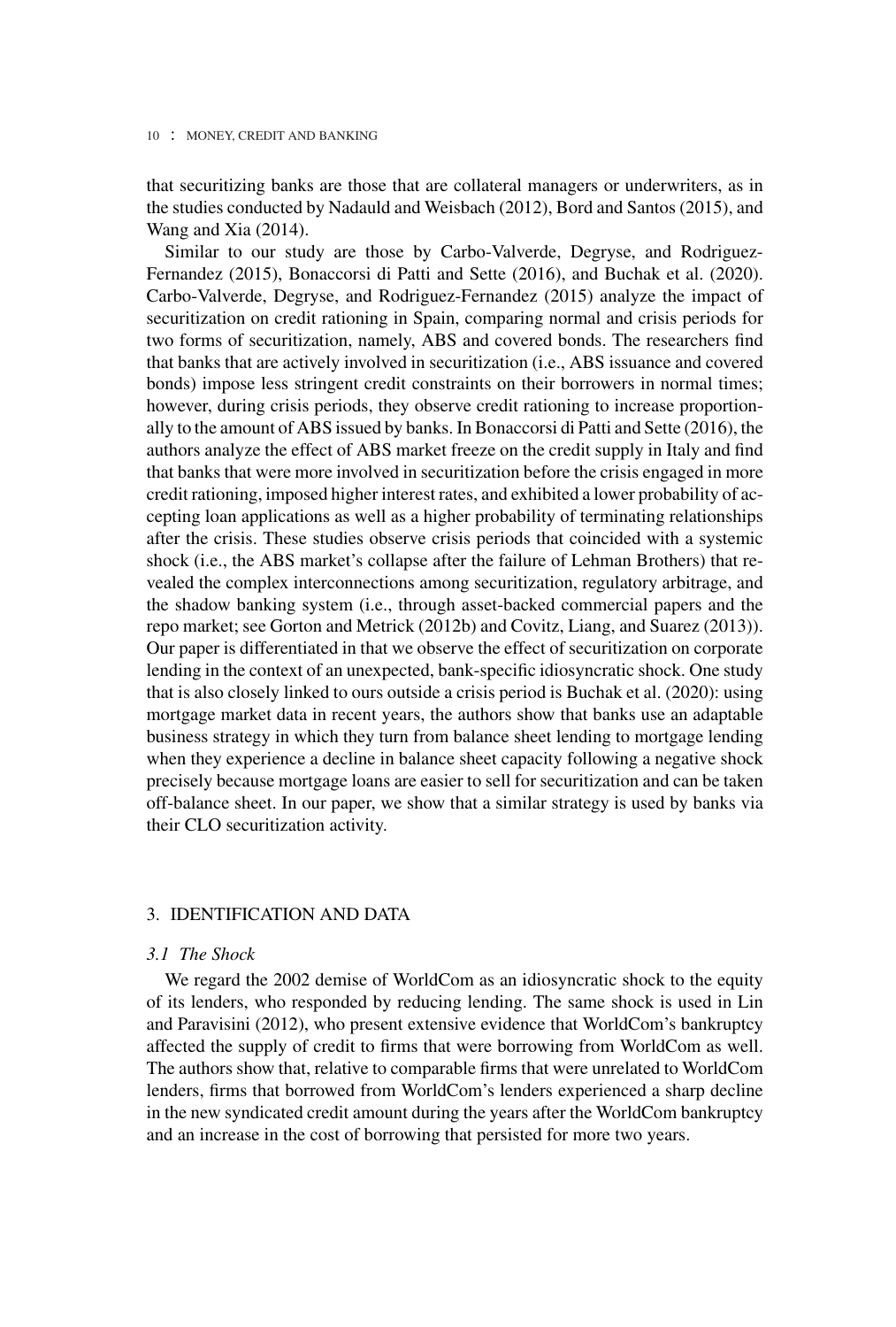In contrast to those authors, we directly test the reduction in WorldCom's lenders' credit supply caused by that company's demise (Table 3) and argue that their lending response is motivated by the need to deleverage following the equity shock. The authors suggest multiple nonexclusive channels, namely, lowered liquidity, reputational damage, and increased concerns regarding their monitoring technology. The failure of such a large-scale borrower implies a temporary drop in banks' liquidity due to the losses they sustain as a result of their inability to recover their claims, which hinders their ability to issue new loans. Especially for the lead arrangers, reputational damage from involvement in an accounting scandal may also affect the ability of shocked banks to raise funds on the wholesale market by increasing their external funding costs. Another possible reason is that such a failure raises concerns about banks' abilities to screen and monitor corporate borrowers and induces them to be more stringent in loan origination. We rule out these alternative explanations in our robustness tests.

Whereas Lin and Paravisini (2012) focuses primarily on the average effect for all WorldCom-affected lenders, we observe the differences in loan origination among four subgroups: shocked banks with and without access to securitization (securitizing lenders) and nonshocked banks with and without such access (nonsecuritizing lenders). Our main hypothesis predicts that the negative shock from WorldCom's bankruptcy on bank lending will be weaker for securitizing lenders. This assumption is founded on the benefits they derive from having direct access to the CLO market, which allows them to deleverage and alleviate the more binding capital constraints caused by the equity shock. This translates into securitizing lenders originating more deals that include Term B facilities and within these deals, a smaller amount of onbalance-sheet term loans. This means that access to the CLO market has the effect of enabling lenders to adapt more flexibly to the negative shock by increasing their offbalance-sheet activities. We additionally explore whether this origination activity is associated with changes in loan conditions such as covenants, maturity, and spreads.

Unlike many studies in the securitization literature that focus primarily on the institutional facilities (Term B) and leveraged loans, we investigate bank lending in the form of syndicated loans at the overall deal level and explore different effects of the shock on deals both with and without Term B. The inclusion of Term B facilities in deals have different implications for a bank's balance sheet compared to deals without Term B. Term B facilities are often originated for securitization activities; therefore, they are structured to meet the needs of institutional investors and are more transferable off-balance sheet. On the other hand, Term Loans and Term As are standard amortizing loans that remain on bank balance sheets and represent the ability to lend an amount for a set period of time, typically around 5 years.<sup>10</sup> Given the difference,

<sup>10.</sup> Revolving facilities are credit lines that can be seen as banks' liquidity commitment and are almost always retained by the bank. However, how much a bank lends in the form of a revolving facility depends on the demand of the borrower; therefore, we exclude syndicated loan deals that contain only revolving facilities from our analysis.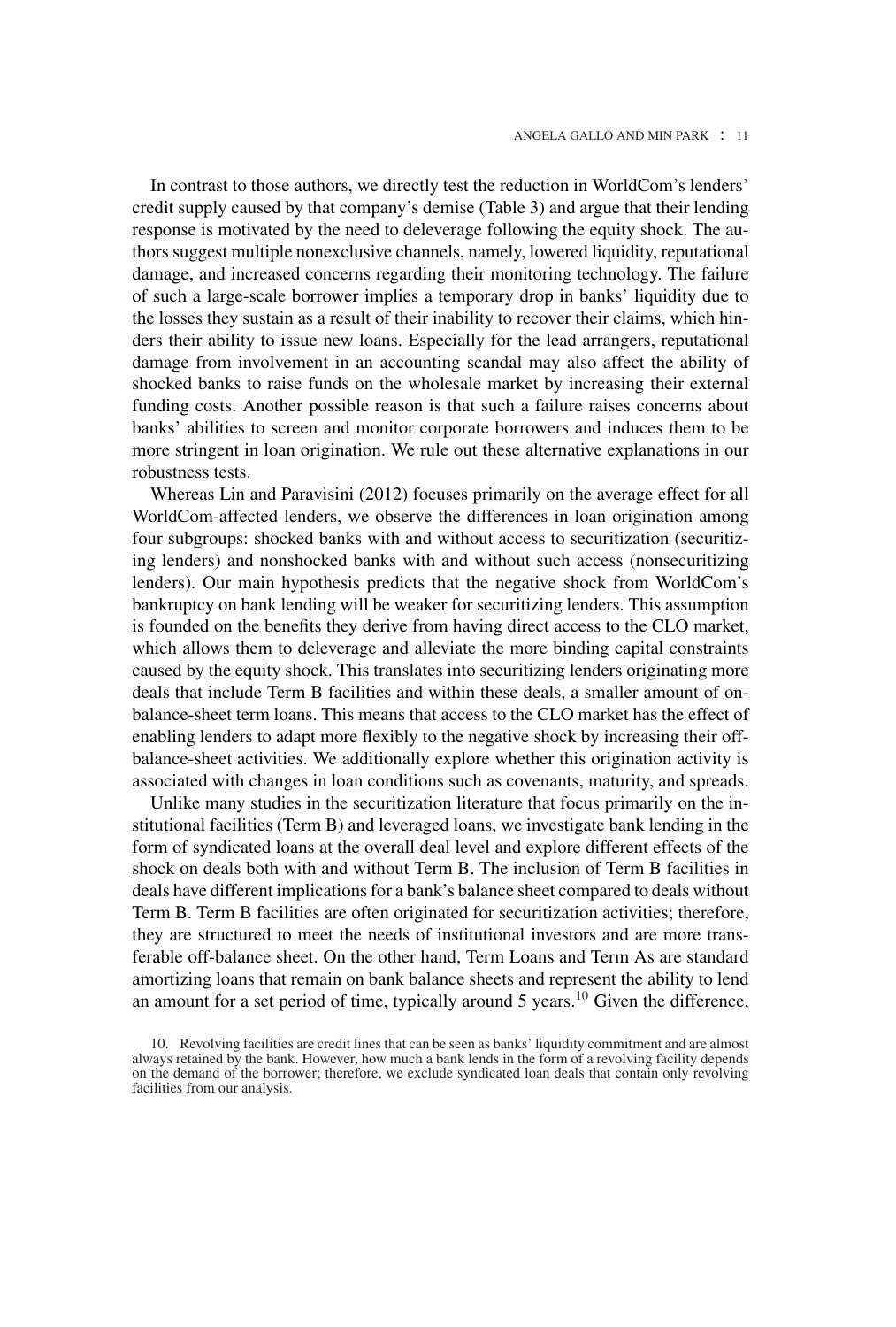the inclusion of Term B facilities represents lenders' interests in taking some portion of the loans they originated off of their balance sheets.

We focus on the probability of a bank being the lead arranger in a syndicated loan deal after a shock. Being a lead arranger captures a bank's ability to participate in the syndicated loan market as a main provider and negotiator of loans tasked with monitoring the borrowers. Although a test could be designed using the lead arranger's share in each deal and facility, due to patchy and biased data on the lender's share variable, as Bruche, Malherbe, and Meisenzahl (2020) and Blickle et al. (2020) explain in depth, the number of observations would be dramatically reduced if the lender's share variable were used and would lead to distorted results. This effect would be further exacerbated by the time period on which we focus.<sup>11</sup> Therefore, we opt to employ a measure that is unaffected by this issue, which entails measuring the probability that a bank will be a lead arranger of deals with and without Term B facilities.

## *3.2 Data*

To gather data, we use DealScan, which contains information on borrowers and lenders of syndicated loan deals as well as deal characteristics. To capture the effect of the shock, we restrict our sample to deals that originated between 2000 Q2 and 2004 Q1—that is, 2 years before and 2 years after the collapse of WorldCom. Because securitizing banks tend to be larger and to originate larger loans, we also restrict our sample to deals in the top 75th percentile in terms of size; this is to ensure that our set of loans issued by nonsecuritizing banks is comparable to our set of loans issued by securitizing banks. Given that WorldCom was the largest player in its industry, we exclude borrowers who belonged to the same industry sector as World-Com, that is, the telecommunications industry; this is to avoid capturing the effect of the industrywide shock rather than the shock faced by banks in the corporate lending market. We also exclude financial firms and regulated industries. We classify a deal as "WorldCom-affected" if its lead arranger participated in the WorldCom loans that were outstanding at the time of its collapse.<sup>12</sup> The role of lead arranger is performed by one or more lenders in a syndicated loan deal, and lead arrangers tend to exert the most influence on the conditions (i.e., amount, fees, spread, and covenants) of a syndicated loan. We consider the lender that retains the "lead arranger credit" to be the lead arranger of the deal. In cases where multiple banks possess the lead arranger credit, we designate multiple lenders as the lead arrangers. Using the information

<sup>11.</sup> This information is available only for 290 and 45 observations for Term A and Term B facilities, respectively, which is about 5–10% of the total observations used in our sample. Both Bruche, Malherbe, and Meisenzahl (2020) and Blickle et al. (2020) raised serious concerns about using this variable, confirming that—even when available—the lender share at origination reported in DealScan is biased.

<sup>12.</sup> Twenty-eight lenders were affected by WorldCom; however, in our analysis, two lenders are eliminated during the data-cleaning process.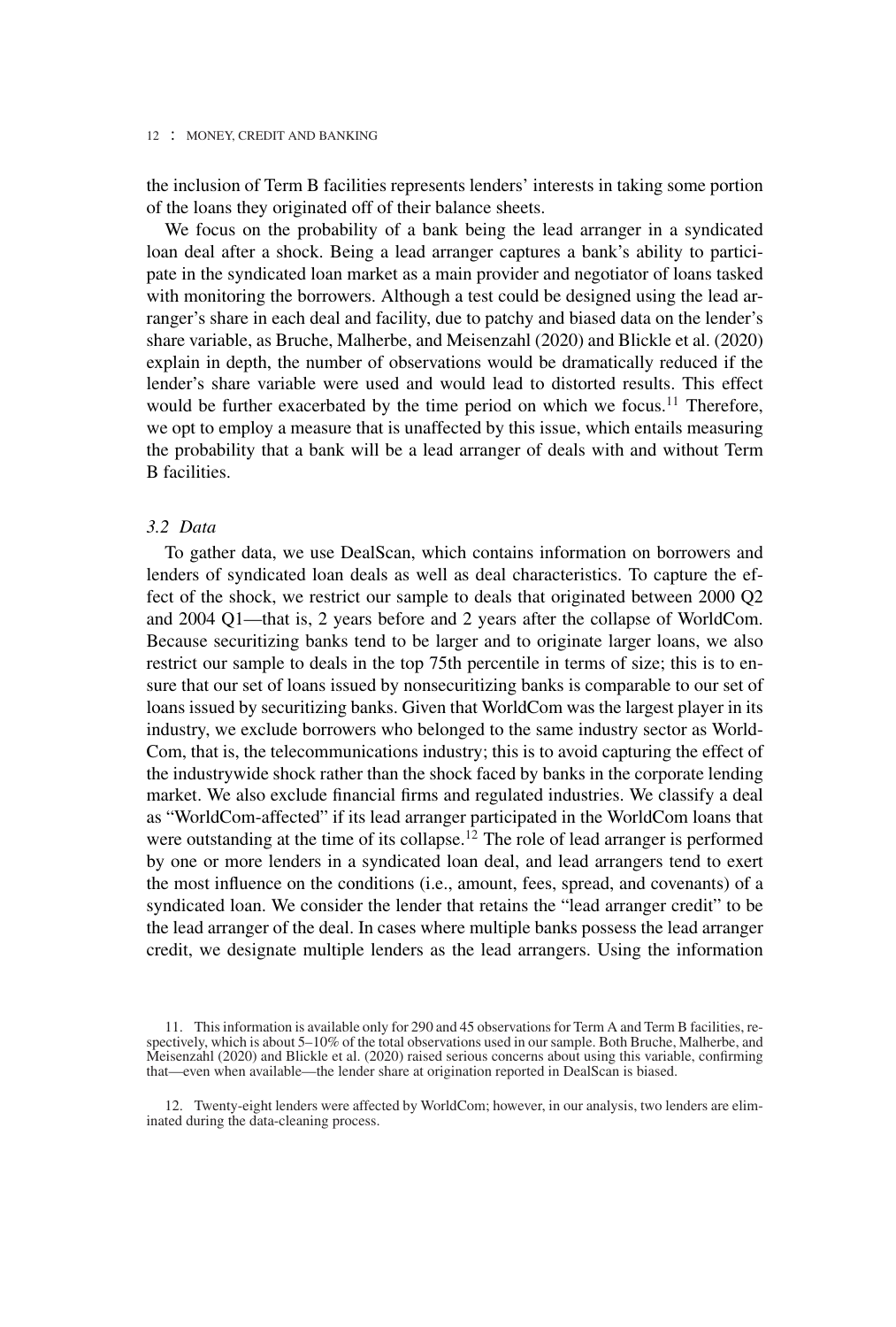from DealScan, we classify all deals into those that contain securitizable facilities (Term B) and those that do not contain Term B.<sup>13</sup>

Our identification of each bank's access to the CLO market is based on a unique data set of CLO/CDO deals from the S&P Capital IQ database. S&P Capital IQ preserves the list of global CLO deals that are rated by the rating agency S&P's, reporting their origination date, type, underwriter, collateral manager, and amount issued. From these data, we identify underwriters and collateral managers that arranged CLO deals in the period before the WorldCom shock.

Although the collateral manager has the formal role of constructing and managing the CLO loan portfolio, our assumption is that both the collateral manger and the underwriter play roles in influencing the CLO, as suggested by (Chernenko 2017), as well as in the active trading decisions. Therefore, we assume that both have preferred access to the securitization market when they need to manage their response to a negative shock. Our proxy for access to the CLO market is defined at the lender level; thus, regardless of whether they are securitized, all loans from securitizing lenders are considered "treated" because the lender's whole balance sheet may be affected. This alleviates concerns about cherry-picking loans to securitize (Wang and Xia 2014). To clarify, in this study, we do not automatically assume that the deals we observe are securitized simply because the lead arranger is a securitizing lender. In this way, our study is different from most previous studies that endeavored to identify securitized loans. Our study is simply based on the fact that a loan is more likely to be securitized when a deal contains Term B facilities, given that other types of facilities are rarely securitized.

Table 1 reports summary statistics for the syndicated loan deals in the analysis for the preshock period, that is, 2001. Panel A reports the means and standard deviations for the characteristics of deals originated by all lenders participating in a syndicated deal in 2001 (column (1)), the subsample of WorldCom-affected lenders (column (2)), and the subsample of lenders not affected by WorldCom (column (3)). Column (4) reports the differences between the two subsamples in terms of means. Banks that lent to WorldCom before the collapse tended to grant larger deals with longer maturity. However, in other aspects, they were not necessarily differentiated from unaffected lenders. Panel B reports the characteristics of deals originated by the subsample of securitizing lenders (column (2)) and nonsecuritizing lenders (column (3)). Column (4) reports the differences between the two subsamples in terms of means. Among all lenders, securitizing lenders tend to grant larger deals and deals with relatively smaller-sized Term A, reduced covenant strictness, longer maturity, and lower spreads. Since securitizing lenders' deals tend to be larger, in the regression analysis, we limit the sample to more comparable loans by removing small size deals (bottom quartile). Panel C reports the characteristics of the deals provided by

<sup>13.</sup> We exclude the deals that are constructed solely with revolving facilities (credit lines) from our analysis because the structure, purpose, and maturity of these deals are not necessarily comparable to those of deals with amortizing term loans such as Term A and Term B. In the event that a deal is structured with a mix of revolving facilities and other term loans facilities, it remains in our sample.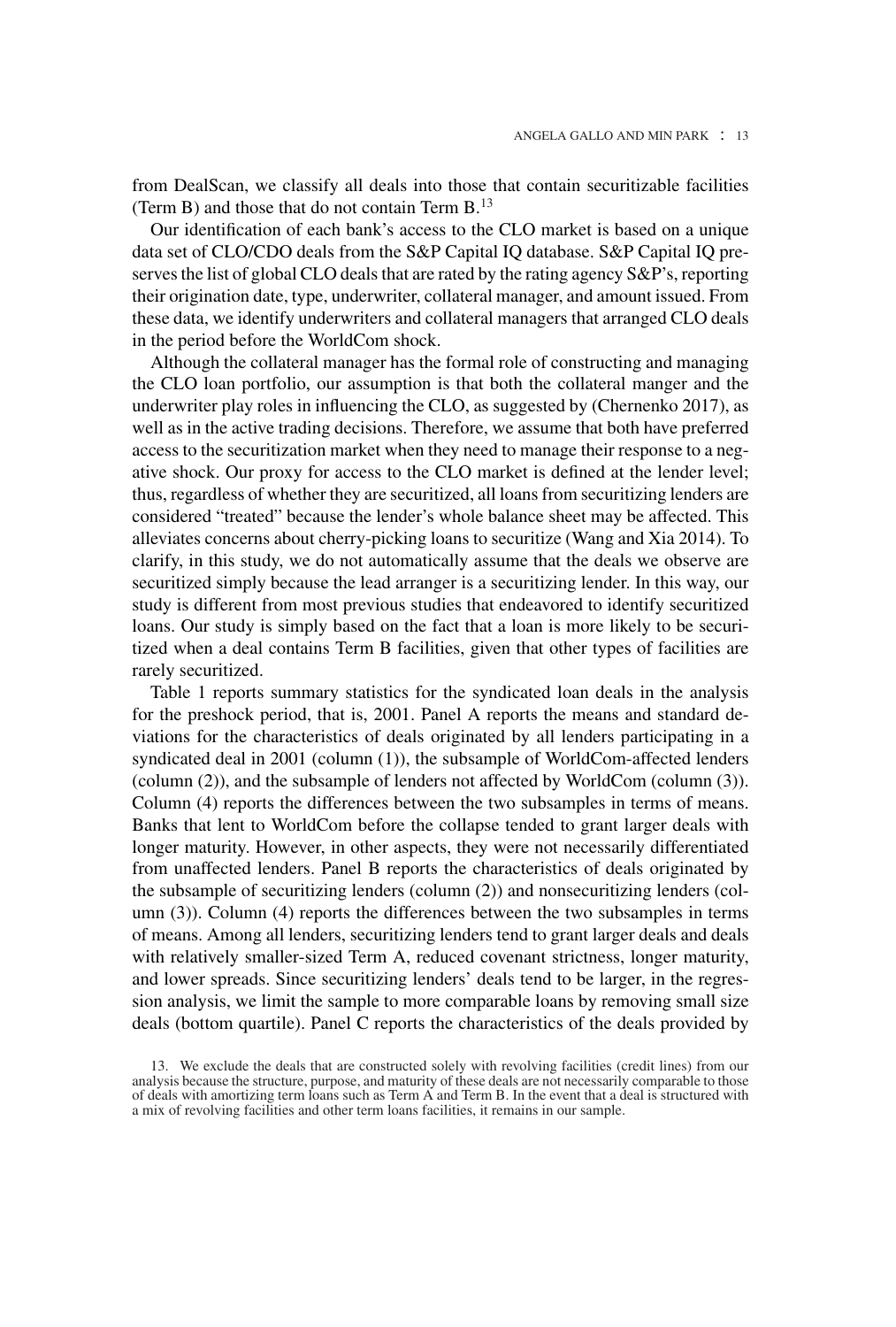|                                                                                                                         |                            |                                             |                                        | Panel A: All lenders: WorldCom lenders vs. Non-WorldCom lenders |                                             |                      |                                                    |                                                                                                                 |
|-------------------------------------------------------------------------------------------------------------------------|----------------------------|---------------------------------------------|----------------------------------------|-----------------------------------------------------------------|---------------------------------------------|----------------------|----------------------------------------------------|-----------------------------------------------------------------------------------------------------------------|
|                                                                                                                         |                            | $\overline{a}$                              |                                        | WorldCom lenders                                                |                                             | Non-WorldCom lenders | Diff.                                              |                                                                                                                 |
|                                                                                                                         |                            | $\widehat{c}$                               | $\circledcirc$                         |                                                                 |                                             | $\odot$              | $\oplus$                                           |                                                                                                                 |
|                                                                                                                         | Mean                       | SD                                          | Mean                                   | SD                                                              | Mean                                        | GS                   |                                                    |                                                                                                                 |
| Deal size (bn)                                                                                                          | 854.28                     | 1226.69                                     |                                        | 1334.86                                                         | 809.48                                      | 1147.69              | $-112.30***$                                       |                                                                                                                 |
|                                                                                                                         | 0.34                       | 0.15                                        | 921.77<br>0.35<br>0.29<br>1.96<br>2.57 |                                                                 | 0.33                                        | 0.15                 |                                                    | $\begin{array}{c} (-1.97) \\ (-1.28) \\ (0.49) \\ (-0.83) \\ (-1.16) \\ (+1.6) \\ (4.88) \\ (0.89) \end{array}$ |
| Term A/Deal size<br>Term B/Deal size                                                                                    |                            |                                             |                                        | $\begin{array}{c} 0.15 \\ 0.17 \\ 1.55 \\ 2.17 \end{array}$     |                                             |                      |                                                    |                                                                                                                 |
| $\begin{array}{c} \mathrm{Term} \; \mathrm{ATerm} \; \mathrm{B} \\ \mathrm{Covenant} \; \mathrm{stictions} \end{array}$ | $0.30$<br>$1.87$<br>$2.46$ | $\begin{array}{c} 0.17 \\ 1.50 \end{array}$ |                                        |                                                                 | $\begin{array}{c} 0.30 \\ 1.82 \end{array}$ | $0.18$<br>1.48       |                                                    |                                                                                                                 |
|                                                                                                                         |                            | 2.20                                        |                                        |                                                                 | 2.38                                        | 2.22                 |                                                    |                                                                                                                 |
| Deal maturity                                                                                                           | $62.12$<br>$206.43$        | 39.64<br>275.49                             | 56.73                                  | 35.34                                                           | 65.69                                       | 41.88                | $-0.02$<br>$0.01$<br>$-0.13$<br>$-0.19$<br>8.96*** |                                                                                                                 |
| Deal total spread                                                                                                       |                            |                                             | 199.53                                 |                                                                 | 211.02                                      | 287.92               |                                                    |                                                                                                                 |
| Observations (Deal)                                                                                                     |                            | 1,920                                       |                                        | 766                                                             |                                             | 1,154                |                                                    |                                                                                                                 |

TABLE 1

 $(Continued) % \begin{minipage}[b]{0.5\linewidth} \centering \centerline{\includegraphics[width=0.5\linewidth]{images/STM100020.jpg} \centerline{\includegraphics[width=0.5\linewidth]{images/STM100020.jpg} \centerline{\includegraphics[width=0.5\linewidth]{images/STM100020.jpg} \centerline{\includegraphics[width=0.5\linewidth]{images/STM100020.jpg} \centerline{\includegraphics[width=0.5\linewidth]{images/STM100020.jpg} \centerline{\includegraphics[width=0.5\linewidth]{images/STM100020.jpg} \centerline{\includegraphics[width=0.5\linewidth]{images/STM100020.jpg} \centerline{\includegraphics[width$ (*Continued*)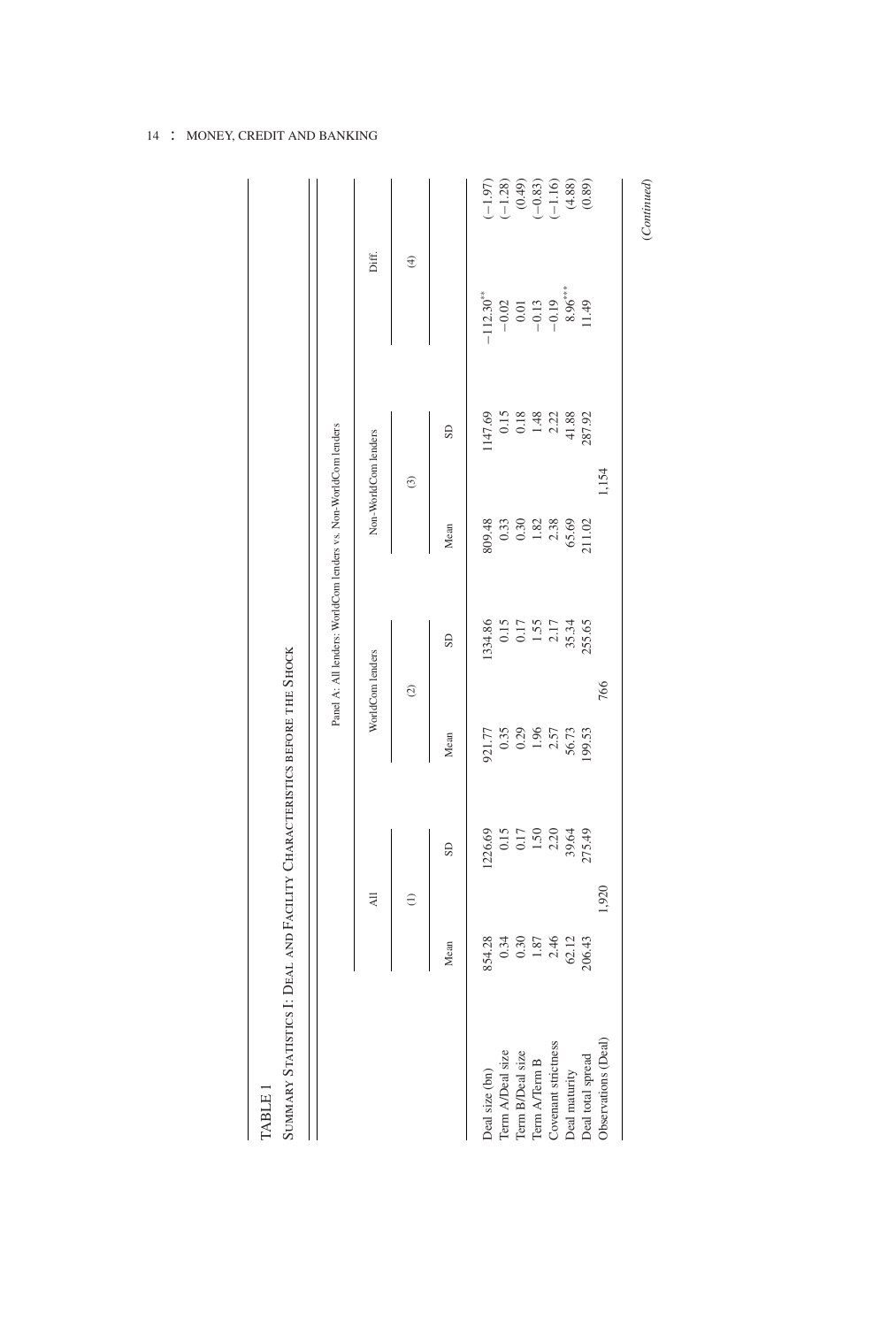|                                      |                                                              |                                                                                           |                                                                                | Panel B: All lenders: Lenders with CLO access vs. without CLO access |                                                   |                                              |                                                    |                                                                                     |
|--------------------------------------|--------------------------------------------------------------|-------------------------------------------------------------------------------------------|--------------------------------------------------------------------------------|----------------------------------------------------------------------|---------------------------------------------------|----------------------------------------------|----------------------------------------------------|-------------------------------------------------------------------------------------|
|                                      |                                                              | $\overline{AB}$                                                                           | With CLO access                                                                |                                                                      |                                                   | Without CLO access                           | Diff.                                              |                                                                                     |
|                                      |                                                              | $\widehat{c}$                                                                             | $\circledcirc$                                                                 |                                                                      | $\widehat{\mathcal{C}}$                           |                                              | $\oplus$                                           |                                                                                     |
|                                      | Mean                                                         | GS                                                                                        | Mean                                                                           | GS                                                                   | Mean                                              | SD                                           |                                                    |                                                                                     |
| Deal size (bn)                       |                                                              |                                                                                           | 1047.94                                                                        | 1451.62                                                              |                                                   |                                              | $-402.41***$                                       |                                                                                     |
|                                      | 854.28<br>0.34<br>0.30<br>1.87<br>2.46<br>2.05.29<br>2006.43 | $\begin{array}{c} 1226.69 \\ 0.15 \\ 0.17 \\ 1.50 \\ 2.20 \\ 39.64 \\ 275.49 \end{array}$ | $\begin{array}{c} 0.34 \\ 0.29 \\ 0.38 \\ 2.41 \\ 58.13 \\ 534.05 \end{array}$ | 0.15<br>0.18<br>1.75<br>2.21<br>2.34.99<br>284.99                    | $345.53$<br>0.34<br>0.31<br>1.58<br>1.58<br>06.41 | 879.14<br>0.16<br>0.17<br>1.02<br>1.44<br>44 | 0.00<br>0.01<br>-0.50****<br>-8.29***<br>-57.39*** | $(-7.28)$<br>$(0.16)$<br>$(1.10)$<br>$(-3.33)$<br>$(-3.76)$<br>$(4.60)$<br>$(4.58)$ |
| Term A/Deal size<br>Term B/Deal Size |                                                              |                                                                                           |                                                                                |                                                                      |                                                   |                                              |                                                    |                                                                                     |
| Term $\operatorname{ATerm}$ B        |                                                              |                                                                                           |                                                                                |                                                                      |                                                   |                                              |                                                    |                                                                                     |
| Covenant strictness                  |                                                              |                                                                                           |                                                                                |                                                                      |                                                   |                                              |                                                    |                                                                                     |
| Deal maturity                        |                                                              |                                                                                           |                                                                                |                                                                      |                                                   |                                              |                                                    |                                                                                     |
| Deal total spread                    |                                                              |                                                                                           |                                                                                |                                                                      | 76.66                                             | 261.78                                       |                                                    |                                                                                     |
| Observations                         |                                                              | 1,920                                                                                     | 996                                                                            |                                                                      | 924                                               |                                              |                                                    |                                                                                     |

ANGELA GALLO AND MIN PARK : 15

(Continued) TABLE 1 TABLE 1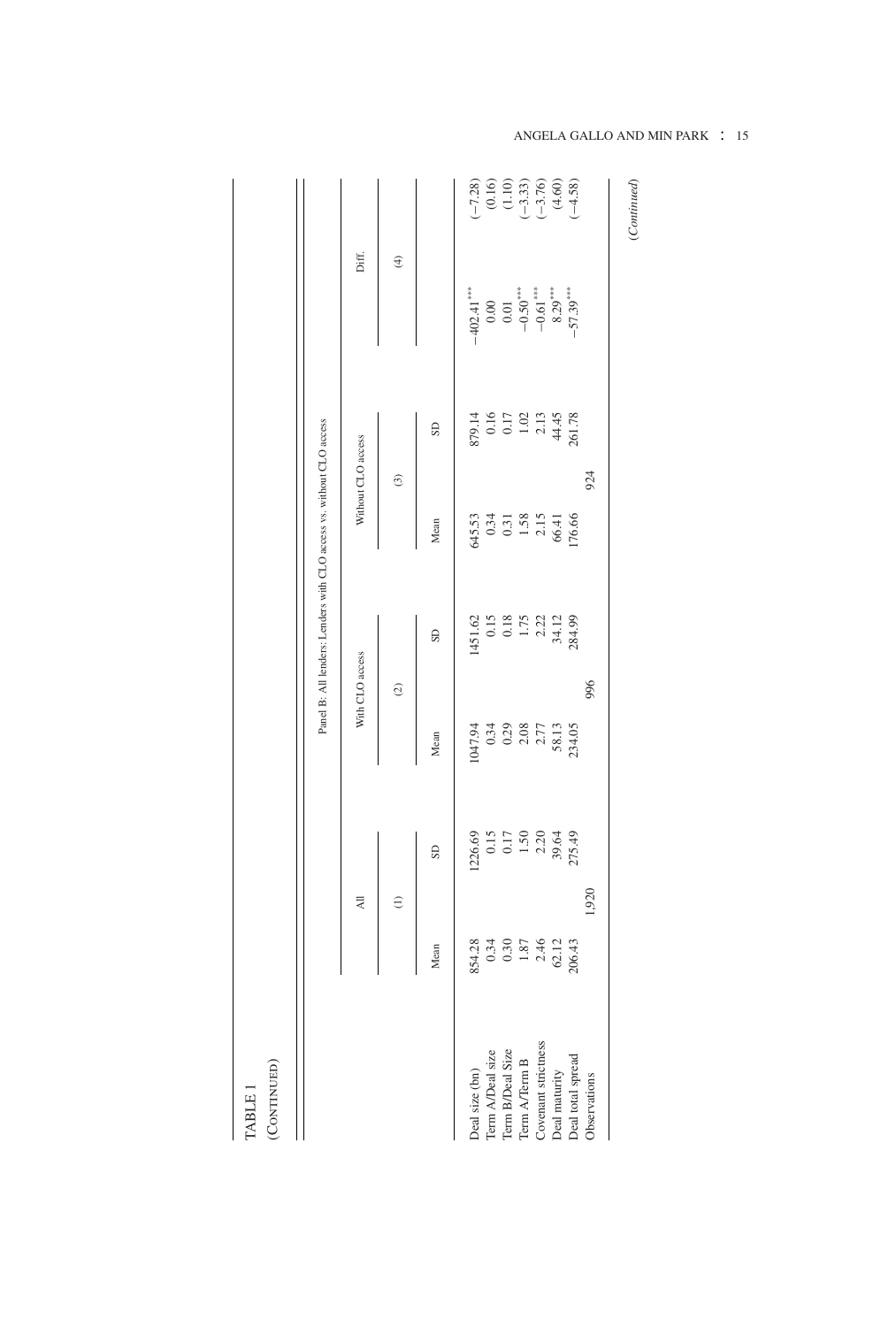|                     |                        |                  |                          | Panel C: WorldCom lenders: With CLO access vs. without CLO access |                |                             |                    |           |
|---------------------|------------------------|------------------|--------------------------|-------------------------------------------------------------------|----------------|-----------------------------|--------------------|-----------|
|                     |                        | WorldCom lenders | WorldCom with CLO access |                                                                   |                | WorldCom without CLO access | Diff.              |           |
|                     |                        | $\widehat{z}$    | $\circledcirc$           |                                                                   |                | ි                           | Ð                  |           |
|                     | Mean                   | SD <sub></sub>   | Mean                     | GS                                                                | Mean           | GS                          |                    |           |
| Deal size (bn)      | 921.77                 | 1334.86          | 1013.34                  | 1433.51                                                           | 542.62         | 691.02                      | $-470.72***$       | $(-3.90)$ |
| Term A/Deal size    | 0.35                   | 0.15             | 0.34                     | 0.16                                                              | 0.37           | 0.09                        | 0.02               | (0.86)    |
| Term B/Deal size    |                        | 0.17             | 0.30                     | 0.18                                                              | $0.26$<br>1.62 | 0.10                        | $-0.03$<br>$-0.43$ | $(-1.09)$ |
| Term A/Term B       | $0.29$<br>1.96<br>2.57 | $1.55$<br>2.17   | 2.05                     | 1.72                                                              |                | 0.65                        |                    | $(-1.33)$ |
| Covenant strictness |                        |                  | 2.61                     | 2.18                                                              | 2.37           | 2.10                        | $-0.24$            | $(-0.68)$ |
| Deal maturity       | 56.73                  | 35.34            | 55.30                    | 31.63                                                             | 62.66          | 47.43                       | $7.36***$          | (2.29)    |
| Deal total spread   | 199.53                 | 255.65           | 209.01                   | 263.37                                                            | 160.25         | 217.27                      | $-48.76***$        | $(-2.09)$ |
| Observations (Deal) |                        | 766              | 617                      |                                                                   |                | 149                         |                    |           |

CLO accuration the MCriteCom-attenda lenders. Fand is provents of means words on alternation is for all section these, in and to present a transmission of particle and the section of the section of the section of the sect CLO access among the WorldCom-affected lenders. Panel B presents differences between WorldCom-affected lenders and unaffected lenders. Panel C presents differences between lenders with CLO access and lenders without. In Panels B and C, the sample is all lenders including WorldCom-affected and unaffected lenders. Column (1) is for all sample used in each panel, while columns (2) and (3) are for split samples following the eparation rule defined in each panel. Column (4) reports t-statistics between the two groups of sample. The deal amount is the total size of a syndicated loan deal expressed in millions of U.S. dollars. Maturity is the number of months between the deal start and end dates. Number of participants is the number of lenders involved in the deal. Deal spread is the sum of spreads in the facilities that belong to the deal expressed in basis points. Covenant strictness is the level of covenant imposed on the deal measured by the Bradley–Roberts index. \**p* < 0.10, \*\**p* < 0.05, \*\*\**p* < 0.01.

## 16 : MONEY, CREDIT AND BANKING

TABLE 1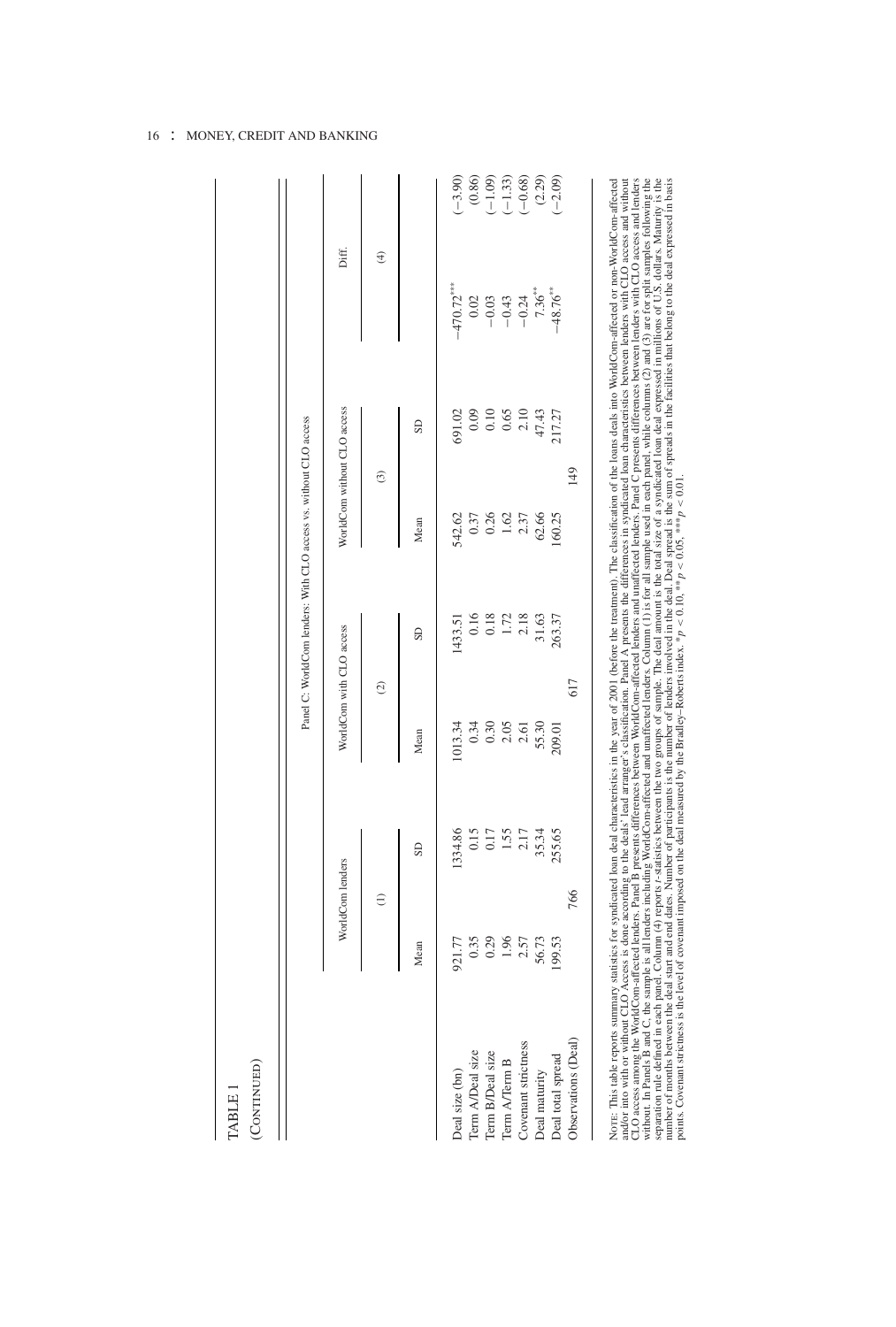## Panel A: WorldCom and Non-WorldCom lenders All lenders WorldCom lenders Non-WorldCom lender Diff. (1)  $(2)$   $(3)$   $(4)$ Mean SD Mean SD Mean SD Lender total assets 379.51 250.54 409.55 255.90 367.86 250.13 −41.69 (−0.61) Lender equity over TA 0.05 0.02 0.06 0.03 0.05 0.02 −0.01 (−1.06)<br>Lender ROA (%) 0.78 0.59 1.01 0.85 0.69 0.44 −0.32<sup>\*\*</sup> (−2.06) Lender ROA (%) 0.78 0.59 1.01 0.85 0.69 0.44  $-0.32^{**}$  (-2.06)

#### TABLE 2

Summary Statistics II: Lender Characteristics in 2001(Pretreatment)

| Observations             |        | 68          |                                                         | 19              |        | 49                 |              |           |
|--------------------------|--------|-------------|---------------------------------------------------------|-----------------|--------|--------------------|--------------|-----------|
|                          |        |             | Panel B: Lenders with CLO access and without CLO access |                 |        |                    |              |           |
|                          |        | All lenders |                                                         | With CLO access |        | Without CLO access | Diff.        |           |
|                          |        | (1)         |                                                         | (2)             |        | (3)                | (4)          |           |
|                          | Mean   | <b>SD</b>   | Mean                                                    | <b>SD</b>       | Mean   | <b>SD</b>          |              |           |
| Lender total assets      | 379.51 | 250.54      | 537.47                                                  | 195.09          | 308.93 | 241.66             | $-228.53***$ | $(-3.81)$ |
| Lender equity over TA    | 0.05   | 0.02        | 0.04                                                    | 0.02            | 0.06   | 0.02               | $0.01***$    | (2.01)    |
| Lender ROA $(\%)$        | 0.78   | 0.59        | 0.56                                                    | 0.31            | 0.88   | 0.66               | $0.32***$    | (2.09)    |
| Lender deposit over TA   | 0.57   | 0.16        | 0.53                                                    | 0.19            | 0.59   | 0.14               | 0.06         | (1.44)    |
| Lender liquidity over TA | 0.60   | 0.17        | 0.56                                                    | 0.20            | 0.62   | 0.15               | 0.06         | (1.38)    |
| <b>Observations</b>      |        | 68          | 21                                                      |                 |        | 47                 |              |           |

Lender deposit over TA 0.57 0.16 0.55 0.19 0.58 0.14 0.03 (0.75) Lender liquidity over TA  $0.60$   $0.17$   $0.57$   $0.19$   $0.61$   $0.16$   $0.04$   $(0.92)$ <br>Observations

Note: This table reports lender (bank) characteristics in the year 2001 (before the treatment). Panel A reports comparison between WorldComaffected lenders and the others. Panel B compares lenders with CLO access and lenders without. Column (1) is for all samples, while columns (2) and (3) are for separate samples according to the split rule in each panel. Co

the WorldCom-affected lenders (column (1)), the subsample of lenders that were not actively involved in securitization (column (2)), and the subsample of lenders that were actively involved in securitization. Column (4) reports the differences between the two subsamples in terms of means. Among affected lenders, securitizing banks grant larger deals and charge higher spreads on Term A. Otherwise, there were no significant differences in loan characteristics before the shock.

Table 2 reports summary statistics for the characteristics of lenders in the syndicated loan market for which the balance sheet data are available before the shock. Panel A compares WorldCom-affected lenders to unaffected lenders, which generally present similar characteristics in terms of size, capitalization, performance, and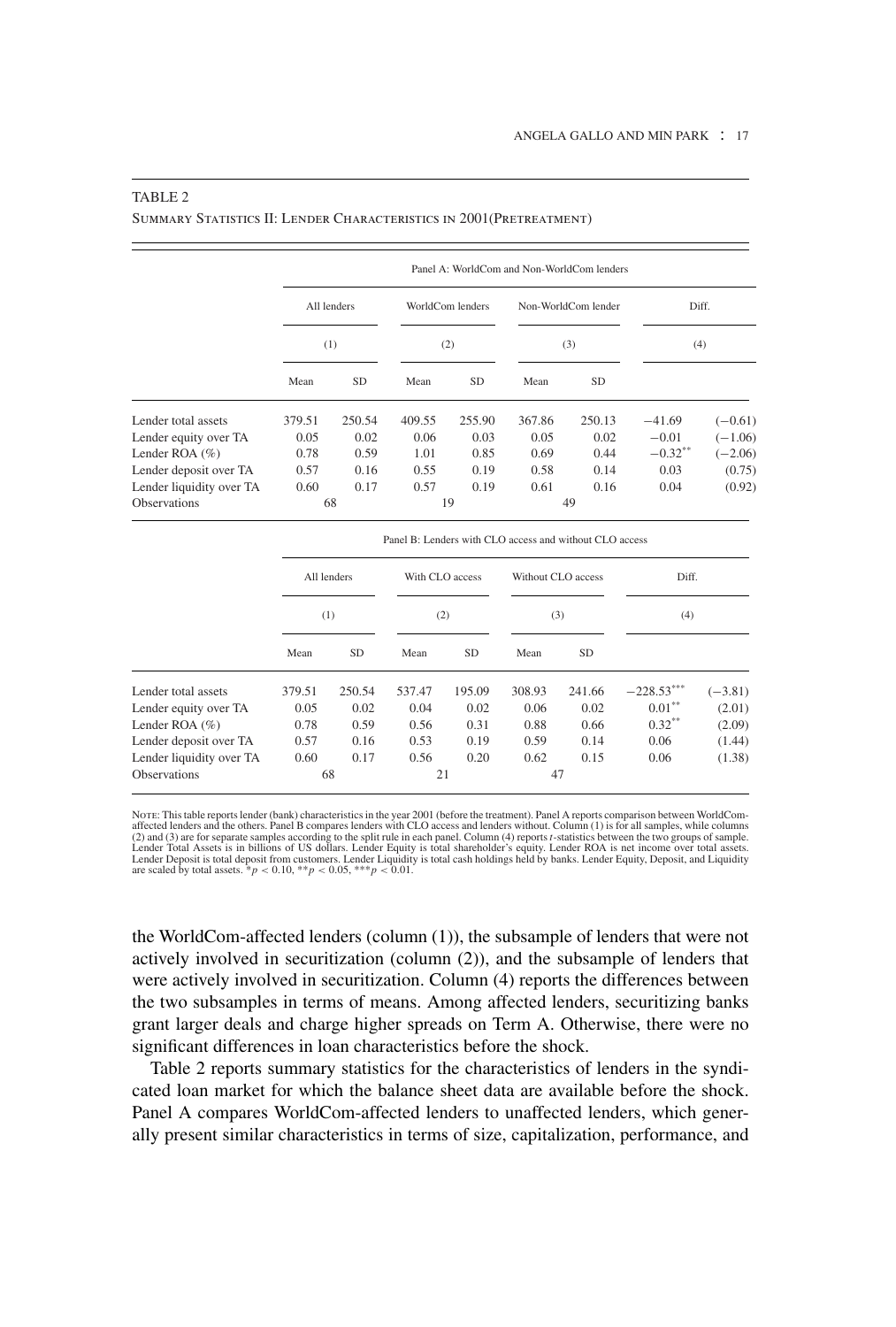balance sheet construction. Panel B compares securitizing lenders to nonsecuritizing lenders. In our sample, the securitizing lenders are larger in size and have higher capital and deposits. Due to these inherent differences between securitizing and nonsecuritizing banks shown in Tables 1 and 2, we include the non-WorldCom-affected securitizing banks in our analysis to control for the characteristics of securitizing banks.

## 4. PRELIMINARY ANALYSIS

## *4.1 Testing the Shock*

Before we proceed with the main analysis, we first test whether the WorldCom collapse had an impact on the loan arranging activities of WorldCom-affected lenders. This test is necessary to confirm that the syndicated lending activity of WorldComaffected lenders has, to some extent, been impaired because of the shock. Second, we test whether the WorldCom collapse had an impact on the CLO issuance of securitizing WorldCom-affected banks. The purpose of this test is to garner evidence to support the underlying assumption that securitizing lenders make use of their access to the CLO market to mitigate the impact of the shock and deleverage the pressure on their capital.

To test the average impact of the shock on all WorldCom-affected banks' lending activities, we run the following DID regressions:

$$
Y_{Lender, t} = \alpha + \lambda_t + FE_{Lender} + \beta Post \cdot WorldCom_{Lender} + \epsilon_{Lender, t}, \qquad (1)
$$

where *Y*<sub>Lender,t</sub> is the number of deals or facilities in which a lender participates as a lead arranger, and the explanatory variable is an interaction term between *Post* and *WorldCom*. *Post* is 1 for observations after the shock and 0 otherwise, and *WorldCom* is 1 for WorldCom-affected banks and 0 for others.  $\beta$  captures the effect of the shock on the affected banks' ability to arrange loans in the corporate lending market; it is expected to be negative.

To further test whether lenders with access to the CLO market would be differentiated from those without access, we run the following triple DID model:

$$
Y_{Lender, t} = \alpha + FE_{Lender} + FE_{Borrower} + \lambda_t + \beta Post \cdot CLO Access_{Lender} \quad (2)
$$
  
+ $\gamma Post \cdot LenderControl_{Pre} + \epsilon_{Lender, Borrower, t},$ 

where the interaction term is further interacted with *CLO Access*, which is 1 if the lender has direct access to the CLO market as an underwriter or collateral manager, and 0 otherwise. The coefficient  $\beta$  for the triple interaction term captures whether loan arranging activities for the shocked banks with CLO access are different from the loan arranging activities of shocked banks without access.

Table 3 shows a clear and significant shock on the affected lenders in terms of the number of deals or facilities they can get involved in as lead arrangers. After the shock, as shown in column (1), WorldCom-affected banks reduce the number of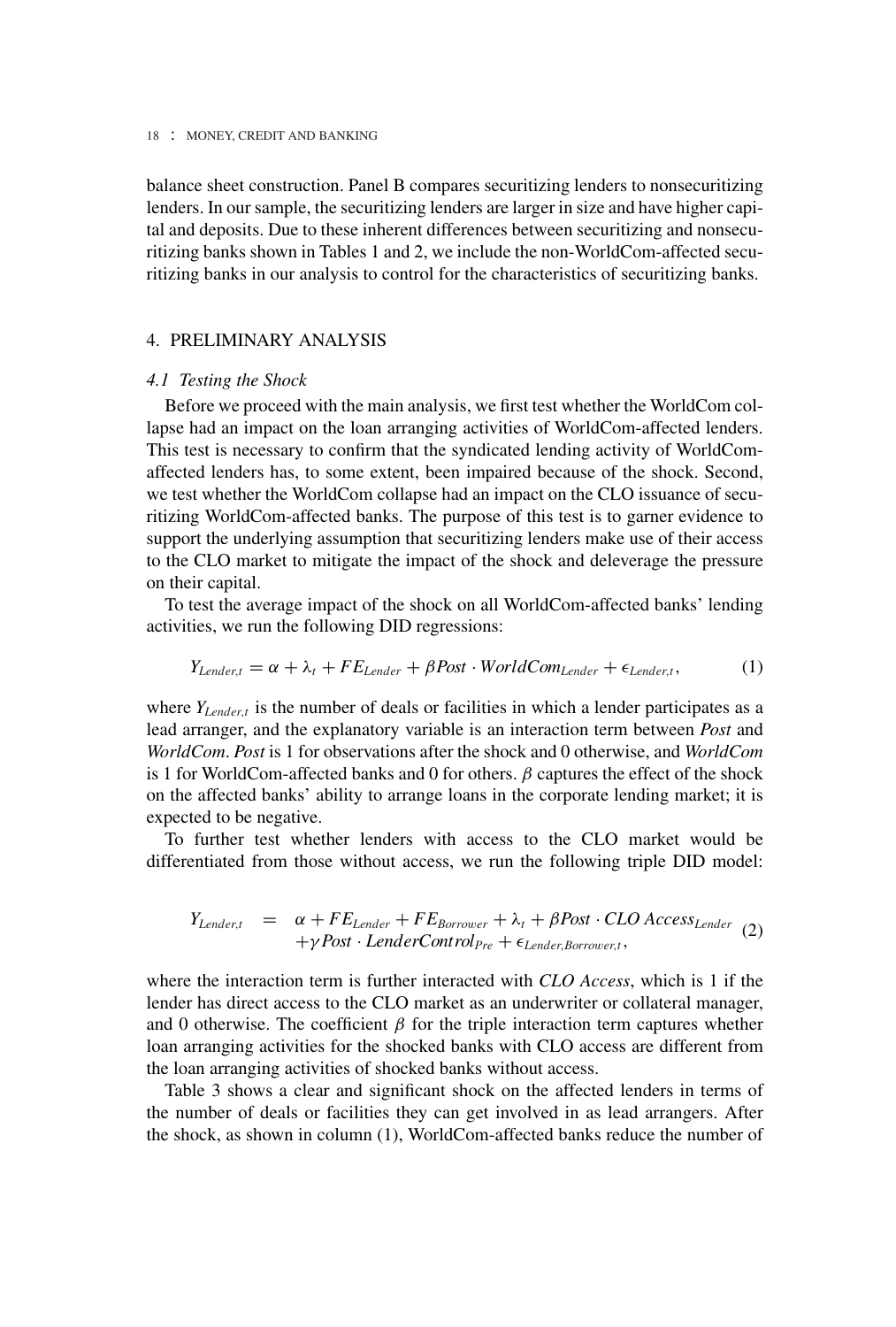|                                              | (1)                    | (2)<br>Ln(Number of Deals) | (3)<br>Ln(Number of Facilities) | (4)                  |
|----------------------------------------------|------------------------|----------------------------|---------------------------------|----------------------|
|                                              | DD                     | <b>DDD</b>                 | <b>DD</b>                       | <b>DDD</b>           |
| Post $\times$ WorldCom                       | $-0.379***$<br>(0.124) | $-0.243***$<br>$-(0.074)$  | $-0.419**$<br>(0.170)           | $-0.211*$<br>(0.124) |
| $CLO$ Access $\times$ Post $\times$ WorldCom |                        | $-0.338$<br>(0.287)        |                                 | $-0.367$<br>(0.364)  |
| $CLO$ Access $\times$ Post                   |                        | 0.071<br>(0.144)           |                                 | $-0.133$<br>(0.141)  |
| <b>Observations</b>                          | 2,834                  | 2,834                      | 2,722                           | 2,722                |
| Adjusted $R^2$                               | 0.762                  | 0.762                      | 0.689                           | 0.690                |
| Time & Lender FE                             | Y                      |                            | Y                               | Y                    |

#### TABLE 3

The Impact of WorldCom Demise on Loan Origination

Norre: This table reports the impact of WorldCom's collapse on the syndicated loan origination by the affected lenders. The dependent variables<br>are log-transformed number of deals or facilities that a lender participated a

deal arrangement by as much as 37.9% relative to unaffected banks. However, in the triple interaction model in column (2), we do find that the effect of the negative shock is not necessarily different on those banks with access to CLO market compared to those without, because the triple interaction term does not appear to be statistically significant. This test shows the primary results indicating that WorldCom's demise functioned as a negative shock on all of its lending banks.

Next, we attempt to support our hypothesis that lenders' lending origination is affected by their access to the CLO market by demonstrating that lenders become more active in securitization after the shock. We thus explore the effect of the shock on the total amount of CLO liabilities (bonds) issued by lenders' CLO vehicles. The sample comprises all the securitizing lenders that were active on the CLO market, and we compare the WorldCom-affected securitizing lenders to the rest of the securitizing lenders.

The specification for this test is as follows:

Ln(*Issuance of CLO*)<sub>Lender,t</sub> = 
$$
\alpha + FE_{Lender} + \lambda_t + \beta Post \cdot WorldCom_{Lender}
$$
  
+ $\epsilon_{Lender,t}$ , (3)

where *Ln*(*Issuance of CLO*)<sub>*Lendert*</sub> is the log-transformed total amount of CLO securities issued by lenders' CLO vehicles (*Lender*) in the quarter *t*. The coefficient  $\beta$  captures the change after the shock in the CLO liabilities issued by WorldComaffected lenders relative to the postshock change in CLO liabilities issued by unaffected lenders.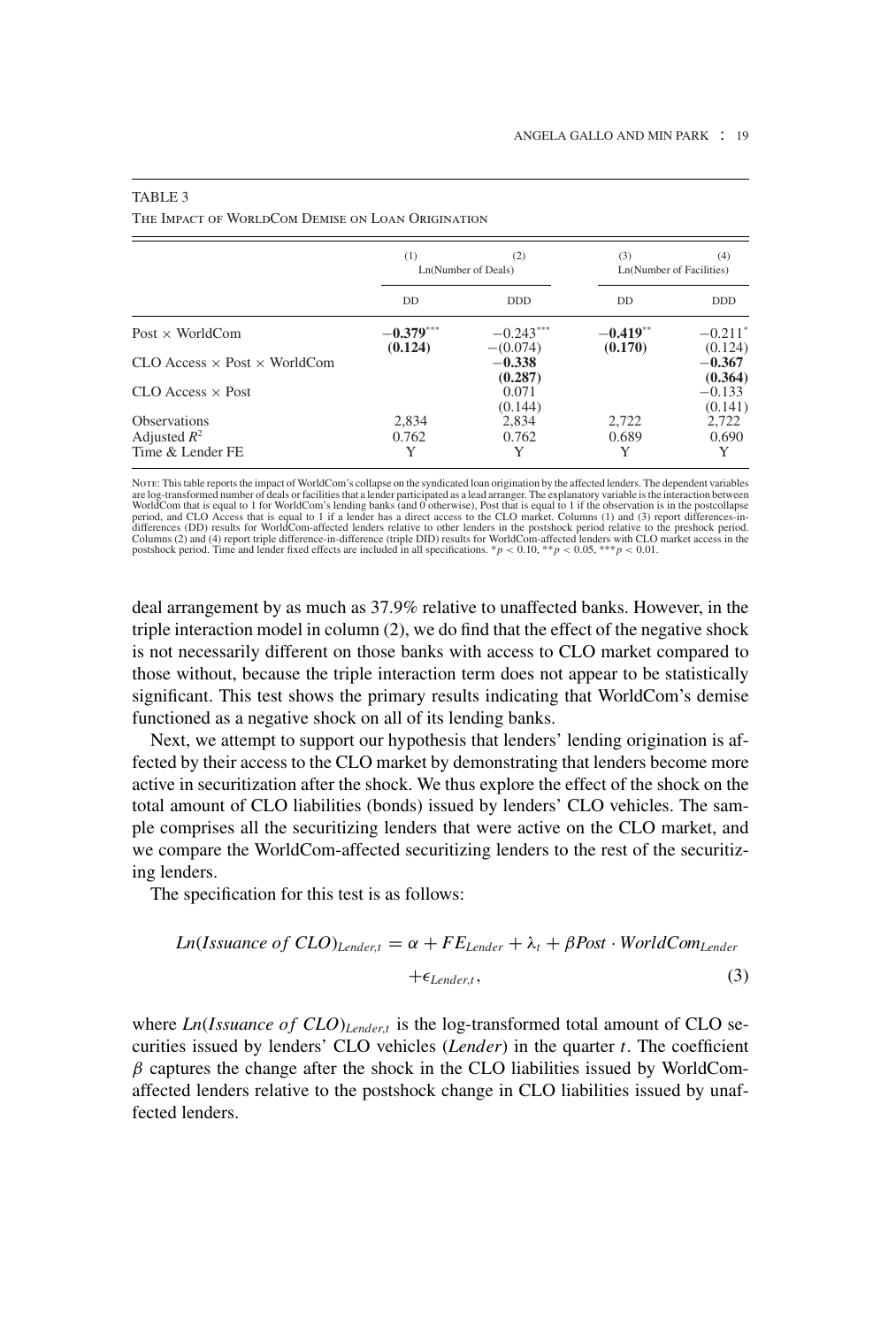|--|--|

The Impact of WorldCom Demise on CLO Market

|                        |                      | Ln(CLO Issuance)       |                      |
|------------------------|----------------------|------------------------|----------------------|
|                        | (1)                  | (2)                    | (3)                  |
| Post $\times$ WorldCom | $0.676*$<br>(0.345)  | $0.664*$<br>(0.367)    | $0.632**$<br>(0.256) |
| Post                   | $-0.143$<br>(0.201)  |                        |                      |
| WorldCom               | 0.269<br>(0.236)     | 0.294<br>(0.213)       |                      |
| Constant               | 19.949***<br>(0.155) | $20.267***$<br>(0.249) | 18.195***<br>(0.459) |
| <b>Observations</b>    | 288                  | 288                    | 288                  |
| Adjusted $R^2$         | 0.022                | 0.054                  | 0.464                |
| Time FE                | N                    | Y                      | Y                    |
| Lender FE              | N                    | N                      | Y                    |

Norn: This table reports the regression results of equation (2). The sample consists of lenders with CLO access only, therefore, WorldCom<br>affected banks with CLO access and unaffected banks with CLO access. The explanator

The results are presented in Table 4. The coefficient is consistently positive and significant in all specifications, indicating that the shocked securitizing banks increased their CLO issuance compared to the nonshocked securitizing banks. We find the strongest effect in the most restricted model in column (3), where we include time-fixed effects as well as lender-fixed effects. Overall, this preliminary evidence substantiates our hypotheses regarding the negative effect of WorldCom's collapse on the syndicate lending market and securitizing lenders' use of the CLO market in reaction to the shock.

## *4.2 Parallel Trends*

The most critical assumption for a causal inference in our analysis is that, before the shock, there was no notable difference between securitizing and nonsecuritizing lenders in terms of loan origination trends. Accordingly, we present parallel trends for the number of deals and facilities provided by different types of lenders.

First, in Figure 3, we provide a monthly graph that plots the number of deals originated by two subsamples of WorldCom-affected lenders: securitizing and nonsecuritizing. The number of deals in the graph is normalized to 100 in January 2001. The WorldCom-affected months are shaded in gray. We observe that the numbers of deals originated by the two groups of lenders were relatively parallel before the shock. In addition, the solid line denoting the securitizing banks reflects an increase in the total number of deals originated by securitizing banks relative to the total number of deals originated by nonsecuritizing lenders during the treatment period.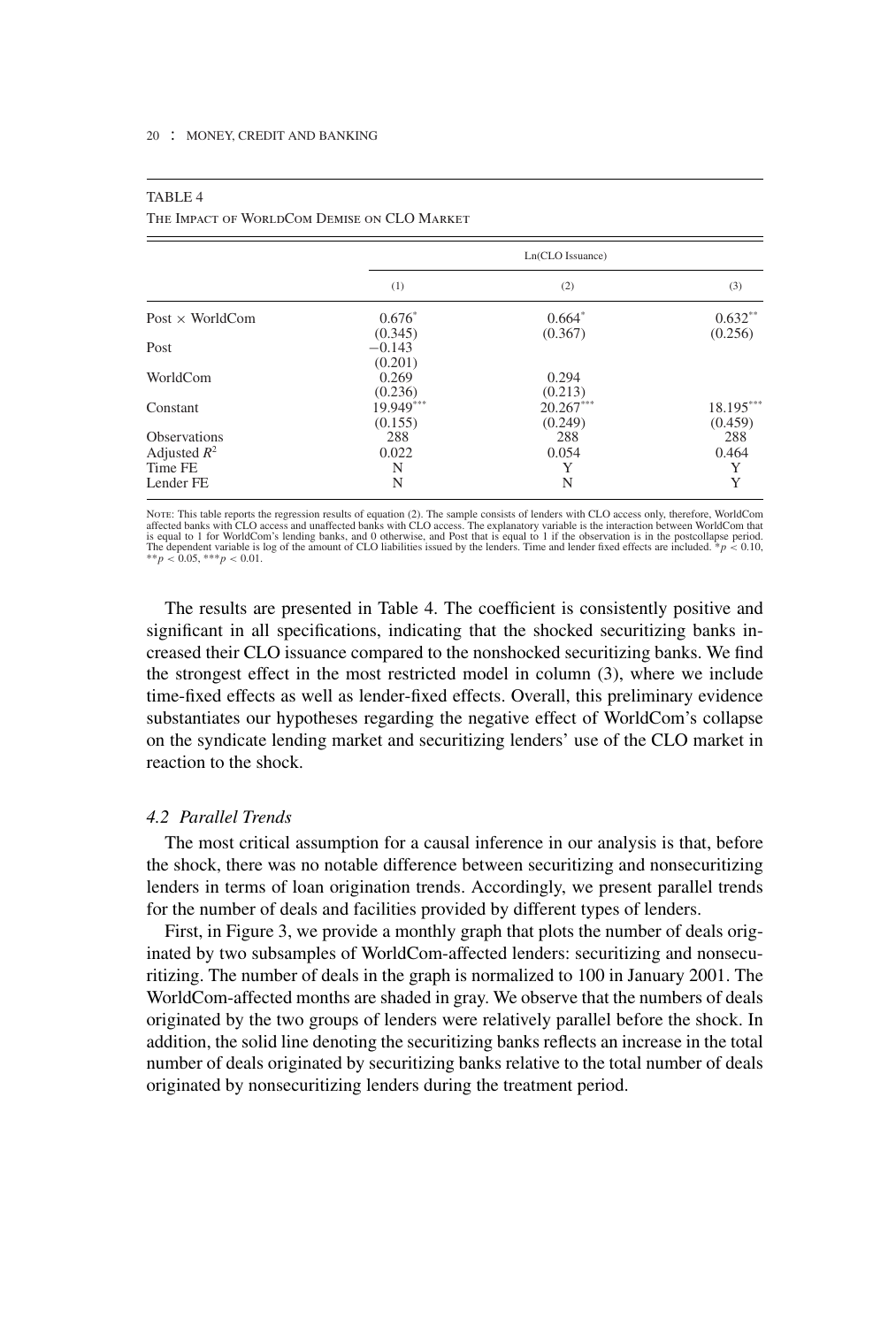

#### Fig 1. Source: SIFMA.

NOTES: CDO is a generic category of CDOs that includes CBOs; it is inclusive of early EM CBOs, unknown collateral, mixed collateral, trust-preferred CDOs, and certain public finance/infrastructure backed debt. CLO includes certain middle market CLOs, corporate loan CLOs, and leveraged loan CLOs (depending on the percentage of high-yield bonds, securities may fall into CLO or generic CDO category). SF (Structured Finance) includes CDO that is backed by structured finance collateral (i.e., ABS/MBS, CDOs of CDOs, and SF indices), CRE CDOs.



#### Fig 2. Source: SIFMA.

Notes: Investment grade loans are defined as loans with ratings at or above Baa3, from Moody's, or BBB, from Standard & Poor's. High-yield loans are defined as transactions of borrowers with senior unsecured debt ratings at financial close below Moody's or BBB, from Standard & Poor's. Investment grade bonds are defined as bonds with ratings equal to or above Baa3, from Moody's, or BBB, from Standard & Poor's. High-yield bonds are defined as bonds with ratings below Baa3, from Moody's, or BBB, from Standard & Poor's. The structured finance collateral includes assets such as RMBS, CMBS, ABS, CMOs, CDOs, CDS, and other structured products.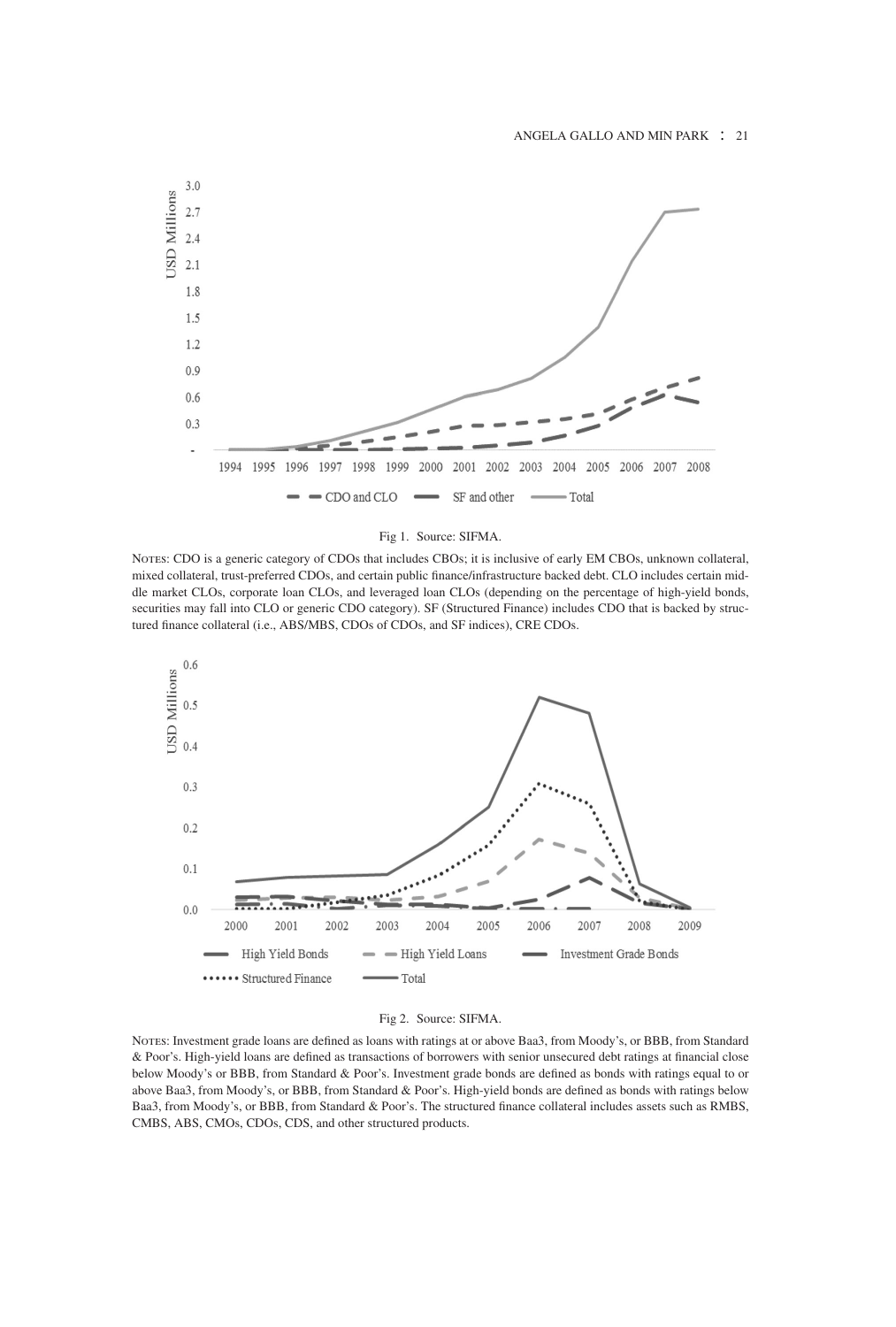

Fig 3. The Graph Plot Presents the Monthly Trends in the Number of Syndicated Loan Deals Originated by Securitizing Banks Relative to Nonsecuritizing Banks among the Worldcom-Affected Banks.

NOTES: The *Y*-axis denotes the monthly average number of syndicated loan deals (normalized at 2000m1=100), and the *x*axis represents months. The solid line stands for securitizing banks, while the dashed line stands for nonsecuritizing banks.

Next, we explore trends in the origination of different types of facilities between lenders with and without CLO market access, using the following dynamic DID regressions:

$$
NDealLender, t = \alpha + \sum_{\tau=2001Q2}^{2002Q1} \gamma_{\tau} CLO AccessLender1(t = \tau)
$$
  
+ 
$$
\sum_{\tau=2002Q3}^{2003Q2} \gamma_{\tau} CLO AccessLender1(t = \tau) + FELender
$$
  
+ 
$$
\lambda_{t} + \epsilon_{Lender, t},
$$
 (4)

where *NDeal* represents the number of deals originated by the *Lender* in quarter *t*, *CLO Access* is a dummy variable that identifies securitizing lenders, and  $\tau$  is a dummy variable that stands for each quarter.  $\gamma_{\tau}$  is a quarterly coefficient that captures the relationship between *NDeal* and *CLO Access* relative to 2002 Q2.

Figure 4 plots the coefficients from the dynamic DID in equation (3), which is run to ascertain the number of each of the following types of deals: all deals, deals with Term B, and deals without Term B. We find no noticeable preshock differences between securitizing and nonsecuritizing lenders in terms of loan origination evolution (2002 Q2, denoted as 0 on the *x*-axes); this supports the parallel trend assumption. Although we find no postshock differences between securitizing and nonsecuritizing lenders in terms of trends for all deals on average, nor for deals without Term B, we find that the origination of deals with Term B increased noticeably among the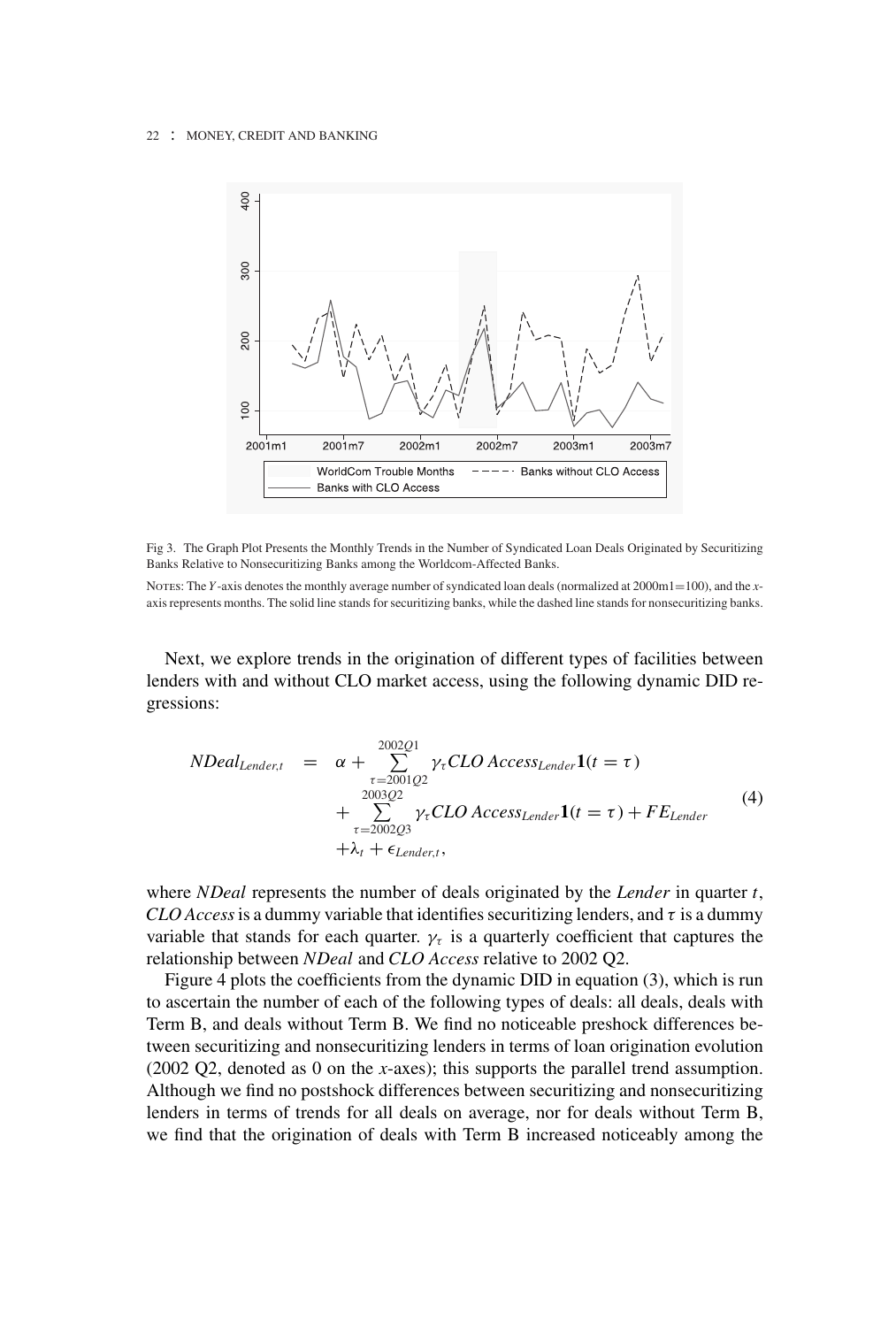#### ANGELA GALLO AND MIN PARK : 23



Fig 4. The Graph Plots the Quarterly Deal Origination Trends by Worldcom-Affected Securitizing Lenders Relative to Worldcom-Affected Nonsecuritizing Lenders and Relative to Time 0.

Notes: The *Y*-axis denotes the quarterly average number of deals originated and the *X*-axis represents quarters with 0 being 2002Q2.

securitizing lenders relative to the nonsecuritizing lenders immediately after the shock. We elaborate our analysis of this observation in the next section.

## 5. MAIN ANALYSIS

## *5.1 Main Findings*

In this section, we analyze whether, among WorldCom-affected banks, those with access to CLO market would focus on arranging syndicated loan deals which contain securitizable facilities using triple DID setup. When hit by a negative shock on equity capital, inclusion of securitizable facilities in a deal implies that certain portion of the deal will be offloaded from banks' balance sheet soon after origination and allow banks to deleverage. On the other hand, those loans without Term B will remain entirely on banks' balance sheet. Given that the "offloadability" of Term B is an attractive characteristic for those banks that are under more binding capital constraint following a negative shock, a bank may arrange deals with securitizable portions more frequently after a negative shock, and this effect should be amplified if the banks are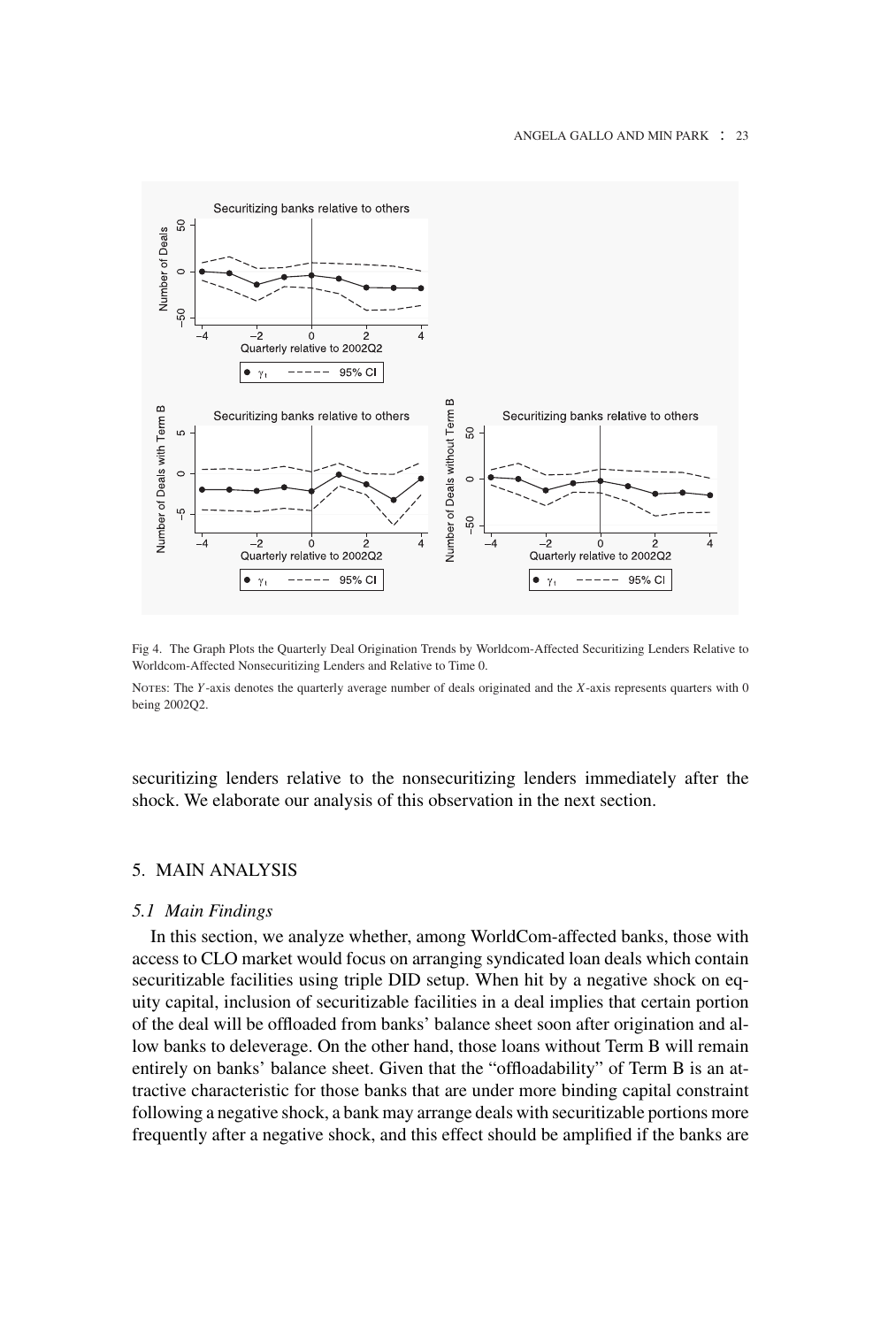already acting as underwriters or collateral managers in the securitization market, given the control they have over the loans' destinations.

The natural concern that arises when comparing the two types of banks—that is, those with and without CLO market access—is that there may be fundamental differences between them and that our findings would be attributable to those differences rather than to lenders' different intentions after the shock. For example, as shown in the summary statistics in Panel A of Tables 1 and 2, securitizing lenders are, on average, larger and more prone to engage in the arrangement of larger-sized loans; thus, this natural concern is legitimate. To address it, we include the sample of banks that are not affected by the collapse of WorldCom; these too can be divided into lenders with and without CLO market access. This enables us to set up a triple DID regression. The first difference is between the pre- and postshock periods; the second difference is between securitizing lenders and nonsecuritizing lenders; and the third difference is between securitizing lenders that are shocked and securitizing lenders that are not shocked. The third difference allows us to address the part of the coefficient that results from fundamental differences between securitizing lenders and nonsecuritizing lenders.

Our baseline triple DID specification is as follows:

$$
LALender, Borrower, t = \alpha + FELender + FEBorrower + \lambdat+ \beta CLO AccessLender · Post · WorldComLender+ \gamma CLO AccessLender · Post+ \eta Post · WorldComLender + \epsilonLender. Borrower, t, (5)
$$

where the dependent variable (*LALender*,*Borrower*,*<sup>t</sup>*) is a binary variable that indicates whether the bank (*Lender*) is a lead arranger of the deal (*Deal*), which is originated in the quarter *t*.  $FE_{Lender}$ ,  $FE_{Borrower}$ , and  $\lambda_t$  represent lender (bank), borrower's industry classification, and time-(quarter) fixed effects, respectively. The binary variable *CLOAccess* is equal to 1 if a bank has an access to the CLO market and 0 otherwise. A *Post* value of 1 indicates the time period after WorldCom's collapse. *WorldCom* is equal to 1 if the bank has access to the CLO market. We initially run the regression using a sample of all deals and, subsequently, using deals without Term B and deals with Term B. The level of observation is deal-participation bank pairs. The coefficient of interest is the triple interaction term among *CLOAccess*, *Post*, and *WorldCom*, which captures whether shocked securitizing banks are more likely to be lead arrangers of syndicated loan deals on average and whether the effect is concentrated on the type of deals that contain securitizable facilities, that is, Term B.

Table 5 reports the results. Depending on the model, we include either lender, borrower's industry, and time-fixed effects or lender-fixed effects and borrower-industry and time-fixed effects. Although we uncover no significant differences in the likelihood of being a lead arranger when we analyze the pooled sample of all deals, we find positive and significant coefficients for deals with Term B when we separate them from deals without Term B, as illustrated in columns (5) and (6). Specifically, compared to lenders without access to the CLO market, lenders with direct access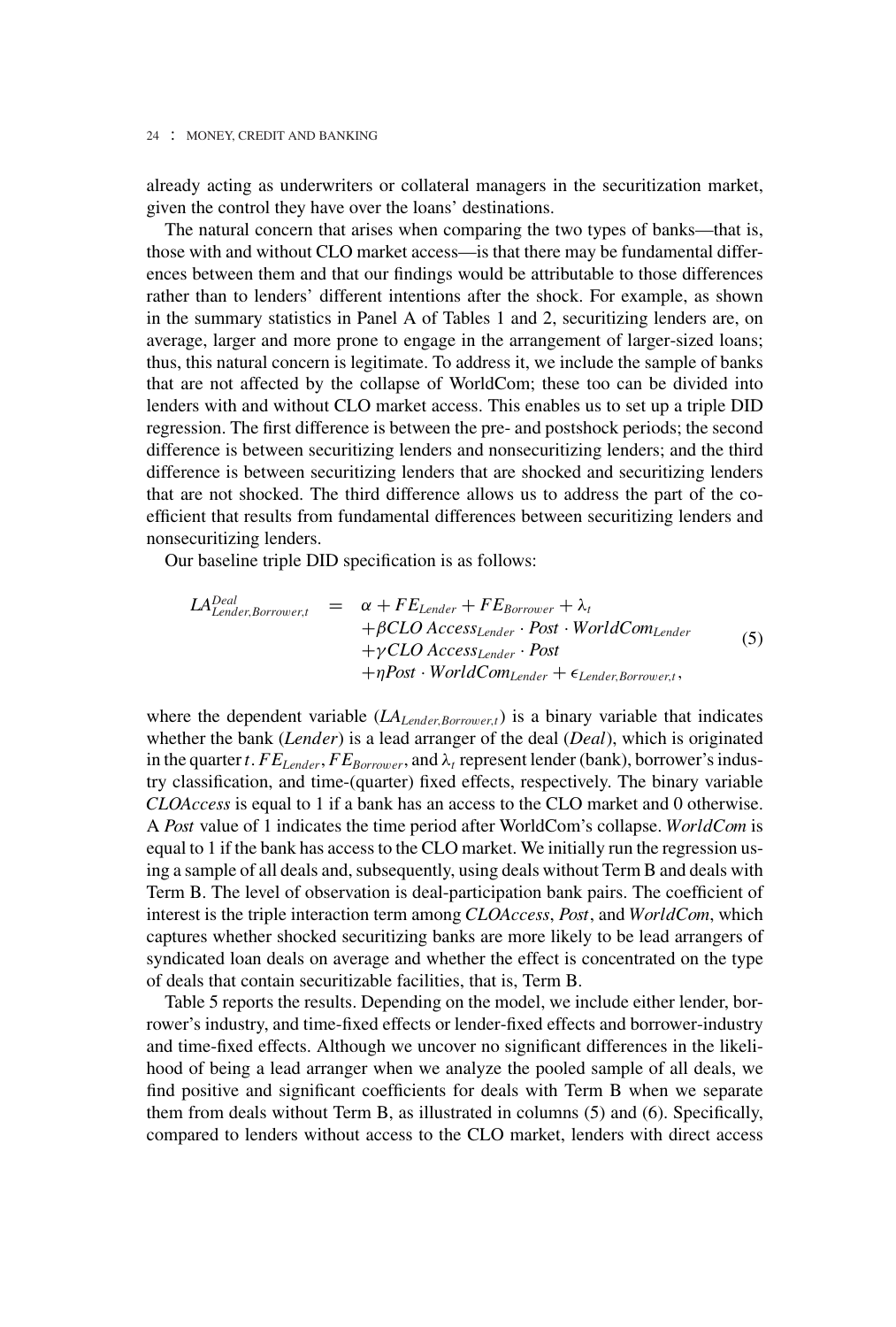#### TABLE 5

Probability of being Lead Arranger in Syndicated Loan Deals: Triple Difference-in-**DIFFERENCE** 

|                                       |          |           |           | Prob(Lead arranger)  |            |                   |
|---------------------------------------|----------|-----------|-----------|----------------------|------------|-------------------|
|                                       |          | All deals |           | Deals without Term B |            | Deals with Term B |
|                                       | (1)      | (2)       | (3)       | (4)                  | (5)        | (6)               |
| $CLO$ Access $\times$ Post X WC       | 0.038    | 0.041     | 0.009     | 0.006                | $0.114***$ | $0.111***$        |
|                                       | (0.031)  | (0.030)   | (0.032)   | (0.032)              | (0.051)    | (0.053)           |
| $CLO$ Access $\times$ Post            | $-0.013$ | $-0.012$  | $-0.034*$ | $-0.036^*$           | 0.000      | $-0.002$          |
|                                       | (0.017)  | (0.017)   | (0.019)   | (0.020)              | (0.020)    | (0.020)           |
| Post $\times$ WC                      | 0.020    | 0.017     | 0.029     | $0.032^*$            | 0.003      | 0.004             |
|                                       | (0.014)  | (0.014)   | (0.018)   | (0.018)              | (0.034)    | (0.035)           |
| <b>Observations</b>                   | 39.326   | 39.326    | 24,025    | 24,025               | 14.817     | 14,817            |
| Adjusted $R^2$                        | 0.172    | 0.175     | 0.141     | 0.135                | 0.275      | 0.272             |
| Lender, borrower industry, & time FE  | Y        | N         | Y         | N                    | Y          | N                 |
| Lender FE & borrower industry-Time FE | N        | Y         | N         | Y                    | N          | Y                 |

Nor<br/>E: This table reports the regression results from the triple difference -in-difference model in equation (4). The explanatory variable is the<br>priple interaction term among CLO access, Post, and WorldCom-affected l

to the CLO market are approximately 11% more likely to serve as lead arrangers of deals that contain Term B after the shock. The results indicate that, compared to similarly shocked nonsecuritizing banks, securitizing banks increase their lending only when the deal contains securitizable facilities.

We apply the following variations to the model to confirm the result from the main specification. First, to account for the growing demand for CLOs over the period, we control for the change in the global issuance of CLOs and confirm that the magnitude and significance of the results remain unchanged from the main regression, as shown in Table 6. Also, we test whether the intensity of banks' participation in the CLO market is relevant by using an alternative proxy for securitization participation, namely, *CLO Issuance*, the log-transformed dollar amount of CLO securities issuance.<sup>14</sup> To avoid endogeneity issues arising from possible concurrent changes in the amount of postshock CLO issues, we fix the amount to the total amount of CLOs issued in the time period before the shock. As reported in Table 7, the triple interaction term presents significant and positive coefficients for columns (5) and (6). This means that lenders with higher amounts of preshock CLO security issuance exhibit a tendency to become more active in the origination of deals with Term B after the shock. This complements our main finding by confirming that the intensity of securitization

14. To avoid taking the logarithm of 0, 1 is added in the case of nonsecuritizing lenders, which eventually return the value of 0 after log-transformation.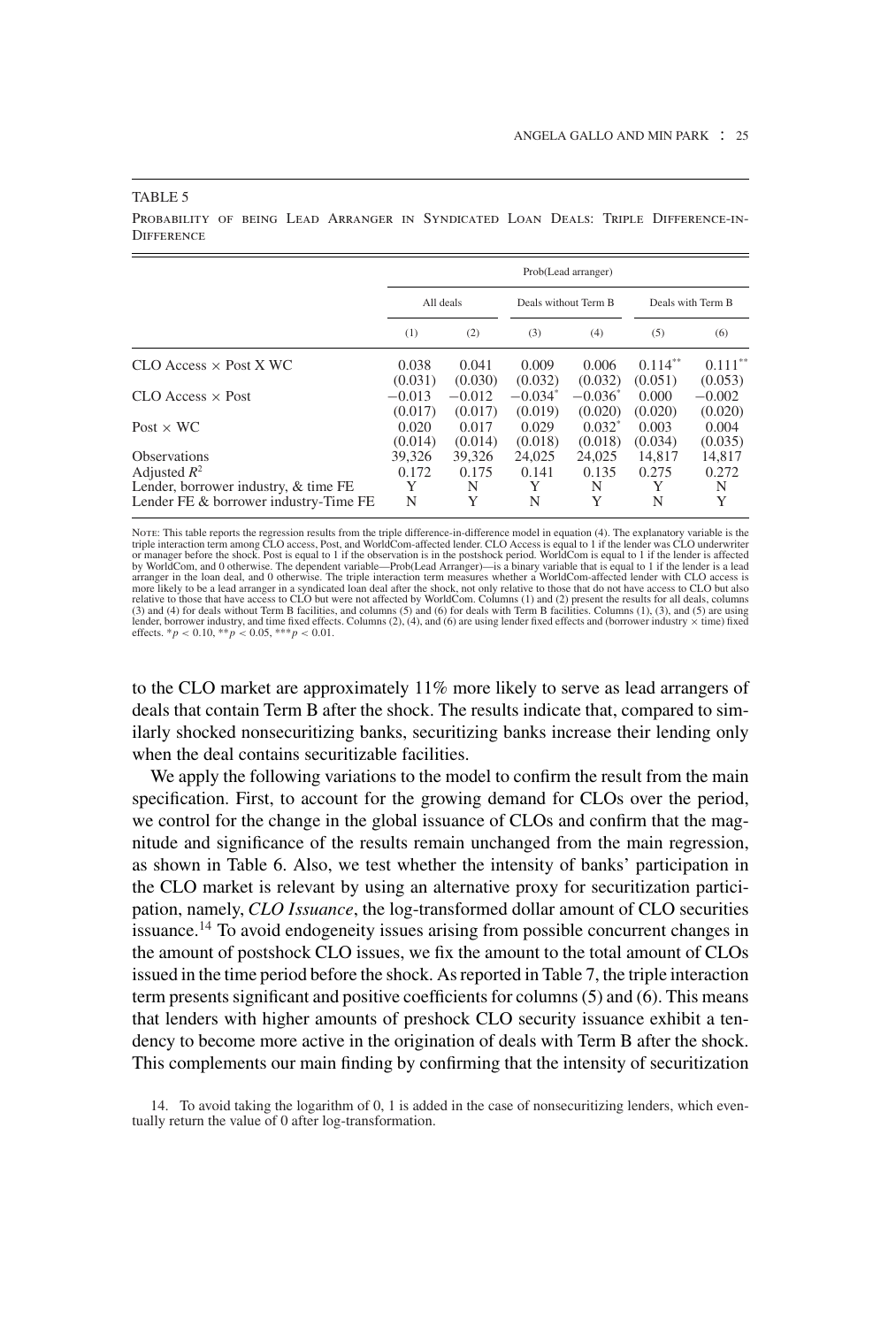#### TABLE 6

Probability of being Lead Arranger Controlling for the Global CLO Demand

|                                        |                      |                     | Prob(Lead Arranger)  |                      |                      |                      |
|----------------------------------------|----------------------|---------------------|----------------------|----------------------|----------------------|----------------------|
|                                        | All deals            |                     | Deals without Term B |                      | Deals with Term B    |                      |
|                                        | (1)                  | (2)                 | (3)                  | (4)                  | (5)                  | (6)                  |
| $CLO$ Access $\times$ Post $\times$ WC | 0.028<br>(0.030)     | 0.041<br>(0.030)    | $-0.004$<br>(0.033)  | 0.009<br>(0.032)     | $0.111**$<br>(0.053) | $0.114**$<br>(0.051) |
| $CLO$ Access $\times$ Post             | $-0.004$<br>(0.017)  | $-0.012$<br>(0.017) | $-0.028$<br>(0.020)  | $-0.034*$<br>(0.019) | $-0.002$<br>(0.020)  | 0.000<br>(0.020)     |
| Post $\times$ WC                       | $0.030**$<br>(0.014) | 0.017<br>(0.014)    | $0.042**$<br>(0.018) | 0.028<br>(0.018)     | 0.004<br>(0.035)     | 0.003<br>(0.034)     |
| $\triangle$ Global CLO                 | 0.256<br>(0.316)     | 0.191<br>(0.828)    | 0.017<br>(0.452)     | $-0.132$<br>(1.023)  | 0.294<br>(1.146)     | 0.463<br>(1.218)     |
| <b>Observations</b>                    | 39,276               | 39,276              | 23,975               | 23,975               | 14,817               | 14,817               |
| Adjusted $R^2$                         | 0.171                | 0.175               | 0.133                | 0.141                | 0.272                | 0.275                |
| Lender, borrower industry, & time FE   | Y                    | N                   | Y                    | N                    | Y                    | N                    |
| Lender FE & borrower industry-Time FE  | N                    | Y                   | N                    | Y                    | N                    | Y                    |

Nore: This table reports the regression results from the triple difference-in-difference model in equation (4). The explanatory variable is the triple interaction term among CLO access, Post, and WorldCom-affected lender. relative to those that have access to CLO but were not affected by WorldCom. Columns (1) and (2) present the results for all deals, columns<br>(3) and (4) for deals without Term B facilities, and columns (5) and (6) for deals lender, borrower industry, and time fixed effects. Columns (2), (4), and (6) are using lender fixed effects and (borrower industry <sup>×</sup> time) fixed effects. \**<sup>p</sup>* <sup>&</sup>lt; <sup>0</sup>.10, \*\**<sup>p</sup>* <sup>&</sup>lt; <sup>0</sup>.05, \*\*\**<sup>p</sup>* <sup>&</sup>lt; <sup>0</sup>.01.

#### TABLE 7

Probability of being Lead Arranger in Syndicated Loan Deals—Subsample of Securitizing Banks

|            |                    |                                 |                    |                                                                   | Deals with Term B     |
|------------|--------------------|---------------------------------|--------------------|-------------------------------------------------------------------|-----------------------|
| (1)        | (2)                | (3)                             | (4)                | (5)                                                               | (6)                   |
| 0.001      | 0.001              | 0.001                           | 0.001              | $0.004**$                                                         | $0.004**$<br>(0.002)  |
| $0.002^*$  | 0.002              | $-0.001$                        | $-0.002$           | $0.002^*$                                                         | $0.003***$<br>(0.001) |
| 8,220      | 8,217              | 4,847                           | 4,843              | 3,360                                                             | 3,357                 |
| 0.156<br>Y | 0.157<br>N         | 0.107                           | 0.112<br>N         | 0.268<br>Y                                                        | 0.273<br>N            |
| N          | Y                  | N                               | Y                  | N                                                                 | Y                     |
|            | (0.002)<br>(0.001) | All deals<br>(0.002)<br>(0.001) | (0.002)<br>(0.002) | Prob(Lead Arranger)<br>Deals without Term B<br>(0.002)<br>(0.002) | (0.002)<br>(0.001)    |

NorE: This table reports the regression results from the triple difference-in-difference model in equation (4). The explanatory variable is<br>the triple interaction term among CLO issuance amount, Post, and WorldCom-affected of securitization activity on loan origination. Columns (1) and (2) present the results for all deals, columns (3) and (4) for deals without Term<br>B facilities, and columns (5) and (6) for deals with Term B facilities. Col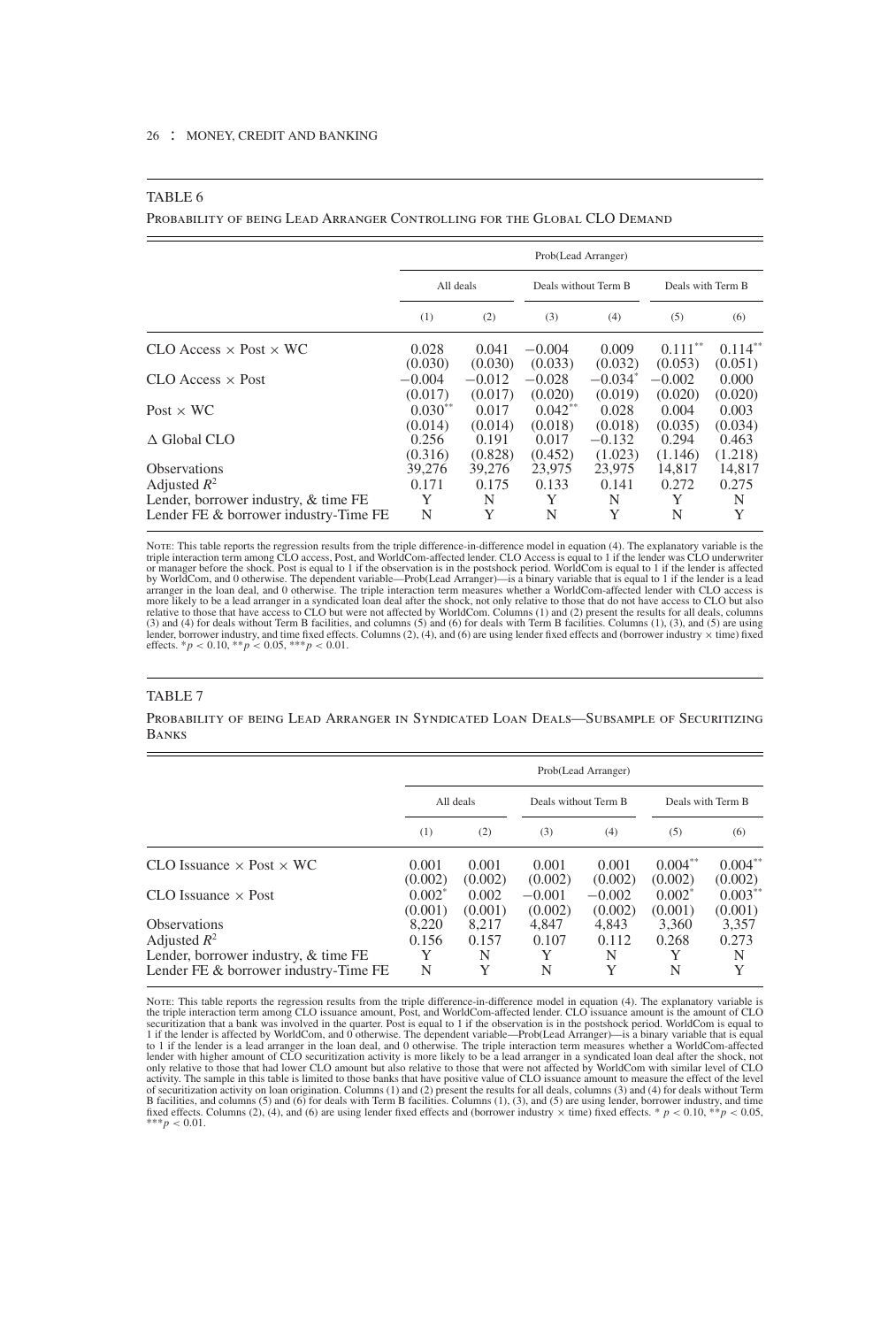|                                        |           |            | Prob(Lead Arranger) |                      |          |                   |
|----------------------------------------|-----------|------------|---------------------|----------------------|----------|-------------------|
|                                        |           | All deals  |                     | Deals without Term B |          | Deals with Term B |
|                                        | (1)       | (2)        | (3)                 | (4)                  | (5)      | (6)               |
| $CLO$ Access $\times$ Post $\times$ WC | $0.084**$ | $0.083**$  | 0.024               | 0.036                | $0.158*$ | $0.163**$         |
| $CLO$ Access $\times$ Post             | (0.042)   | (0.041)    | (0.050)             | (0.055)              | (0.084)  | (0.078)           |
|                                        | $-0.057$  | $-0.047$   | $-0.071$            | $-0.072$             | 0.001    | 0.013             |
| Post $\times$ WC                       | (0.044)   | (0.041)    | (0.049)             | (0.051)              | (0.080)  | (0.069)           |
|                                        | 0.001     | $-0.005$   | 0.016               | 0.005                | $-0.032$ | $-0.029$          |
| $Ln(Lender Size) \times Post$          | (0.028)   | (0.030)    | (0.037)             | (0.038)              | (0.071)  | (0.065)           |
|                                        | $0.039**$ | $0.038***$ | 0.030               | 0.027                | 0.030    | 0.027             |
| Lender Equity Ratio $\times$ Post      | (0.015)   | (0.015)    | (0.021)             | (0.023)              | (0.025)  | (0.021)           |
|                                        | $1.352**$ | $1.316*$   | 1.139               | 1.053                | 0.279    | 0.903             |
| Lender ROA $\times$ Post               | (0.633)   | (0.679)    | (0.984)             | (1.071)              | (1.005)  | (0.970)           |
|                                        | 2.672     | 2.139      | 1.341               | 0.661                | 9.614    | 7.972             |
| Lender Liquidity $\times$ Post         | (3.609)   | (3.681)    | (4.756)             | (5.123)              | (6.246)  | (5.782)           |
|                                        | $0.100**$ | $0.112***$ | 0.099               | 0.098                | 0.049    | 0.060             |
|                                        | (0.049)   | (0.046)    | (0.066)             | (0.083)              | (0.095)  | (0.089)           |
| <b>Observations</b>                    | 5,803     | 5,796      | 3,826               | 3,819                | 1,966    | 1,956             |
| Adjusted $R^2$                         | 0.094     | 0.100      | 0.051               | 0.056                | 0.232    | 0.261             |
| Lender, borrower industry, & time FE   | Y         | N          | Y                   | N                    | Y        | Ν                 |
| Lender FE & borrower industry-Time FE  | N         | Y          | N                   | Y                    | N        | Y                 |

TABLE 8

Probability of being Lead Arranger in Syndicated Loan Deals: Controlling for Preshock Lender Characteristics

Nore: This table repeats the regression results from Table 5 controlling for bank characteristics in the preshock period. The dependent<br>variable—Prob(Lead Arranger)—is a binary variable that is equal to 1 if the lender is observation is in the postshock period. Ln(Lender Size) is log of bank total assets. Lender Capital is banks' equity scaled by total assets.<br>Lender ROA is banks' return on assets. Lender Deposit is banks' total deposit fro clustered at the facility level and lender level and are in parentheses.  $p < 0.10$ ,  $* p < 0.05$ ,  $* * p < 0.01$ .

activity, as well as the lender's access to the securitization market, are indeed relevant. These two tests mitigate the concern that the results may be driven by demand rather than supply shock.

To more carefully account for potential preshock differences among lenders, we modify the main specification to include control variables on lender characteristics from the preshock period. The characteristics controlled for are: bank size, which is proxied by a log of total assets; capital, which is the banks' equity; return on assets, which is a proxy for the banks' profitability; deposit, which is the banks' total deposits from customers; and liquidity, which is the banks' cash-equivalent holdings. These characteristics may be affected by the shock; thus, to avoid endogeneity resulting from concurrent changes in these variables, we fix the levels at the preshock period levels instead of allowing them to vary with time. By including continuous variables that represent banks' financial status in the preshock period, we further exclude the possibility that the resulting significance in the coefficients in our main specification may stem from differences in bank characteristics rather than differences in lenders' access to the securitization market. Table 8 confirms the results. Although the lenders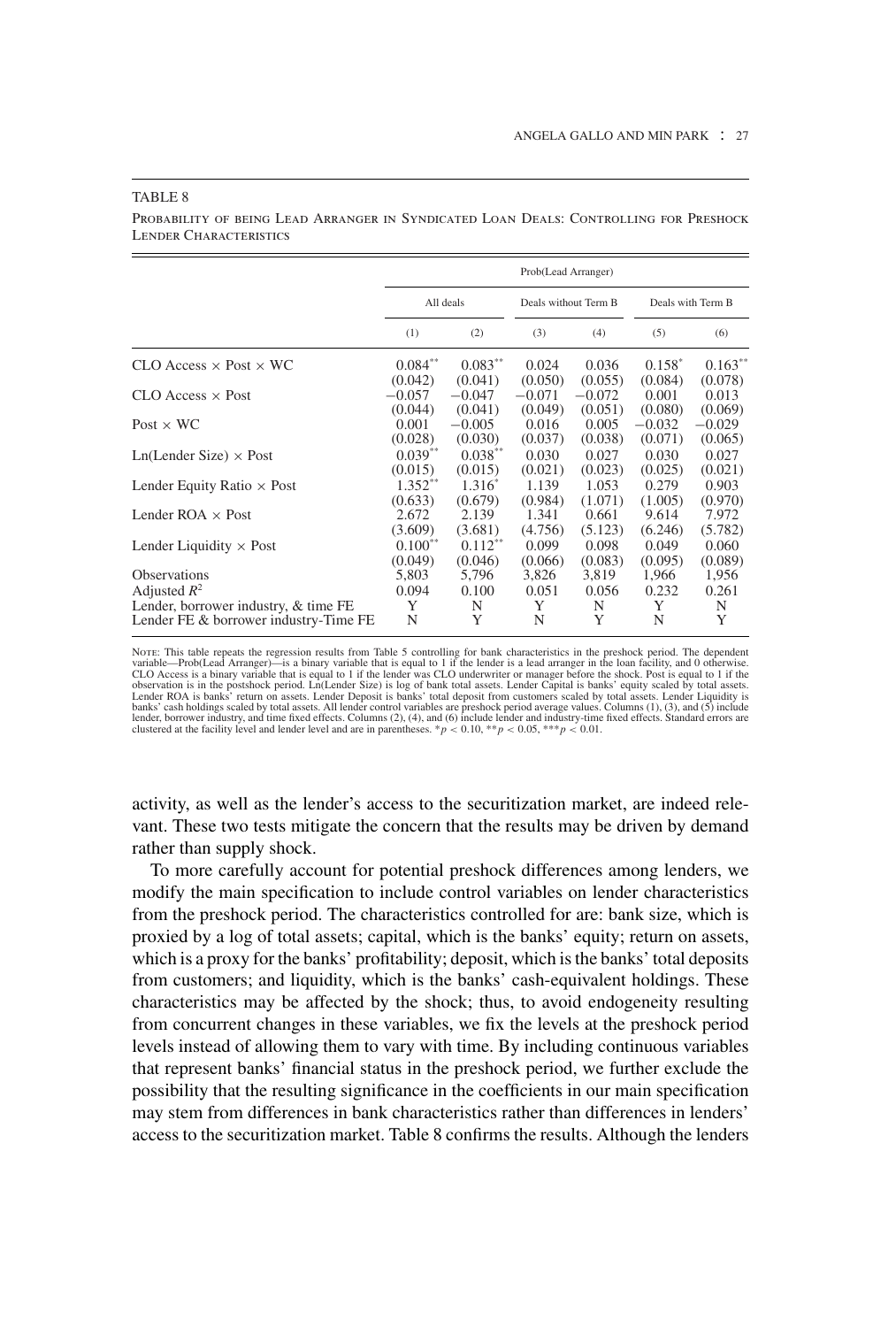with CLO access appear to increase their lead arranger activities for all types of deals, we find that the significant increase is mainly for the deals with Term B.

## *5.2 Relative Facility Size*

The finding that lenders with CLO access develop greater interest in deals with Term B after a negative shock leads us to the next test on the size of different types of facilities within the deals arranged by securitizing lenders. If securitizing banks' purpose in arranging the deals with Term B is to deleverage through offloading loans from their balance sheet, they may also have interest in getting involved in those deals with smaller-size Term A facilities that are likely to remain on the bank balance sheet until maturity. On the other hand, they would be less concerned that the Term B size is larger in the loan they arrange because it does not require a long-term lending commitment that puts pressure on capital. Typically, lead arranger banks are expected to make the largest contribution to the lending amount among all participating banks in syndicated loan deals (Sufi 2007). It stands to reason that this would provide banks with incentive to choose deals with certain facility size characteristics, when possible.

We test this hypothesis using our baseline triple DID setup as the following:

$$
Relative FacSizeLender, Borrower,t = \alpha + FELender + FEBorrower
$$
  
+  $\lambda_t$  +  $\beta$  CLO Access<sub>Lender</sub>  
-Post  $\cdot$  WorldComplex  
+ $\gamma$  CLO Access<sub>Lender</sub>  $\cdot$  Post  
+ $\eta$  Post  $\cdot$  WorldComplex  
+ $\epsilon_{Lender, Borrower,t}$ , (6)

where *RelativeFacSize* represents the relative sizes of Term A and Term B in a deal. We use Term A's size relative to the total deal size, Term B's size relative to the total deal size, and Term A's size relative to Term B's size in the same deal. This analysis is performed limiting the deal–lender pair observations to lead arrangers only, because we seek to identify whether lenders with CLO access actively pursue deals with particular characteristics of facility size if they will be the lead arrangers of the deal. We also limit the sample to those deals that contain both Term A and Term B facilities, because their size relative to each other within a deal can be measured only when both types are present. Term sizes are scaled up by 10 times for readability of the coefficients.

As predicted, the shocked lenders with CLO market access tend to choose to arrange deals with smaller-size Term As after the shock compared to the preshock period as well as to banks without CLO market access (Table 9, columns (1) and (2)). At the same time, they experience an increase in the size of Term Bs in the deals they arrange (Table 9, columns (3) and (4)), although this trend is only weakly significant. When we adopt the relative size between Term A and Term B in Table 9, columns (5) and (6), the coefficient for the triple interaction term is again negative and significant. This evidence from the facilities' relative sizes provides robust support for the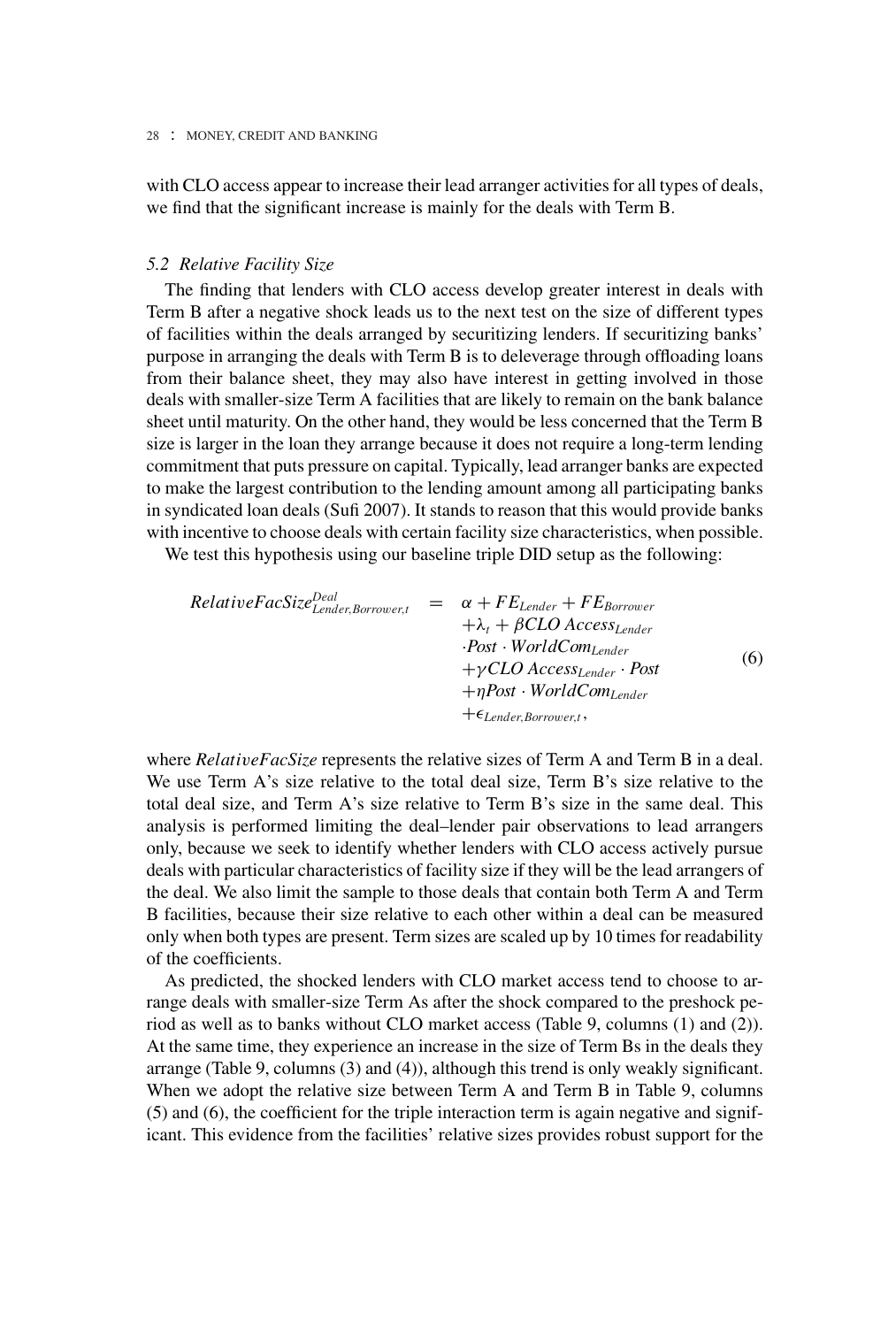|                                        |                  | Term A/Deal size       |                     | Term B/Deal size      |                  | Term A/Term B        |
|----------------------------------------|------------------|------------------------|---------------------|-----------------------|------------------|----------------------|
|                                        | (1)              | (2)                    | (3)                 | (4)                   | (5)              | (6)                  |
| $CLO$ Access $\times$ Post $\times$ WC | $-1.074**$       | $-1.368$ <sup>**</sup> | 0.870               | $1.377*$              | $-1.879*$        | $-1.553^*$           |
| $CLO$ Access $\times$ Post             | (0.445)<br>0.390 | (0.597)<br>0.502       | (0.676)<br>$-0.261$ | (0.650)<br>$-0.183$   | (0.899)<br>0.953 | (0.812)<br>0.706     |
| Post $\times$ WC                       | (0.464)<br>0.300 | (0.535)<br>0.410       | (0.313)<br>$-0.567$ | (0.382)<br>$-0.874^*$ | (0.567)<br>1.169 | (0.663)<br>$1.100^*$ |
| <b>Observations</b>                    | (0.439)<br>1,783 | (0.438)<br>1.781       | (0.428)<br>1.783    | (0.436)<br>1,781      | (0.675)<br>1,783 | (0.585)<br>1,781     |
| Adjusted $R^2$                         | 0.354            | 0.525                  | 0.422               | 0.557                 | 0.158            | 0.234                |
| Lender, borrower industry, & time FE   | Y                | N                      | Y                   | N                     | Y                | N                    |
| Lender FE & borrower industry-Time FE  | N                | Y                      | N                   | Y                     | N                | Y                    |

## TABLE 9

Relative Size of Term A and Term B

NorE: This table presents the changes in the relative size of Term A and Term B in the loans that are originated by the WorldCom-affected<br>lenders with CLO access. The explanatory variable is the triple interaction term amo fixed effects. Columns (2), (4), and (6) are using lender fixed effects and (borrower industry  $\times$  time) fixed effects. \**p* < 0.10, \*\**p* < 0.05,  $\frac{m}{p}$  < 0.01.

notion that lenders with access to CLO market develop strong incentives to engage in securitization when they feel the need to deleverage due to a negative shock.

## *5.3 Deal Conditions*

A potential alternative explanation for our main results is that they are driven by shocked lenders' increased interest in originating deals with Term B due to the higher fees (and thus, greater profitability) entailed, rather than for its contribution to their deleveraging strategy. In this section, we explore the characteristics of syndicated loan deal contracts arranged by WorldCom-affected securitizing banks. The aspects we focus on are covenant strictness, maturity, and spread.

The results for loan conditions provide counterevidence against the alternative explanation that our main results are driven solely by shocked lenders' increased interest in originating loan tranches that carry higher profits, rather than by any securitizationrelated benefit. If this were the case, we would expect to observe more lenient conditions in these loans; covenants would be weakened, loan maturity would be longer, and loan spread would be higher. Because our results fail to substantiate this alternative argument, we conclude that the higher profits linked with Term Bs are not the main motive for shocked securitizing lenders to arrange them.

As suggested by Murfin  $(2012)$ ,<sup>15</sup> recent borrower defaults inform the lenders of their own screening ability, thereby influencing their contracting behavior in future

<sup>15.</sup> We use a different measure of covenant strictness based on Bradley and Roberts (2015) because our analysis occurs at the loan-deal level, whereas Murfin (2012)'s analysis focuses on the borrower level.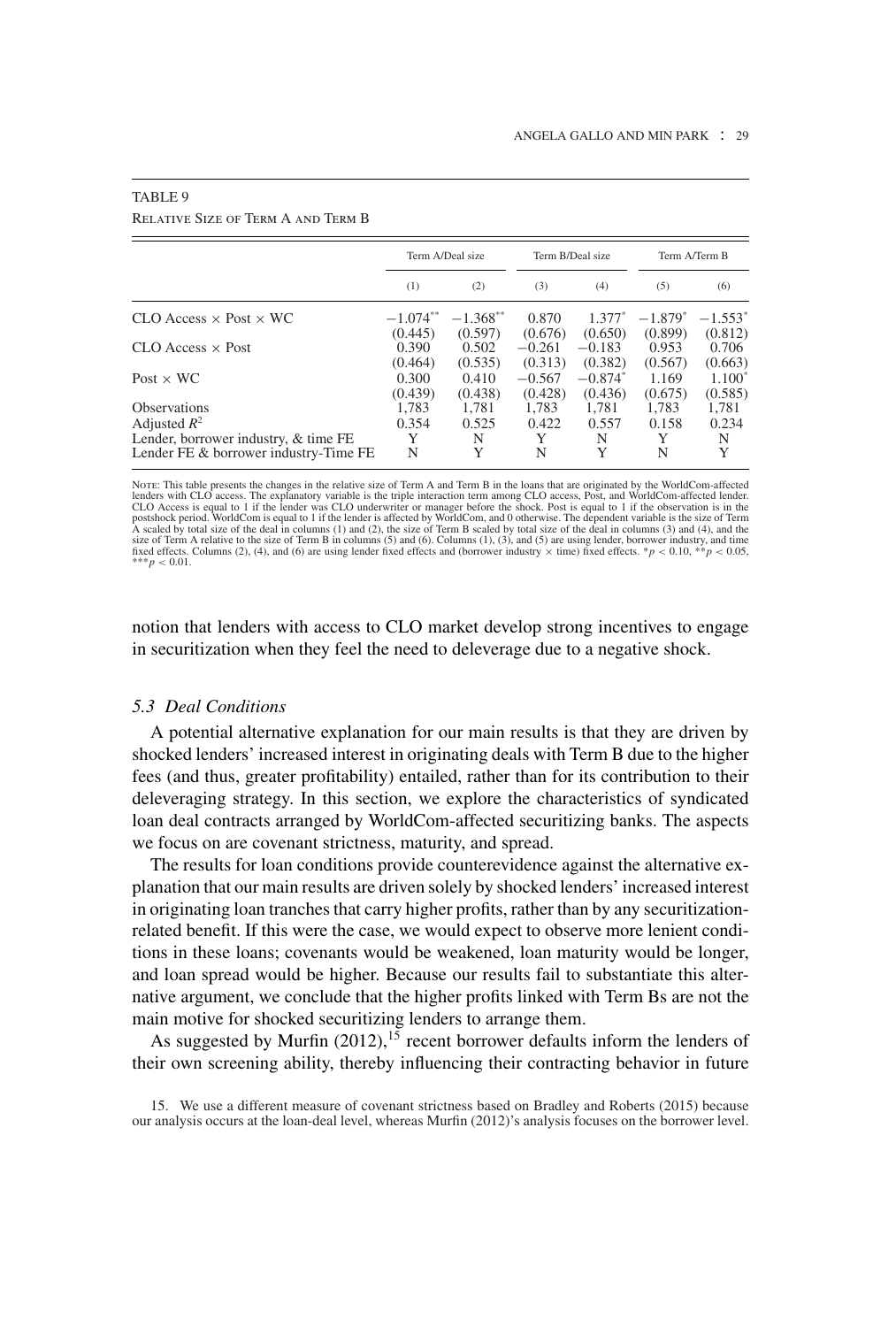deals and inducing the lenders to impose tighter contracts. In line with this theory, we should expect that lenders facing shocks will originate deals with stricter covenants than their peers in the syndication lending market. At the same time, securitization is often associated with lower incentives to monitor the loans (Wang and Xia 2014); therefore, we should expect shocked securitizing lenders to draft more lenient contracts compared to shocked nonsecuritizing lenders.

In Table 10, Panel A, we assess whether the strictness of covenants changes after the shock depending on lenders' access to the securitization market. We adopt the baseline triple DID model and replace the dependent variable with covenant strictness. Because our main analysis revealed securitized lenders' increased involvement in the origination of deals containing Term B, we seek to determine whether the covenants in these deals are affected differently.

We find a weakly significant increase in covenant strictness among the deals that are arranged by WorldCom-affected lenders after the shock ( $beta = 0.584$ <sup>\*</sup>), thus supporting the findings in Murfin (2012). However, the deals arranged by shocked lenders with CLO access evinced a significant decline in covenant strictness. Even when considering the total effect on covenant strictness among securitizing banks after the shock, this trend remains negative (total effect =  $-0.974 + 0.584 = -0.39$ ) supporting the hypothesis of Wang and Xia (2014) and Keys et al. (2010), that is, that securitizing banks reduce monitoring when they arrange loan deals with the intention of securitizing. When we split the sample into deals with and without Term B, although the decrease of covenant strictness is amplified among securitizing banks ( $beta = -1.172$ ), the coefficient is not statistically significant. Overall, we find some evidence of covenant change that is consistent with previous findings; however, the effect was not necessarily concentrated among the deals involved in securitization.

We then proceed to analyze whether the deals arranged by shocked securitizing banks are associated with different loan characteristics. In a triple DID specification similar to that used in our main analysis, we test whether shocked securitizing lenders arrange deals with different levels of maturity and spreads compared to nonsecuritizing lenders after the shock. When lenders experience capital constraints and turn to securitization, they may become involved in loans with longer maturity and higher spreads. Longer maturity implies higher fees, given that fees are often proportional to loan maturity (Gottesman and Roberts 2004), and high spreads imply rapid expansion of the borrower pool through inviting a wider range of borrowers into lending (potentially subprime borrowers). In Table 10, Panels B and C report the results of our tests for deal characteristics and illustrate that securitizing lenders' deals do not entail significantly different loan characteristics in terms of maturity and spread.

The results for loan conditions provide counterevidence against the alternative explanation that our main results are driven solely by shocked lenders' increased interest in originating loan tranches carrying higher profits, rather than by any securitizationrelated benefit. If this were the case, we would expect the loans to entail more lenient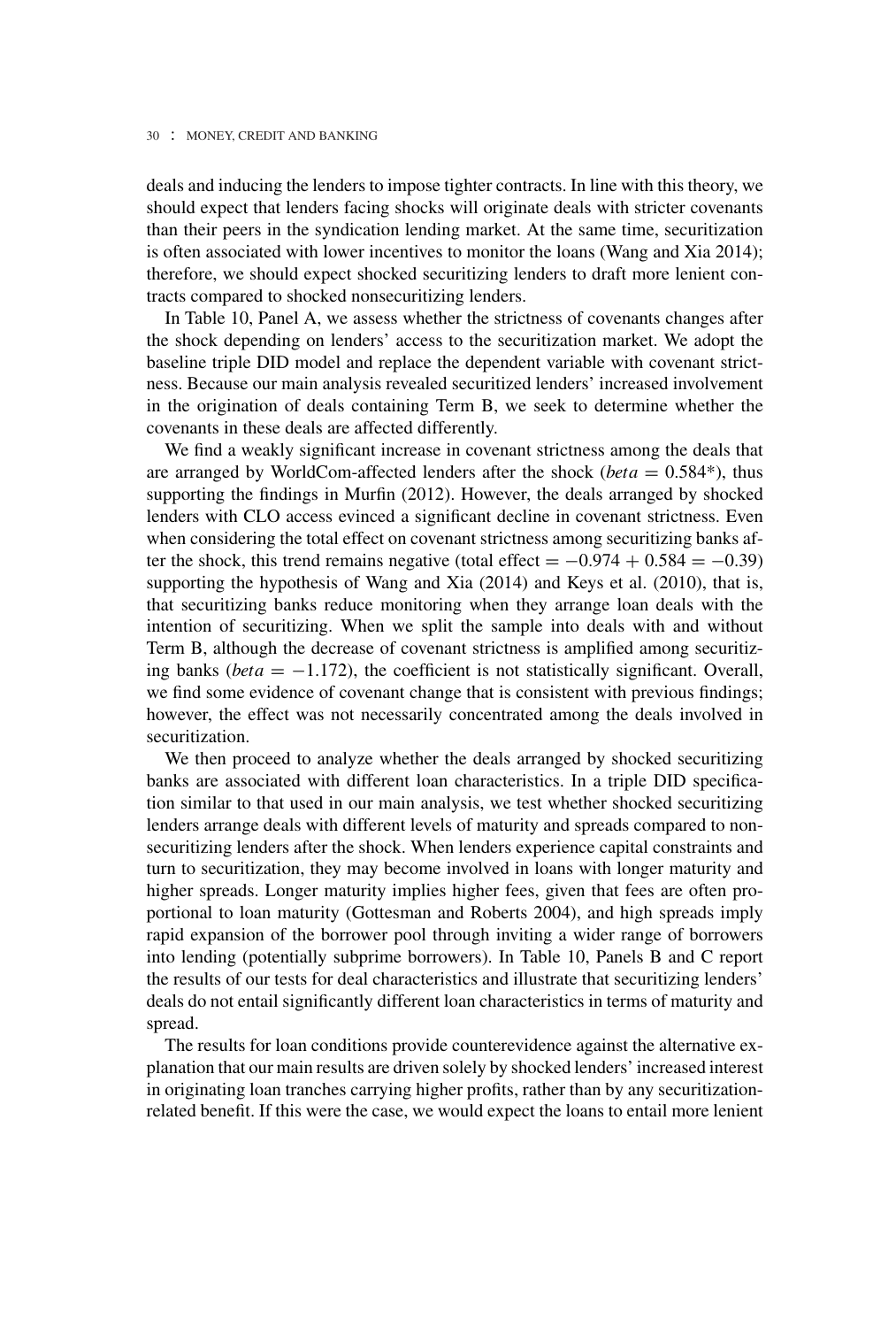|                                        | Panel A: Covenant strictness |                   |             |  |  |
|----------------------------------------|------------------------------|-------------------|-------------|--|--|
|                                        | (1)                          | (2)               | (3)         |  |  |
|                                        | All deals                    | Without Term B    | With Term B |  |  |
| $CLO$ Access $\times$ Post $\times$ WC | $-0.974**$                   | $-0.101$          | $-1.172$    |  |  |
|                                        | (0.457)                      | (0.456)           | (0.764)     |  |  |
| $CLO$ Access $\times$ Post             | 0.258                        | $-0.441$          | 0.203       |  |  |
|                                        | (0.311)                      | (0.312)           | (0.443)     |  |  |
| Post $\times$ WC                       | $0.584*$                     | 0.317             | 0.342       |  |  |
|                                        | (0.313)                      | (0.353)           | (0.690)     |  |  |
| <b>Observations</b>                    | 1,458                        | 604               | 771         |  |  |
| Adjusted $R^2$                         | 0.519                        | 0.538             | 0.243       |  |  |
| Lender FE & borrower industry-Time FE  | Y                            | Y                 | Y           |  |  |
|                                        |                              | Panel B: Maturity |             |  |  |
|                                        | (1)                          | (2)               | (3)         |  |  |
|                                        | All deals                    | Without Term B    | With Term B |  |  |
| $CLO$ Access $\times$ Post $\times$ WC | $-0.026$                     | $-0.079$          | 0.087       |  |  |
|                                        | (0.095)                      | (0.129)           | (0.125)     |  |  |
| $CLO$ Access $\times$ Post             | 0.031                        | 0.037             | $-0.071$    |  |  |
|                                        | (0.051)                      | (0.081)           | (0.061)     |  |  |
| Post $\times$ WC                       | $-0.004$                     | 0.044             | $-0.119$    |  |  |
|                                        | (0.076)                      | (0.084)           | (0.115)     |  |  |
| <b>Observations</b>                    | 4,774                        | 3,296             | 1,378       |  |  |
| Adjusted $R^2$                         | 0.222                        | 0.257             | 0.217       |  |  |
| Lender FE & borrower industry-Time FE  | Y                            | Y                 | Y           |  |  |
|                                        |                              | Panel C: Spread   |             |  |  |
|                                        | (1)                          | (2)               | (3)         |  |  |
|                                        | All deals                    | Without Term B    | With Term B |  |  |
| $CLO$ Access $\times$ Post $\times$ WC | 0.052                        | 0.245             | $-0.202$    |  |  |
|                                        | (0.158)                      | (0.193)           | (0.280)     |  |  |
| $CLO$ Access $\times$ Post             | $0.262**$                    | 0.028             | 0.084       |  |  |
|                                        | (0.114)                      | (0.161)           | (0.145)     |  |  |
| $Post \times WC$                       | $-0.020$                     | $-0.221$          | 0.261       |  |  |
|                                        | (0.129)                      | (0.151)           | (0.261)     |  |  |
| <b>Observations</b>                    | 3,664                        | 2,227             | 1,366       |  |  |
| Adjusted $R^2$                         | 0.364                        | 0.328             | 0.195       |  |  |
| Lender FE & borrower industry-Time FE  | Y                            | Y                 | Y           |  |  |

## TABLE 10

Deal Conditions: Covenant, Maturity, and Spread

Note: This table reports the regression results from the triple difference-in-difference model that test whether the WorldCom-affected banks with CLO access change the deal conditions after the shock. The explanatory variable is the triple interaction term among CLO access, Post, and WorldCom-affected lender. CLO Access is equal to 1 if the lender was CLO acce

conditions; covenants would be weakened, loan maturity would be longer, and loan spread would be higher. Because our results fail to substantiate this alternative argument, we conclude that higher profits in Term Bs are not the main motive for shocked securitizing lenders to arrange them.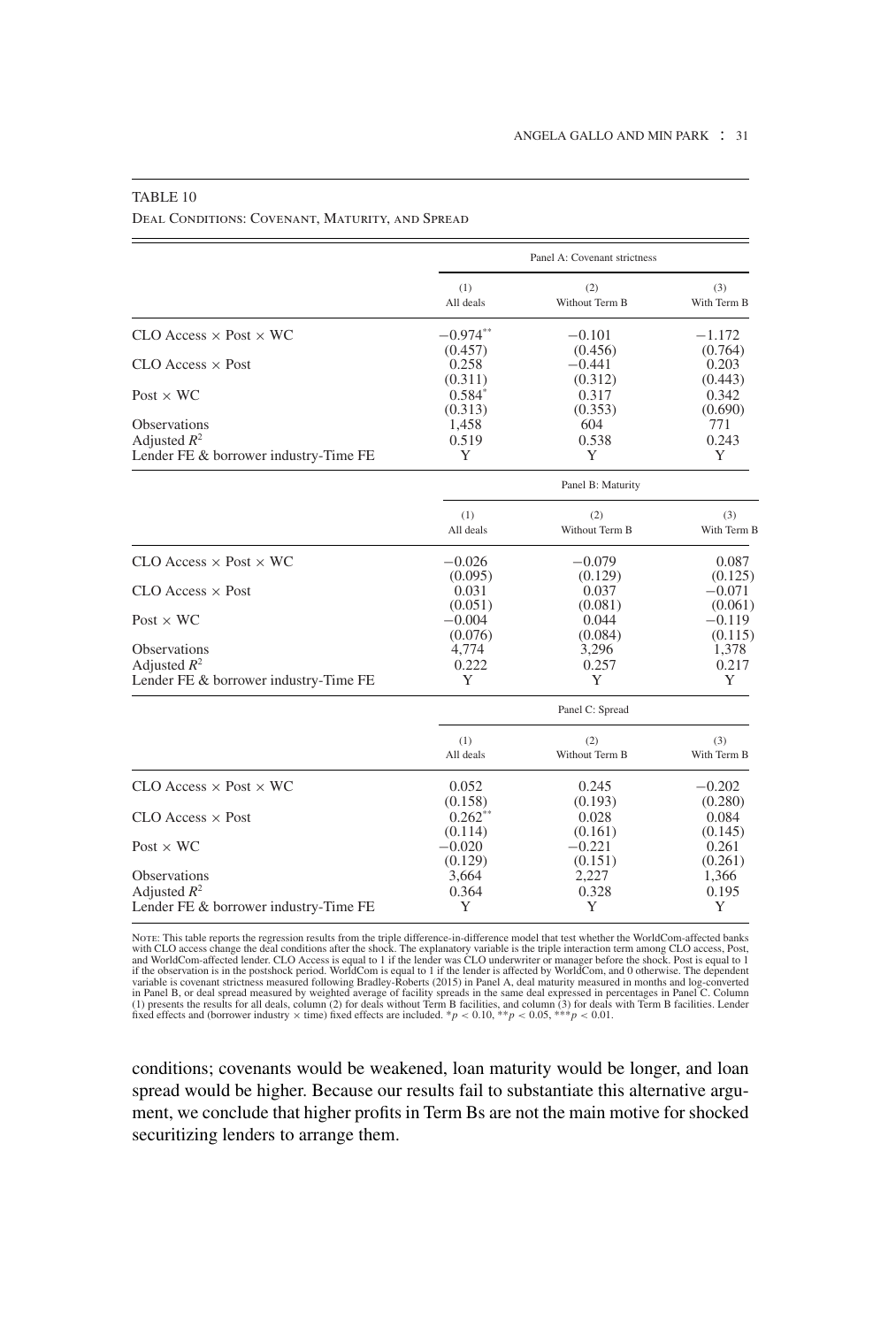## 6. ROBUSTNESS TEST

In this section, we run the baseline specification in equation (4) with various modifications for robustness checks. The main purpose is to address various concerns that may arise within the interpretation of our main finding. We further probe the identification method adopted, and we also provide evidence to rule out other potential alternative explanations.

## *6.1 CLO Underwriter–Collateral Manager Relationship*

In this section, we modify the methods we employed to identify securitizing lenders and their implications for our main finding. In the main analysis, we identified a lender as a securitizing lender if it acted as an underwriter or collateral manager in a CLO deal at some point before the shock. In theory, the collateral manager of a CLO deal—who has control over portfolio construction and the monitoring of portfolio performance—is supposed to be independent from the underwriter of the CLO deal. This means that underwriters do not influence collateral managers' decisions regarding which loans will be purchased by the CLO vehicle they are managing—that is, securitizing lenders that are underwriters, but not collateral managers, cannot exert full control over the securitization process. In practice, however, collateral managers and underwriters may interact in various ways. One possibility is that large investment banks acting as underwriters establish or purchase smaller financial institutions, which they appoint as collateral managers for their own securitization vehicles. In this type of relationship, underwriters are more likely to possess negotiation power over CLO deal-related decisions, including collateral composition, due to their preexisting relationship and strong influence with the collateral manager. Even if underwriters and collateral managers are not strongly bound by such a relationship (via ownership), there is evidence that underwriters of CLO deals do indeed exert influence over portfolio constructions because they are, in general, larger and more influential than the collateral managers with whom they share interwoven interests (Chernenko 2017).

Nonetheless, a relevant concern for our case is the possibility that our results may be driven entirely by such cases where underwriters and collateral managers are connected, and that the results do not hold for more common cases where the collateral managers are independent. To determine whether lenders that are underwriters without connections to collateral managers also originate more Term B after the shock, we run a regression that excludes cases in which the CLO underwriter has close ties to the collateral manager of the same CLO deal via a parent company. For example, we would exclude cases in which the underwriter is Goldman Sachs International and the collateral manager is Goldman Sachs Asset Management.

By presenting the results in Table 11, we confirm that our main result is not wholly reliant on cases in which underwriters exert a more direct influence over collateral managers. We find positive and significant coefficients for our variable of interest in columns (5) and (6). This, in turn, indicates that even in cases where the collateral manager is ostensibly more independent, the underwriter nevertheless exerts some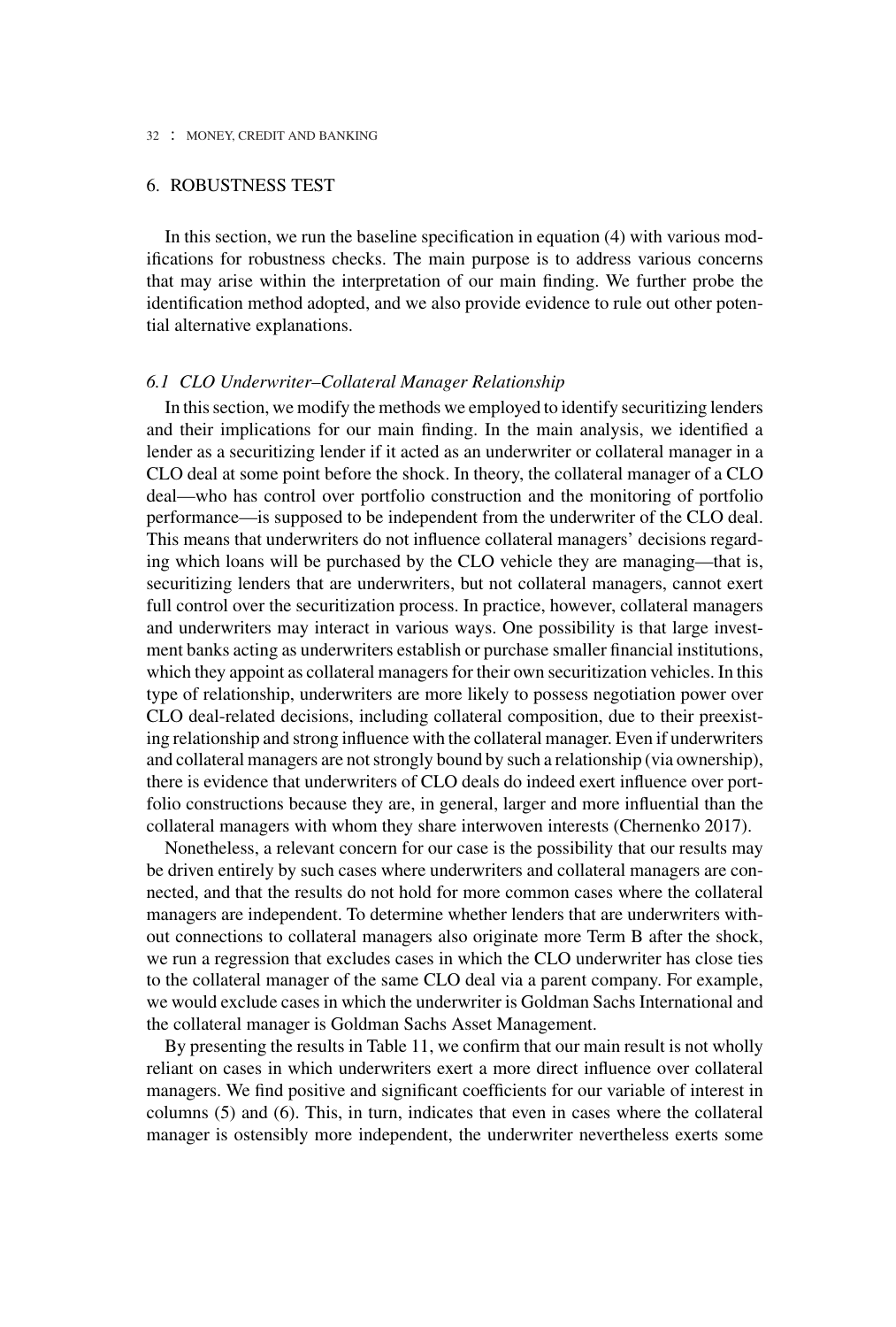#### TABLE 11

Probability of Being Lead Arranger: Subsample of CLO Underwriters that are not Collateral Managers

|                                                                               | Prob(Lead Arranger)  |                      |                      |                      |                      |                                |
|-------------------------------------------------------------------------------|----------------------|----------------------|----------------------|----------------------|----------------------|--------------------------------|
|                                                                               | All deals            |                      | Deals without Term B |                      | Deals with Term B    |                                |
|                                                                               | (1)                  | (2)                  | (3)                  | (4)                  | (5)                  | (6)                            |
| $CLO$ Access $\times$ Post $\times$ WC                                        | $0.059^*$<br>(0.030) | $0.062**$<br>(0.029) | 0.005<br>(0.026)     | 0.009<br>(0.025)     | $0.139**$<br>(0.061) | $0.140**$                      |
| $CLO$ Access $\times$ Post                                                    | $-0.021$<br>(0.020)  | $-0.020$<br>(0.019)  | $-0.020$<br>(0.019)  | $-0.020$<br>(0.017)  | $-0.016$<br>(0.024)  | (0.060)<br>$-0.016$<br>(0.024) |
| Post $\times$ WC                                                              | 0.020<br>(0.014)     | 0.017<br>(0.014)     | $0.032^*$<br>(0.018) | 0.028<br>(0.018)     | 0.004<br>(0.035)     | 0.004<br>(0.035)               |
| <b>Observations</b><br>Adjusted $R^2$<br>Lender, borrower industry, & time FE | 36.932<br>0.162<br>Y | 36.932<br>0.165<br>N | 22,545<br>0.129<br>Y | 22.545<br>0.135<br>N | 13.907<br>0.245<br>Y | 13,907<br>0.246<br>N           |
| Lender FE & borrower industry-Time FE                                         | N                    | Y                    | N                    | Y                    | N                    | Y                              |

Nore: This table repeats the regression analysis in Table 5 by excluding those deals in which the same bank undertakes CLO underwriter<br>role and collateral manager role. The explanatory variable is the triple interaction te the postshock period. WorldCom is equal to 1 if the lender is affected by WorldCom, and 0 otherwise. The dependent variable—Prob(Lead<br>Arranger)—is a binary variable that is equal to 1 if the lender is a lead arranger in th the results for all deals, columns (3) and (4) for deals without Term B facilities, and columns (5) and (6) for deals with Term B facilities.<br>Columns (1), (3), and (5) are using lender, borrower industry, and time fixed e

degree of control over the CLO loan purchase, and furthermore, that the underwriter changes its loan origination behavior in response to increased interest in arranging deals with Term B facilities.

## *6.2 Reputational Effect*

In this section, we construct a test that addresses the concern that the WorldCom lenders' negative reputations may influence their lending behavior and are thus the principal driver of our main findings. It is important to show that, even if reputation damage can be discussed as an alternative explanation for changing lending behavior as pointed out by Lin and Paravisini (2012), it is not the sole cause of our result it.

To conduct this test, we exclude from our main analysis those lenders whose reputations suffered the most serious damage from WorldCom's collapse, namely, those who were acting as lead arrangers for WorldCom's outstanding deals at the time of its collapse. Lead arrangers' reputations suffer the most at the time of borrower collapse, given that principal screening and monitoring duties lie with them. Based on all U.S. bankruptcies between 1990 and 2005, Gopalan, Nanda, and Yerramilli (2011) demonstrate that large-scale bankruptcies engender reputation damage mostly for the lead arrangers. As a result, the lead arrangers are less likely to arrange loans, must retain larger fractions, and are less likely to attract participant lenders. Excluding the lead arrangers of the WorldCom deals should mitigate the concern that our results are driven by a reputation shock. When excluding the lead arrangers, we also observe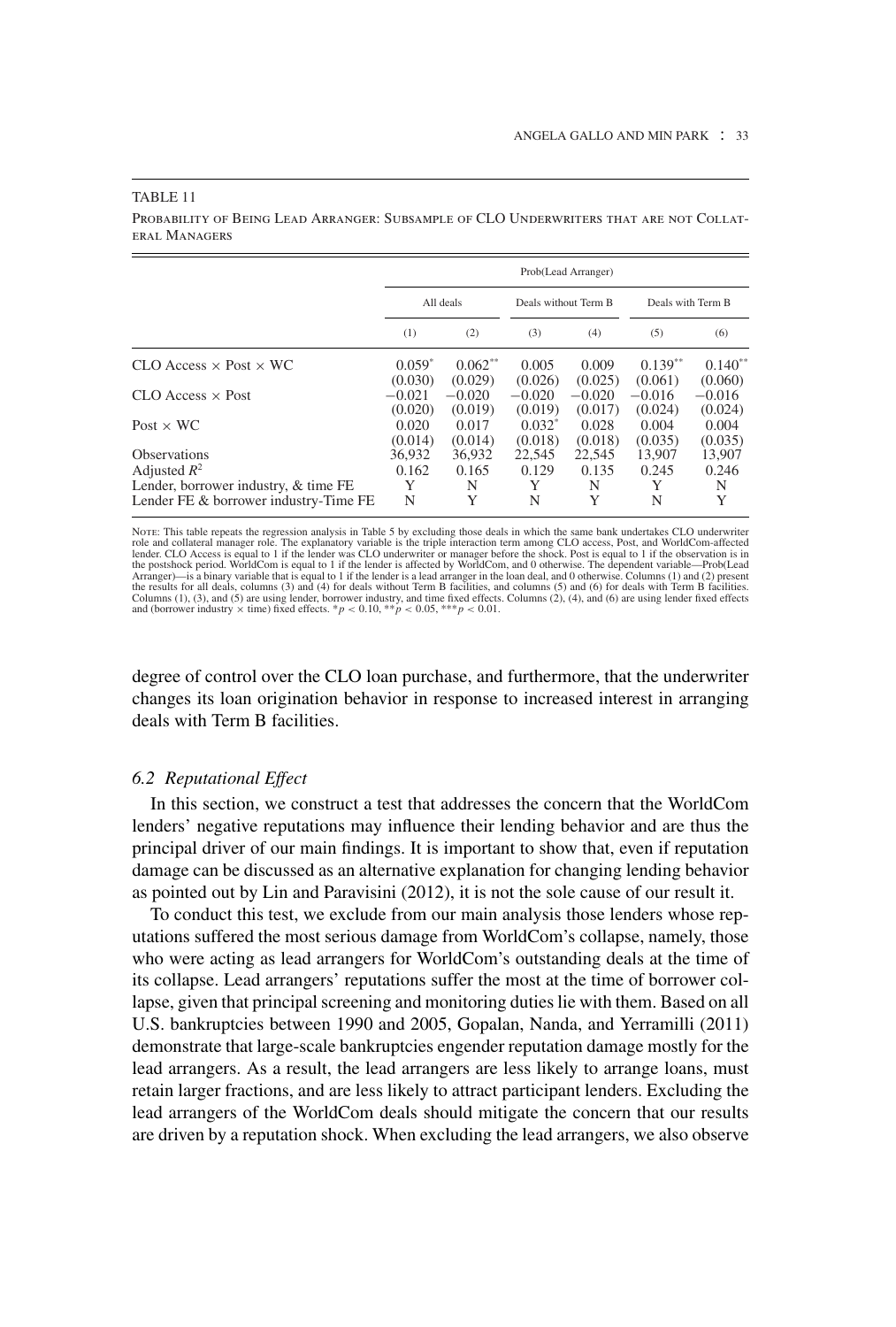#### TABLE 12

Probability of Being Lead Arranger: Subsample Excluding Deals by WorldCom's Lead Arrangers

|                                                        | Prob(Lead Arranger) |                     |                                  |                       |                      |                      |
|--------------------------------------------------------|---------------------|---------------------|----------------------------------|-----------------------|----------------------|----------------------|
|                                                        | All deals           |                     | Deals without Term B             |                       | Deals with Term B    |                      |
|                                                        | (1)                 | (2)                 | (3)                              | (4)                   | (5)                  | (6)                  |
| $CLO$ Access $\times$ Post $\times$ WC                 | 0.034<br>(0.030)    | 0.037<br>(0.030)    | 0.013<br>(0.033)                 | 0.019<br>(0.033)      | $0.098**$<br>(0.047) | $0.100**$<br>(0.049) |
| $CLO$ Access $\times$ Post                             | $-0.017$<br>(0.019) | $-0.016$<br>(0.018) | $-0.037$ <sup>*</sup><br>(0.020) | $-0.035^*$<br>(0.019) | $-0.006$<br>(0.024)  | $-0.005$<br>(0.025)  |
| Post $\times$ WC                                       | 0.011<br>(0.016)    | 0.008<br>(0.016)    | 0.028<br>(0.021)                 | 0.023<br>(0.022)      | $-0.018$<br>(0.028)  | $-0.018$<br>(0.028)  |
| <b>Observations</b>                                    | 33,023              | 33,023              | 21,657                           | 21.656                | 10.875               | 10.875               |
| Adjusted $R^2$<br>Lender, borrower industry, & time FE | 0.167<br>Y          | 0.170<br>N          | 0.138<br>Y                       | 0.144<br>N            | 0.268<br>Y           | 0.272<br>N           |
| Lender FE & borrower industry-Time FE                  | N                   | Y                   | N                                | Y                     | N                    | Y                    |

NorE: This table repeats the regression analysis in Table 5 by excluding those deals whose lead arranger is identified as the lead arranger of<br>the WorldCom syndication deals that were outstanding at the time of the WorldCo the shock. Post is equal to 1 if the observation is in the postshock period. WorldCom is equal to 1 if the lender is affected by WorldCom,<br>and 0 otherwise. The dependent variable—Prob(Lead Arranger)—is a binary variable th loan deal, and 0 otherwise. Columns (1) and (2) present the results for all deals, columns (3) and (4) for deals without Term B facilities, and columns (5) and (6) for deals with Term B facilities, and the facel effects. Columns (2), (4), and (6) are using lender fixed effects and (borrower industry  $\times$  time) fixed effects.  $*p < 0.10$ ,  $*p < 0.05$ ,  $**p < 0.01$ .

that they are securitizing lenders. Their exclusion addresses the concern that they may behave differently in both the syndicated lending market and the CLO market after the shock.

The results in Table 12 are in line with our main evidence, indicating an increase in securitizing lenders arranging deals with Term B after a shock. The coefficients in columns (5) and (6) are positive and significant, although the magnitude is slightly lower. This lends additional support to the assumption that our results are not driven purely by a reputational shock.

Although reputational damage is not the main driver of our results, we recognize that reputational issues may affect different types of banks differently. Because securitizing lenders are larger and typically well-established banks, they may be more concerned about their reputation and their capitalization against peers, and thus more prone to deleveraging when shocked. Securitizing lenders typically adopt more market-based funding models and may be more affected by changes in the bank's perceived risk profile after the shock (higher funding costs). However, consistent with our mechanism, we should expect these lenders with more reputational challenges to have greater incentive to deleverage, making them likely to offload more risk at the margin when shocked.

An additional piece of counterevidence to the effect of reputational damage is that the securitizing lenders could significantly increase their issuance of CLO securities after the shock, as shown in Table 4. If a bank's reputation is damaged, the harm will likely extend to all areas of business the bank is involved with, including CLO market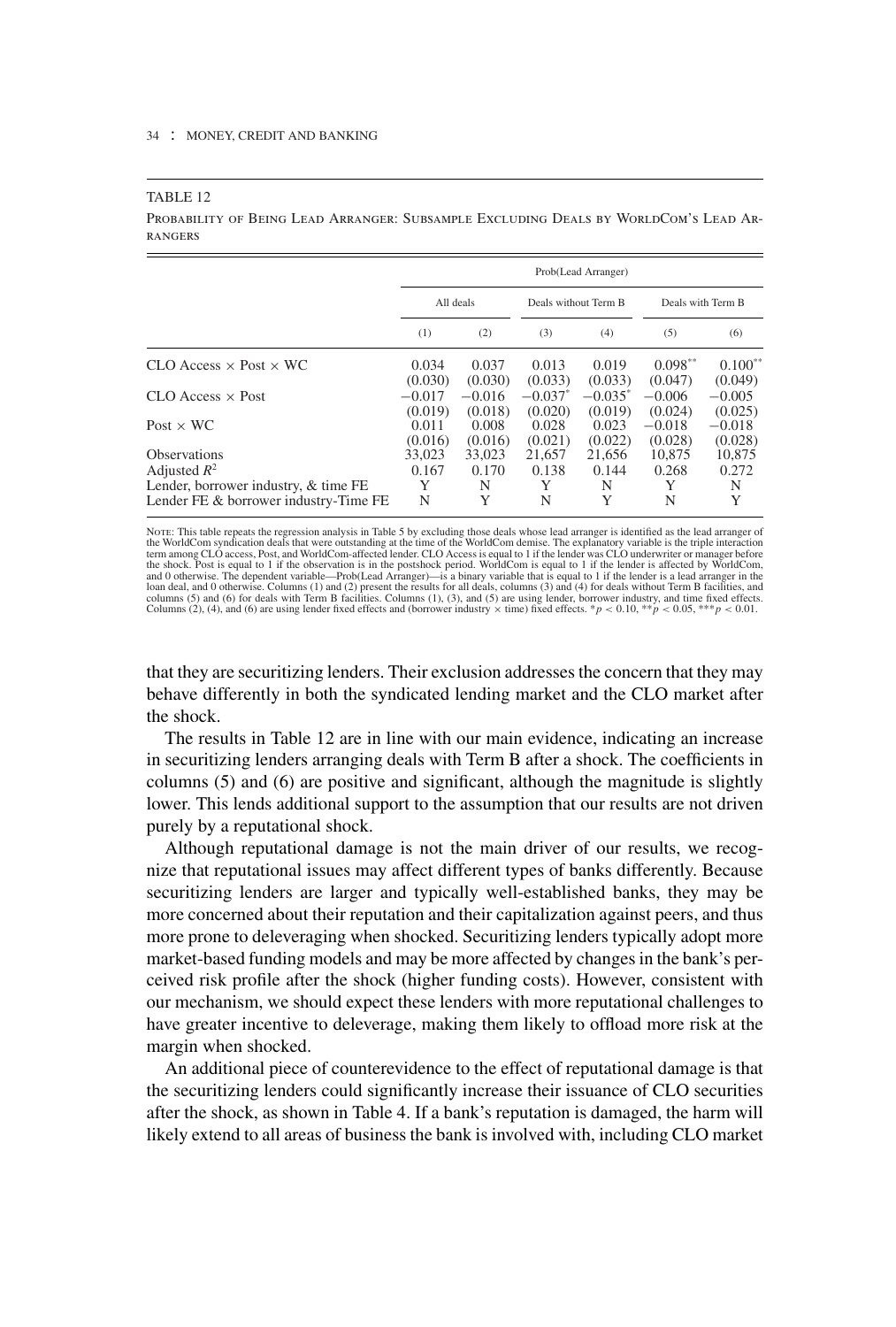activities. Therefore, the fact that these banks were able to continue strengthening their positions in the CLO market indicates that they were not seriously impacted by reputational damage.

## *6.3 Adjacent Events: Enron's Collapse and the 9/11 Terror Attacks*

In December 2001, shortly before the WorldCom event, Enron filed for bankruptcy under Chapter 11 of the U.S. Bankruptcy Code; at the time, it was the largest corporate bankruptcy filing in the U.S. history. In this section, we address the collapse of Enron due to its adjacent timeline (Enron preceded WorldCom in bankruptcy by just 6 months) and similarities in the events (fraudulent accounting and abrupt bankruptcy).

Enron's effect on securitizing banks' CLO activities can either reinforce CLO activities for the same reason in our WorldCom hypothesis or it can do the opposite, for the following reasons. Unlike the WorldCom case, in which the accounting book was simply fraudulently recorded, Enron's collapse rose out of accounting fraud based on special-purpose entities, highlighting the negative role of corporations' off-balancesheet activities (Loutskina 2011). As a result, Enron-induced regulatory discussions were meant to introduce more stringent rules about (off-)balance-sheet management, eventually causing the securitization market to stall, given that CLO syndication is based mainly on the syndicators' off-balance-sheet activities. The banks may have felt pressure from such policy debates, even if the actual policy were never implemented, and thus temporarily reduced their CLO activities. At the same time, it may have taken time for the effect of the new policy discussion to materialize.

To address the potential confounding effect of Enron's collapse on our preshock period, we run an additional analysis by including Enron's lenders and their loan origination activities in the regression. Half of the WorldCom lenders were also Enron lenders. Because it is impossible to separate the Enron analysis from the World-Com analysis, due to wide overlap in the time periods, we combine the two events as follows: (i) collate all lenders of Enron and WorldCom, (ii) identify securitizing lenders and nonsecuritizing lenders and their loans, (iii) drop the observations between the Enron and WorldCom collapses (December 2001–June 2002) to avoid any confounding effects in the interim term, and (iv) set the pre-Enron period as the preevent period and the post-WorldCom period as the postevent period. The results we find from this analysis are consistent with our analysis of WorldCom alone (Table 13) with similar magnitude and significance level for the coefficient. Thus, even if Enron could influence our analysis, this would be in line with the WorldCom results.

Another significant event included in our sample period is the 9/11 terror attacks in the United States in 2001. Although it is no straightforward matter to predict the direct effect of 9/11 on the securitizing lenders' securitization or lending activities—given that this was a global shock of unprecedented proportions that could have shifted the daily practices in every aspect of society, even if only temporarily—we run a robustness test that excludes this period from the preshock period. As in Table 14, we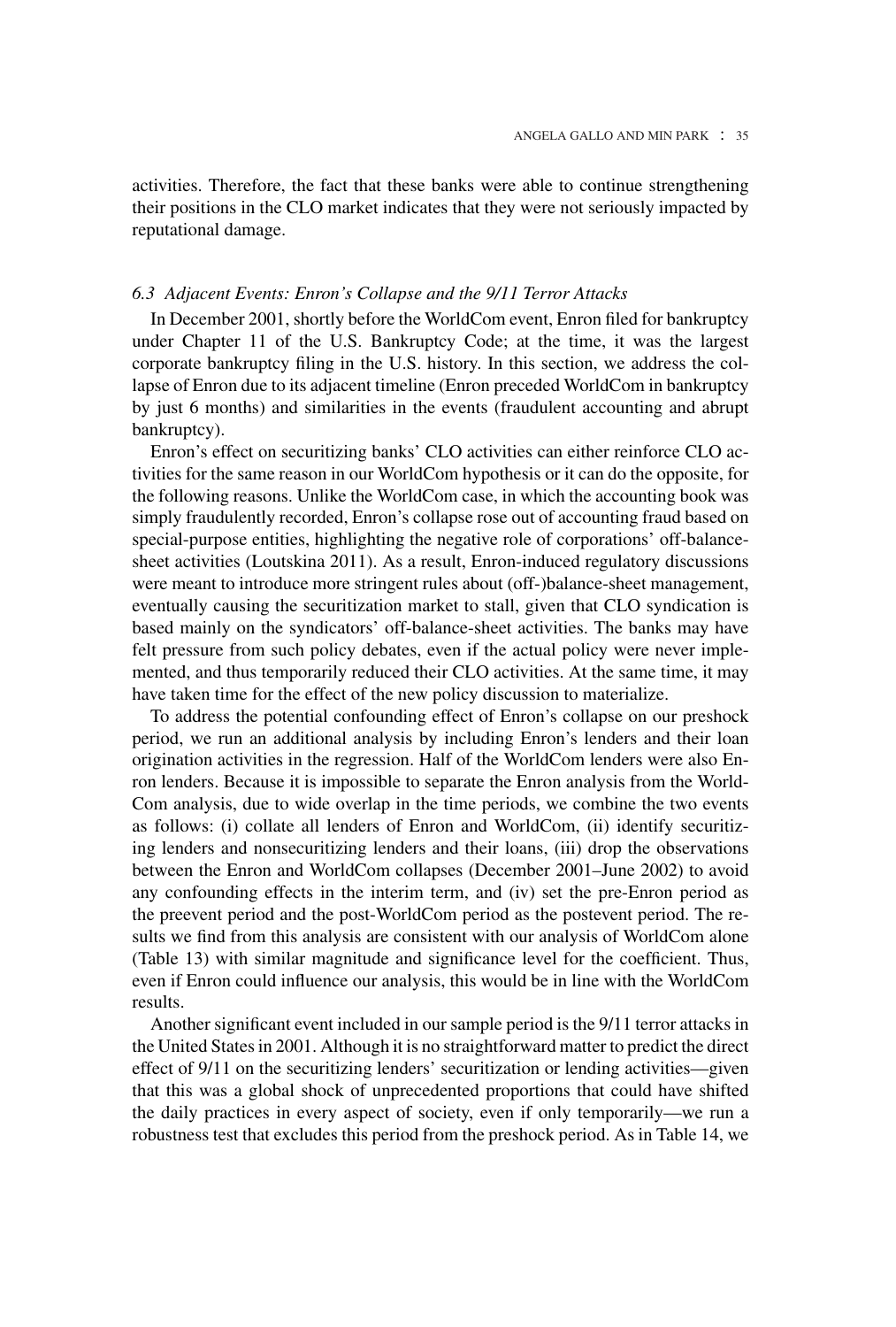#### TABLE 13

Probability of being Lead Arranger in Syndicated Loan Deals: Enron and WorldCom

|                                       | Prob(Lead Arranger) |                  |                      |                  |                   |                  |
|---------------------------------------|---------------------|------------------|----------------------|------------------|-------------------|------------------|
|                                       | All deals           |                  | Deals without Term B |                  | Deals with Term B |                  |
|                                       | (1)                 | (2)              | (3)                  | (4)              | (5)               | (6)              |
| $Sec \times Post \times Error$        | 0.023               | 0.023            | $-0.031$             | $-0.028$         | $0.120**$         | $0.114**$        |
| $Sec \times Post$                     | (0.033)<br>0.012    | (0.033)<br>0.015 | (0.037)<br>0.009     | (0.038)<br>0.004 | (0.049)<br>0.018  | (0.049)<br>0.020 |
|                                       | (0.024)             | (0.024)          | (0.031)              | (0.031)          | (0.029)           | (0.029)          |
| Post $\times$ Enron                   | $-0.023$            | $-0.022$         | $-0.002$             | $-0.004$         | $-0.056**$        | $-0.054**$       |
|                                       | (0.016)             | (0.016)          | (0.019)              | (0.019)          | (0.025)           | (0.025)          |
| <b>Observations</b>                   | 33.736              | 33,736           | 20,870               | 20,870           | 12,395            | 12,395           |
| Adjusted $R^2$                        | 0.173               | 0.177            | 0.146                | 0.139            | 0.273             | 0.268            |
| Lender, borrower industry, & time FE  | Y                   | N                | Y                    | N                | Y                 | N                |
| Lender FE & borrower industry-Time FE | N                   | Y                | N                    | Y                | N                 | Y                |

Nore: This table reports the regression results from the triple difference-in-difference model that measures whether lenders with CLO access<br>are more likely to be a lead arranger in a syndicated loan deal after a shock. Th Access is equal to 1 if the lender was CLO underwriter or manager before the shock. Post is equal to 1 if the observation is in the postshock<br>period. Enron-WorldCom is equal to 1 if the lender is affected by Enron or Worl

#### TABLE 14

Probability of Being Lead Arranger: Excluding post-9/11 Period from the Preshock Period

|                                        | Prob(Lead Arranger) |          |                      |            |                   |            |
|----------------------------------------|---------------------|----------|----------------------|------------|-------------------|------------|
|                                        | All deals           |          | Deals without Term B |            | Deals with Term B |            |
|                                        | (1)                 | (2)      | (3)                  | (4)        | (5)               | (6)        |
| $CLO$ Access $\times$ Post $\times$ WC | 0.043               | 0.046    | 0.020                | 0.021      | $0.107**$         | $0.108***$ |
|                                        | (0.030)             | (0.029)  | (0.031)              | (0.030)    | (0.053)           | (0.052)    |
| $CLO$ Access $\times$ Post             | $-0.017$            | $-0.016$ | $-0.051**$           | $-0.049**$ | 0.011             | 0.014      |
| Post $\times$ WC                       | (0.018)             | (0.018)  | (0.021)              | (0.020)    | (0.023)           | (0.023)    |
|                                        | 0.017               | 0.015    | 0.022                | 0.020      | 0.012             | 0.012      |
| <b>Observations</b>                    | (0.015)             | (0.014)  | (0.018)              | (0.018)    | (0.033)           | (0.033)    |
|                                        | 36,035              | 36,035   | 21,555               | 21,555     | 14,011            | 14,011     |
| Adjusted $R^2$                         | 0.173               | 0.176    | 0.133                | 0.139      | 0.276             | 0.277      |
| Lender, borrower industry, & time FE   | Y                   | N        | Y                    | N          | Y                 | N          |
| Lender FE & borrower industry-Time FE  | N                   | Y        | N                    | Y          | N                 | Y          |

Nor: This table repeats the regression analysis in Table 5 excluding post-9/11 from the preshock period, therefore excluding deals originated between September 11, 2001 and March 31, 2002. The explanatory variable is the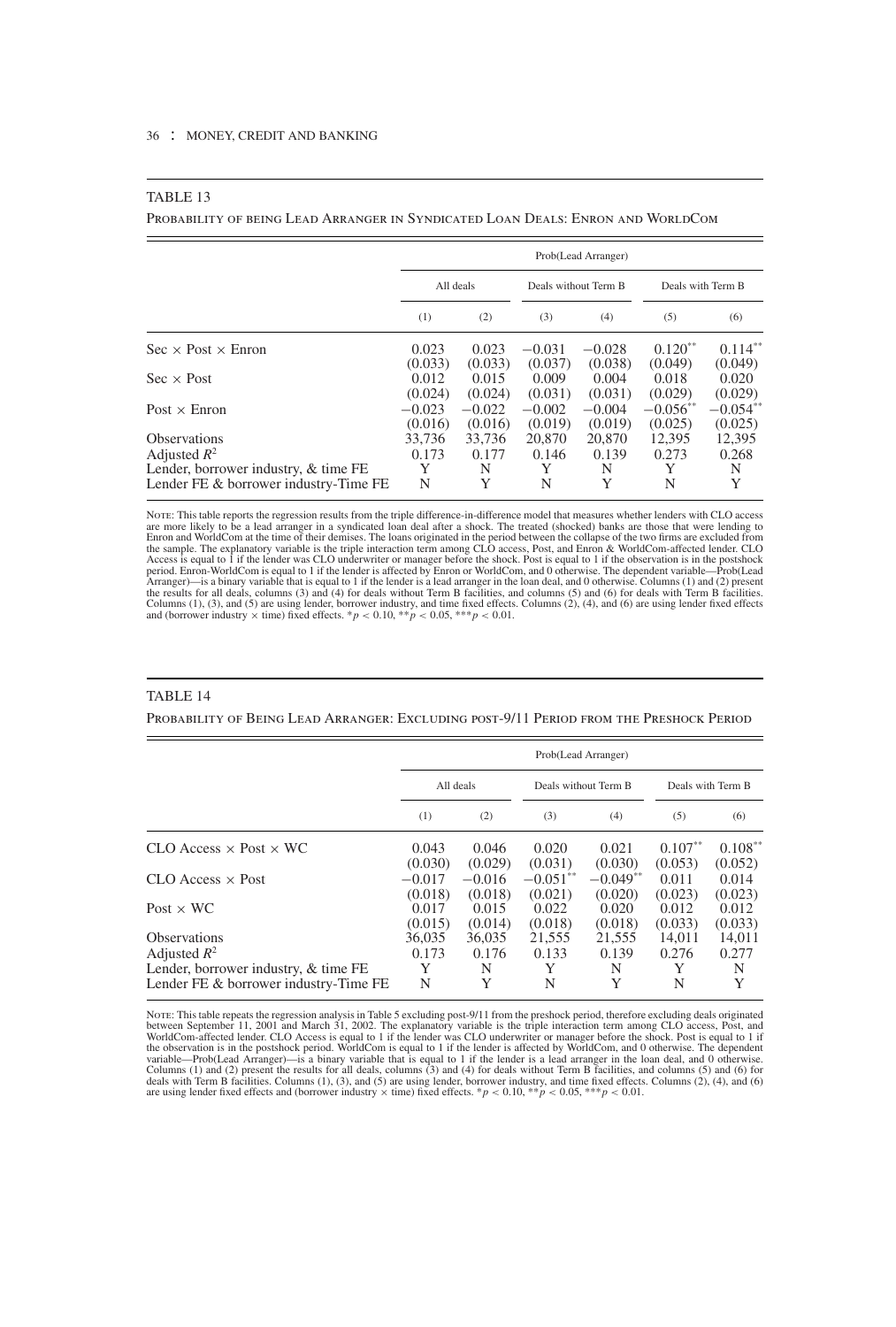|                                               | Prob(Lead Arranger) |                        |                        |                        |                        |                        |
|-----------------------------------------------|---------------------|------------------------|------------------------|------------------------|------------------------|------------------------|
|                                               | All deals           |                        | Deals without Term B   |                        | Deals with Term B      |                        |
|                                               | (1)                 | (2)                    | (3)                    | (4)                    | (5)                    | (6)                    |
| $CLO$ Access $\times$ Post $\times$ Carillion | $0.024*$            | $0.027**$              | 0.023                  | 0.026                  | $0.023*$               | $0.024^*$              |
| $CLO$ Access $\times$ Post                    | (0.013)<br>$-0.007$ | (0.012)<br>$-0.009$    | (0.021)<br>$-0.003$    | (0.020)<br>$-0.005$    | (0.014)<br>$-0.011$    | (0.015)<br>$-0.010$    |
| Post $\times$ Carillion                       | (0.009)<br>$-0.025$ | (0.009)<br>$-0.027***$ | (0.012)<br>$-0.021***$ | (0.012)<br>$-0.023***$ | (0.009)<br>$-0.028***$ | (0.009)<br>$-0.029***$ |
| <b>Observations</b>                           | (0.006)<br>168,024  | (0.006)<br>168,024     | (0.006)<br>131.088     | (0.006)<br>131.088     | (0.010)<br>36.638      | (0.011)<br>36,637      |
| Adjusted $R^2$                                | 0.370               | 0.372                  | 0.337                  | 0.339                  | 0.342                  | 0.354                  |
| Lender, borrower industry, & time FE          | Y                   | N                      | Y                      | N                      | Y                      | N                      |
| Lender FE & borrower industry-Time FE         | N                   | Y                      | N                      | Y                      | N                      | Y                      |

#### TABLE 15

Carillion: Probability(Lead Arranger) in Syndicated Loan Deals

Note: This table repeats the regression in Table 5 by replacing the shock from WorldCom's collapse to Carillion's bankruptcy. The explanatory variable is the triple interaction term among CLO access, Post, and WorldCom-affected lender. CLO Access is equal to 1 if the lender was<br>CLO underwriter or manager before the shock. Post is equal to 1 if the observation is the lender is affected by WorldCom, and 0 otherwise. The dependent variable —Prob(Lead Arranger)—is a binary variable that is equal to 1 if the lender is a lead arranger in the loan deal, and 0 otherwise. Columns (1) and

find consistent results of unchanged magnitude and significance, even after excluding those samples that could have been affected by 9/11.

## *6.4 Recent Shock: Carillion's Bankruptcy*

In this section, we implement the main analysis using a more recent bankruptcy case. WorldCom was one of largest and most unexpected bankruptcies in history, thus providing a clean setup to test banks' response. Furthermore, the documentation by Lin and Paravisini (2012) of WorldCom's strong negative impact on banks encouraged further probing into the incident. However, some may raise concerns about the validity of the results within the context of more recent years' CLO market activities.

To address this concern, we repeat our analysis using Carillion's 2018 bankruptcy in the United Kingdom. By selecting a recent default event, we ensure that the default is unexpected and the defaulting company is large enough to influence its lenders in the syndication lending market. In addition, the defaulting company's lenders must include an adequate number of securitizing banks. Based on these criteria, we select the collapse of the United Kingdom's largest construction firm, Carillion. Although the firm had reported warnings about its profitability since July 2017, its bankruptcy filing came as a surprise to most because of the company's strong ties with the UK government, which ultimately refused to bail it out.

According to the DealScan data, during the 2 years leading up to its bankruptcy, Carillion had eight syndicated loan deals outstanding. Eighteen banks were involved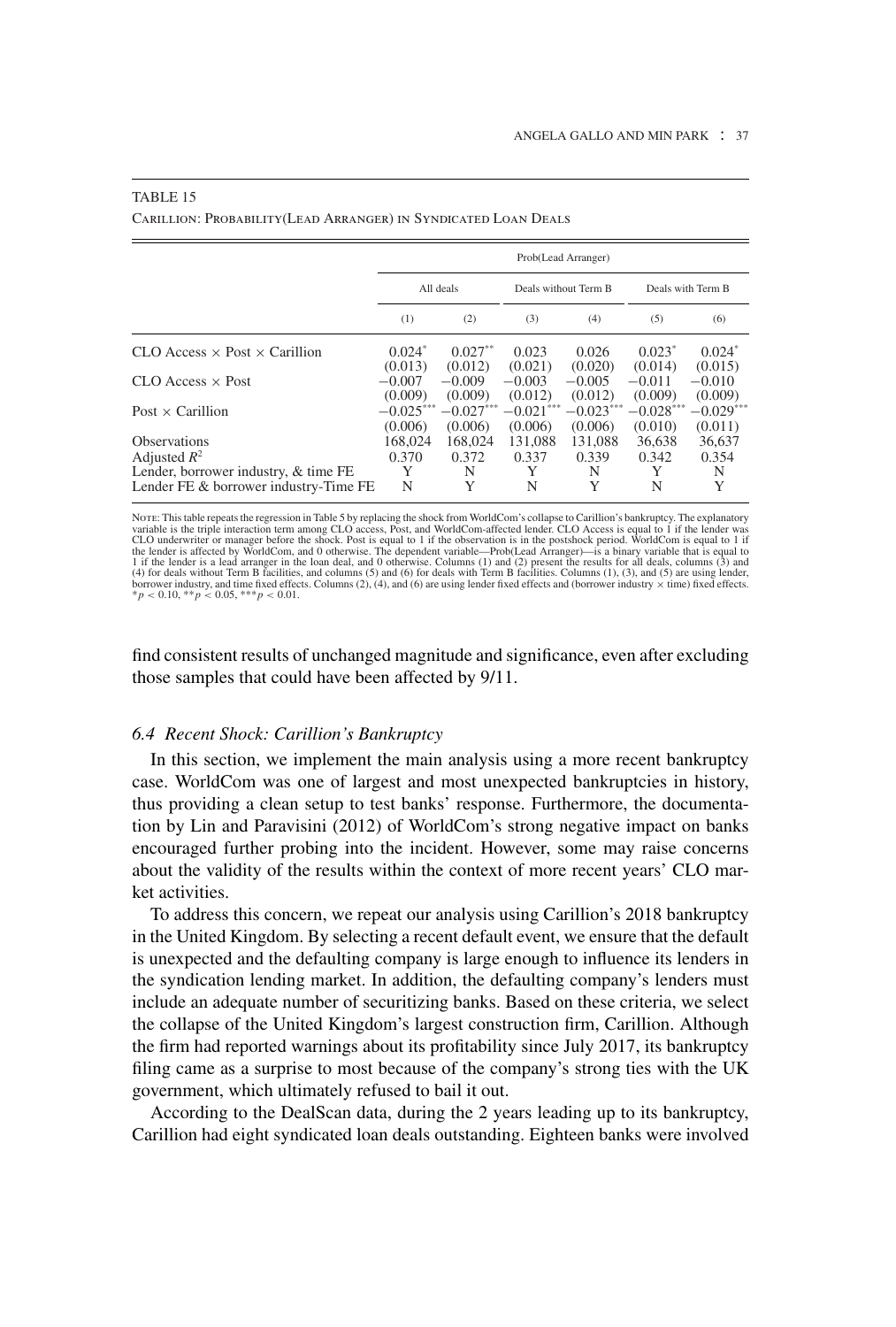in these deals, supposedly being negatively affected by Carillion's bankruptcy; seven of them were securitizing banks. The rest of the analysis follows the steps of the triple DID analysis in our WorldCom case.

The results from the Carillion case are presented in Table 15. The results from Carillion's lenders also suggest that securitizing banks are more likely to be lead arrangers in deals with Term B after the collapse of Carillion. We find a significant positive increase in all deals' arrangements by securitizing lenders. However, the significant increase is concentrated only in those banks' involvement in deals with Term B when we separate these samples from the deals without Term B. This is consistent with our findings in the WorldCom case and indicates that, even after a long period of evolution in the CLO market, CLO remains a means for banks to adapt to a negative shock, thus aiding in their deleveraging strategies.

## 7. CONCLUSION

Our study aims to examine whether lenders' direct access to the CLO market enables them to respond to a negative shock to their balance sheet capacity in a way that differs from the responses of other shocked lenders who do not have direct access to the securitization market. We document that, compared to nonsecuritizing lenders, securitizing lenders more frequently arrange deals with easy-to-sell Term B facilities after experiencing a negative shock. This supports our hypothesis that these banks switch their loan origination model from on-balance-sheet lending to off-balancesheet lending when they experience more binding capital constraints due to a negative shock.

We identify lenders that experienced a shock due to WorldCom's collapse. In the CLO market, we find that the shocked securitizing lenders increased their CLO issuance after the shock, compared to other securitizing lenders that were unaffected by WorldCom's demise. In the syndicated lending market, we find that shocked securitizing lenders became more actively engaged than shocked nonsecuritizing banks in arranging deals that contain facilities more likely to be securitized, namely, Term B. For those deals that do not contain securitizable facilities, we do not find significant differences between the two types of lenders. Our findings are generated by a triple DID setup in which we compare shocked securitizing banks not only to shocked nonsecuritizing banks but also to nonshocked securitizing banks. Furthermore, these results are robust to various tests, such as controlling for the increasing demand for CLOs, adopting a different securitization proxy, and controlling for lenders' preshock characteristics. In addition, we find that the securitizing lenders also adjust their choice of deals according to the size of the facilities within the deal. In line with their goal to arrange more deals with offloadable facilities, the securitizing lenders choose deals with smaller-sized on-balance-sheet facilities (Term A) and larger-sized off-balancesheet facilities (Term B).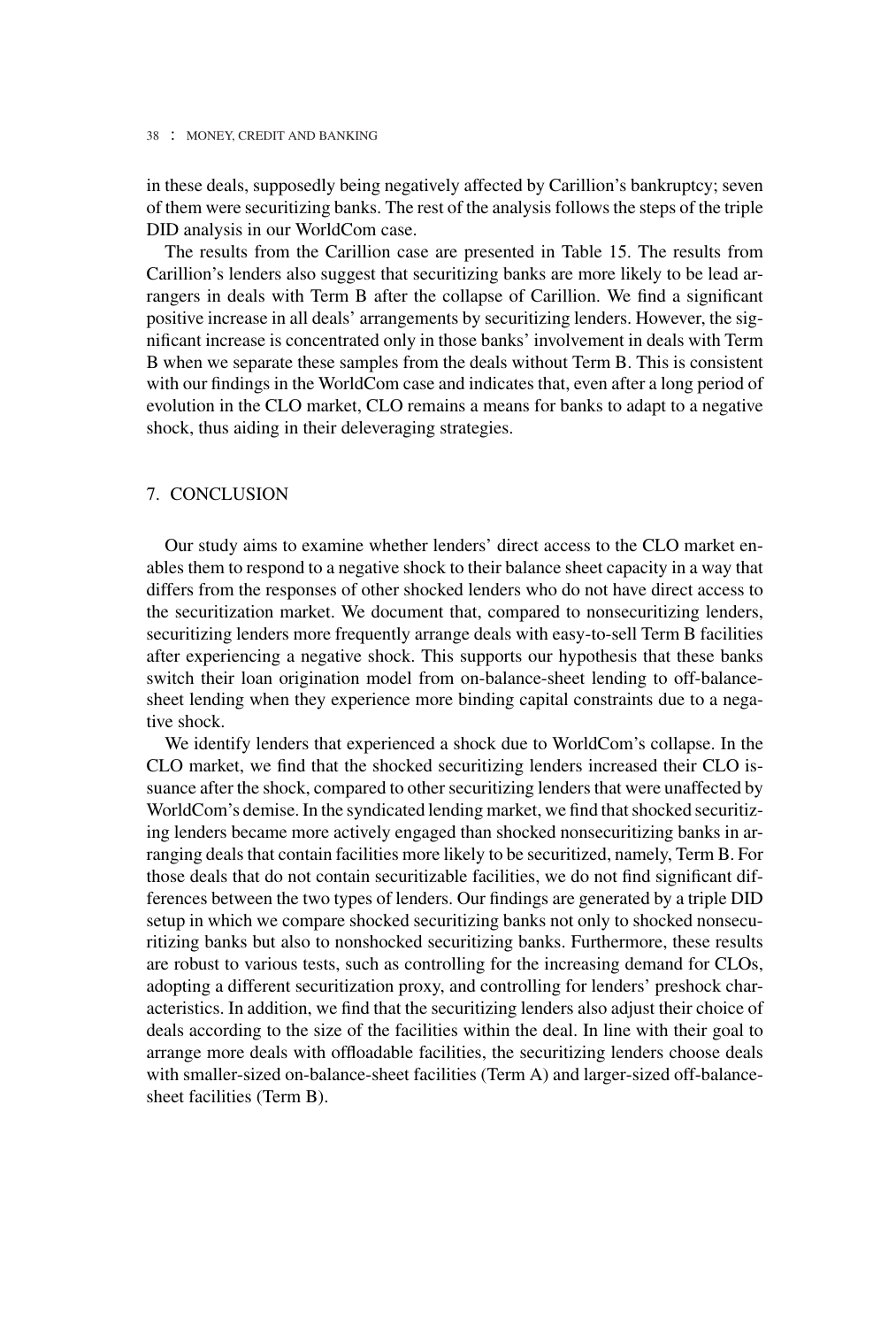Beyond the main findings, we find no significant differences between the deals arranged by securitizing lenders and the deals arranged by nonsecuritizing lenders in terms of covenant strictness, maturity, or spread. These findings indicate that, although securitizing lenders shift their lending strategy toward off-balance-sheet lending to cope with shocks, their reactions are limited to changes in the types of deals they arrange.

Through various robustness checks, we rule out the alternative hypothesis that our results are valid only for lenders with strong ties to the CLO collateral managers (and thus to their portfolio) and/or the possibility that lenders' specific type of deal arrangement is related to the reputational damage associated with the shock created by WorldCom's collapse, rather than direct access to the CLO market. We also exclude the possibility that the findings contain confounding effects from the 9/11 terror attacks or Enron's collapse–two events that occurred during our sample period. Finally, we demonstrate that our results hold in the recent CLO market by showing that similar results are found for a comparable recent shock in the syndicated loan market, namely, the collapse of the United Kingdom's largest construction firm, Carillion.

Overall, our paper demonstrates that lenders actively leverage their role as collateral manager or underwriter in the CLO market when they are negatively shocked. The overall impact on loan supply is consistent with our hypothesis that banks adapt their lending strategy (on-balance-sheet versus off-balance-sheet) depending on their capital requirement or deleveraging needs.

The interplay between securitizing lenders and corporate borrowers in the CLO market is a topic of increasing relevance for policymakers, because both lenders and corporate borrowers are becoming increasingly dependent on this market. Our results contribute to revealing an important channel through which lenders can minimize the effects of an idiosyncratic shock by increasing their reliance on the securitization market. Our main contribution is in providing evidence for banks' use of simple securitization structures in a time of a well-functioning securitization market, rather than addressing complex deals in distressed market conditions.

#### LITERATURE CITED

- Acharya, Viral, Philipp Schnabl, and Gustavo Suarez. (2013) "Securitization without Risk Transfer." *Journal of Financial Economics*, 107, 515–36.
- Allen, Franklin, and Elena Carletti. (2008) "Credit Risk Transfer and Contagion." *Journal of Monetary Economics*, 53, 89–111.
- Altunbas, Yener, Leonardo Gambacorta, and David Marques-Ibanez. (2009) "Securitization and the Bank Lending Channel." *European Economic Review*, 53, 996–1009.
- Bank for International Settlements and IOSCO. (2015) "Criteria for Identifying Simple, Transparent and Comparable Securitizations." Consultative Document, Joint Task Force on Securitization Markets, Bank for International Settlements. Retrieved from [http://www.bis.org/](http://www.bis.org/bcbs/publ/d304.pdf) [bcbs/publ/d304.pdf.](http://www.bis.org/bcbs/publ/d304.pdf)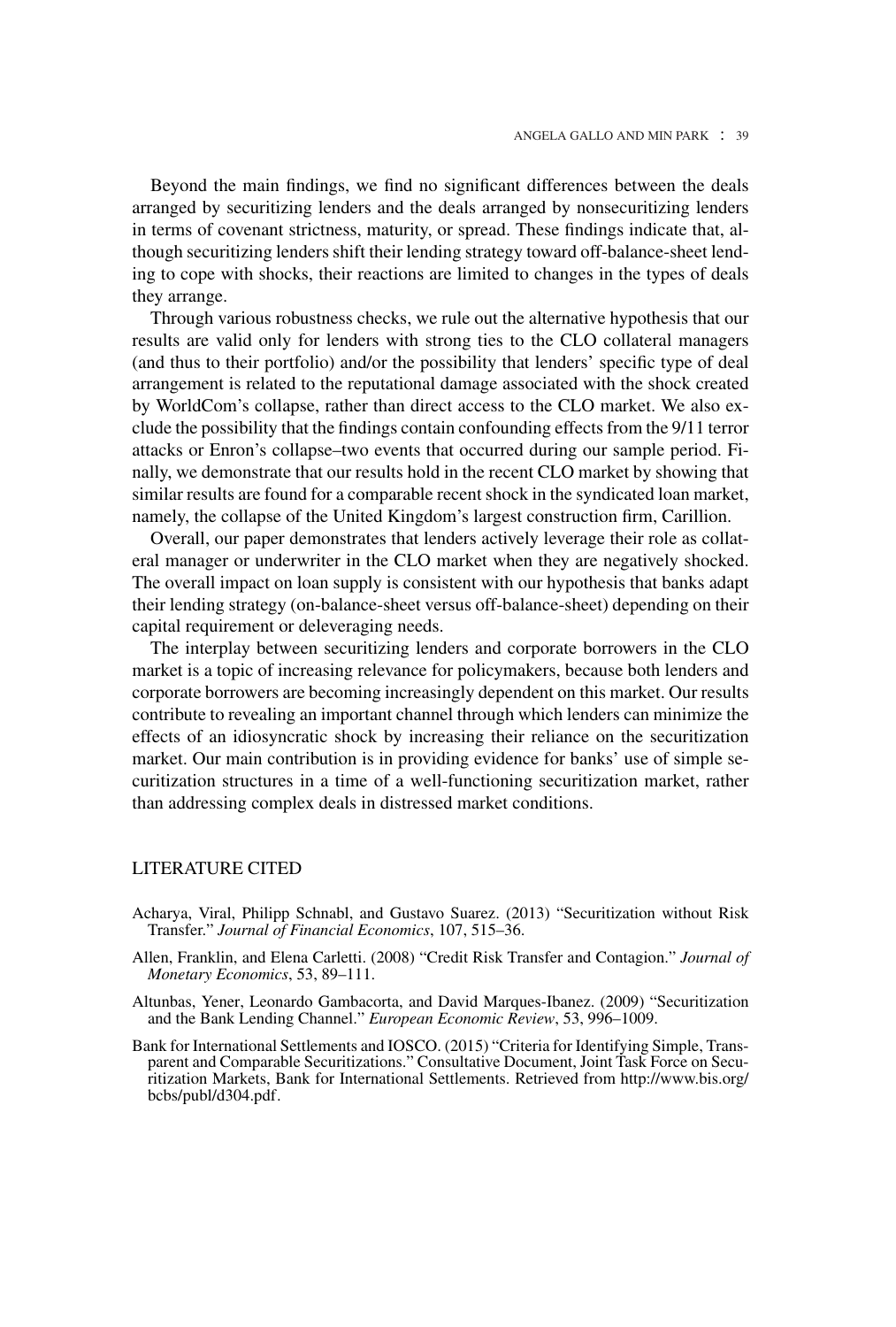- Benmelech, Efraim, Jennifer Dlugosz, and Victoria Ivashina. (2012) "Securitization without Adverse Selection: The Case of CLOs." *Journal of Financial Economics*, 106, 91–113.
- Bernanke, Ben S., Cara S. Lown, and Benjamin M. Friedman. (1991) "The Credit Crunch." *Brookings Papers on Economic Activity*, 205–39.
- Blickle, Kristian, Quirin Fleckenstein, Sebastian Hillenbrand, and Anthony Saunders. (2020) "The Myth of the Lead Arranger's Share." Federal Reserve Bank of New York Staff Reports, No. 922.
- Bonaccorsi di Patti, Emilia, and Enrico Sette. (2016) "Did the Securitization Market Freeze Affect Bank Lending during the Financial Crisis? Evidence from a Credit Register." *Journal of Financial Intermediation*, 25, 54–76.
- Bord, Vitaly, and Joao A. C. Santos. (2012) "The Rise of the Originate to Distribute Model and the Role of Banks in Financial Intermediation." *Economic Policy Review*, 18, 21–34.
- Bord, Vitaly, and Joao A. C. Santos. (2015) "Does Securitization of Corporate Loans Lead to Riskier Lending?" *Journal of Money, Credit and Banking*, 47, 415–44.
- Bozanic, Zahn, Maria Loumioti, and Florin P. Vasvari. (2018) "Corporate Loan Securitization and the Standardization of Financial Covenants." *Journal of Accounting Research*, 56, 45– 83.
- Bradley, Michael, and Michael R. Roberts. (2015) "The Structure and Pricing of Corporate Debt Covenants." *Quarterly Journal of Finance*, 5, 1550001.
- Bruche, Max, Frederic Malherbe, and Ralf R. Meisenzahl. (2020) "Pipeline Risk in Leveraged Loan Syndication." *Review of Financial Studies*, 33, 5660–705.
- Buchak, Greg, Gregor Matvos, Tomasz Piskorski, and Amit Seru. (2018) "Fintech, Regulatory Arbitrage, and the Rise of Shadow Banks." *Journal of Financial Economics*, 130, 453–83.
- Buchak, Greg, Gregor Matvos, Toma Piskorski, and Amit Seru. (2020) "Beyond the Balance Sheet Model of Banking: Implications for Bank Regulation and Monetary Policy." National Bureau of Economic Research Working Paper No. 25149.
- Carbo-Valverde, Santiago, Hans Degryse, and Francis Rodriguez-Fernandez. (2015) "The Impact of Securitization on Credit Rationing: Empirical Evidence." *Journal of Financial Stability*, 20, 36–50.
- Chernenko, Sergeys. (2017) "The Front Men of Wall Street: The Role of CDO Collateral Managers in the CDO Boom and Bust." *Journal of Finance*, 72, 1893–936.
- Chu, Yongqiang, Donghang Zhang, and Yijia Zhao. (2019) "Bank Capital and Lending: Evidence from Syndicated Loans." *Journal of Financial and Quantitative Analysis*, 54, 667–94.
- Covitz, Daniel, Nellie Liang, and Gustavo Suarez. (2013) "The Evolution of a Financial Crisis Collapse of the Asset-Backed Commercial Paper Market." *Journal of Finance*, 68, 815–48.
- Demyanyk, Y, and Otto Van Hemert. (2011) "Understanding the Subprime Mortgage Crisis." *Review of Financial Studies*, 24, 1848–80.
- Duffie, Darrell (2008) "Innovations in Credit Risk Transfer: Implications for Financial Stability." BIS Working Papers 255, Bank for International Settlements.
- Efing, Matthias. (2015) "Arbitraging the Basel Securitization Framework: Evidence from German ABS Investment." Discussion Papers 40, Deutsche Bundesbank, Research Centre.
- Fabozzi, Frank J., Henry A. Davis, and Moorad Choudhry. (2007) "Credit-Linked Notes: A Product Primer." *Journal of Structured Finance*, 12, 67–77.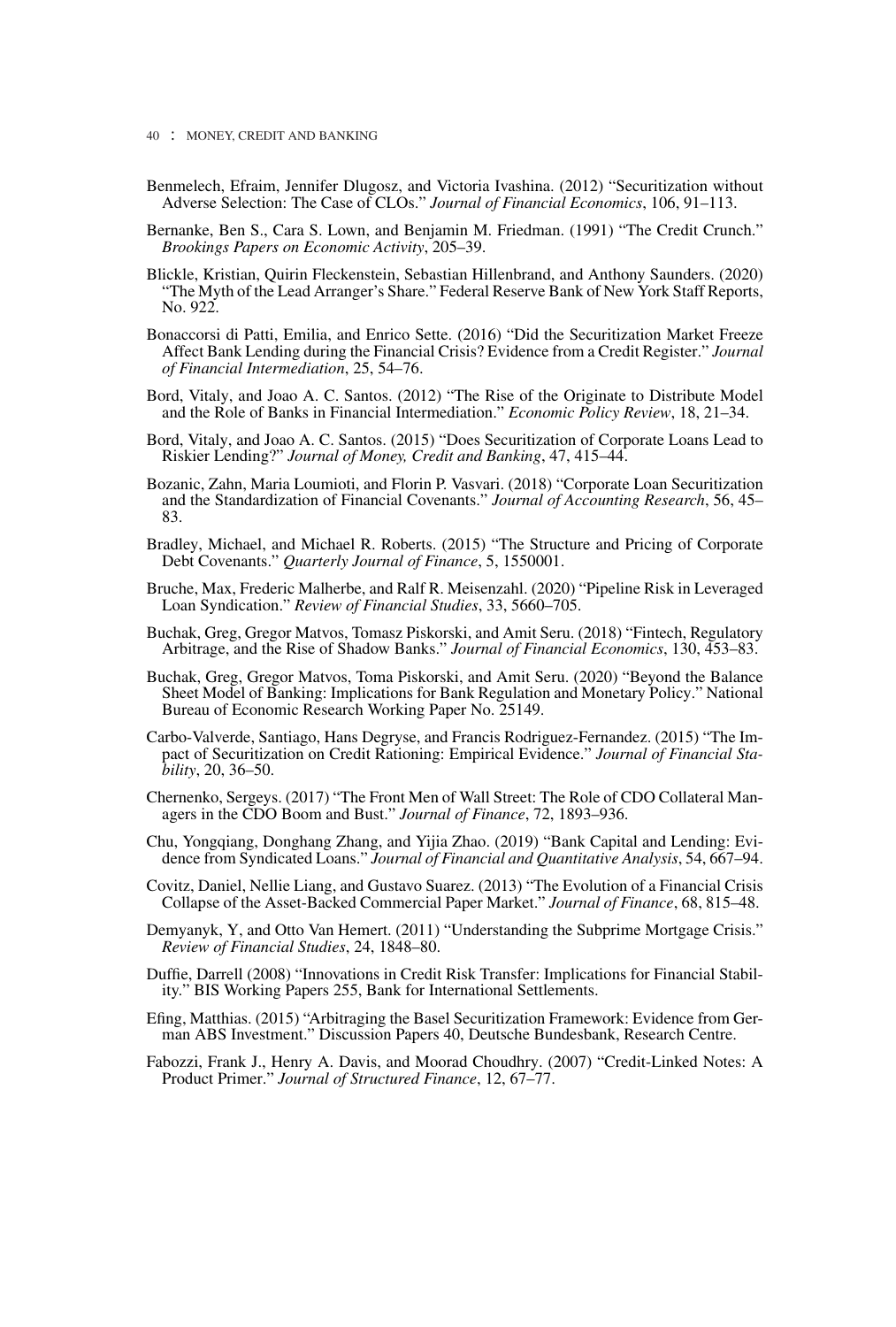- Financial Crisis Inquiry Commission. (2011) "The Financial Crisis." Final Report of the National Commission on the causes of the financial and economic crisis in the United States." [https://www.gpo.gov/fdsys/pkg/GPO-FCIC/pdf/GPO-FCIC.pdf.](https://www.gpo.gov/fdsys/pkg/GPO-FCIC/pdf/GPO-FCIC.pdf)
- Financial Stability Board. (2019) "Vulnerabilities Associated with Leveraged Loans and Collateralised Loan Obligations." December. [https://www.fsb.org/wp-content/uploads/](https://www.fsb.org/wp-content/uploads/P191219.pdf) [P191219.pdf.](https://www.fsb.org/wp-content/uploads/P191219.pdf)
- Gambacorta, Leonardo, and David Marques-Ibanez. (2011) "The Bank Lending Channel: Lessons from the Crisis." *Economic Policy*, 26, 135–82.
- Goderis, Benedikt, Ian W. Marsh, Judit Vall Castello, and Wolf Wagner. (2007) "Bank Behaviour with Access to Credit Risk Transfer Markets." Research Discussion Papers 4/2007, Bank of Finland.
- Goetz, Martin, Luc Laeven, and Ross Levine. (2021) "Do Bank Insiders Impede Equity Issuances?" ECB Working Paper, No. 2511.
- Gopalan, Radhakrishnan, Vikram Nanda, and Vijay Yerramilli. (2011) "Does Poor Performance Damage the Reputation of Financial Intermediaries? Evidence from the Loan Syndication Market." *Journal of Finance*, 66, 2083–120.
- Gorton, Gary, and Andrew Metrick. (2012a) "Securitization." In *Handbook of the Economics of Finance*, Vol. 2, pp. 1–70. Oxford: North-Holland, Elsevier.
- Gorton, Gary, and Andrew Metrick. (2012b) "Securitized Banking and the Run on Repo." *Journal of Financial Economics*, 104, 425–51.
- Gottesman, Aron A., and G. S. Roberts. (2004) "Maturity and Corporate Loan Pricing." *Financial Review*, 39, 55–77.
- Irani, Rustom M., Rajkamal Iyer, Ralf R. Meisenzahl, and Jose-Luis Peydro. (2020) "The Rise of Shadow Banking: Evidence from Capital Regulation." *Review of Financial Studies*, 34, 2181–235.
- Jiangli, Wenying, Matt Pritsker, and Peter Raupach. (2007) "Banking and Securitization." EFA 2007 Ljubljana Meetings Paper.
- Keys, Benjamin J., Tanmoy Mukherjee, Amit Seru, and Vikrant Vig. (2010) "Did Securitization Lead to Lax Screening? Evidence from Subprime Loans." *Quarterly Journal of Economics*, 125, 307–62.
- Lin, Huidan, and Daniel Paravisini. (2012) "The Effect of Financing Constraints on Risk." *Review of Finance*, 17, 229–59.
- Loumioti, Maria, and Florin P. Vasvari. (2019) "Portfolio Performance Manipulation in Collateralized Loan Obligations." *Journal of Accounting and Economics*, 67, 438–62.
- Loumioti, Maria, and Florin P. Vasvari. (2019) "Consequences of CLO Portfolio Constraints." Working Paper.
- Loutskina, Elena. (2011) "The Role of Securitization in Bank Liquidity and Funding Management." *Journal of Financial Economics*, 100, 663–84.
- Loutskina, Elena, and Philip E. Strahan. (2009) "Securitization and the Declining Impact of Bank Finance on Loan Supply: Evidence from Mortgage Originations." *Journal of Finance*, 64, 861–89.
- Marques-Ibanez, David, and Martin Scheicher. (2009) "Securitization: Instruments and Implications." In *The Oxford Handbook of Banking*, 1st ed., edited by A. Berger, P. Molyneux, and J. Wilson. Oxford; New York, NY, Oxford University Press.
- Murfin, Justin. (2012) "The Supply-Side Determinants of Loan Contract Strictness." *Journal of Finance*, 67, 1565–601.